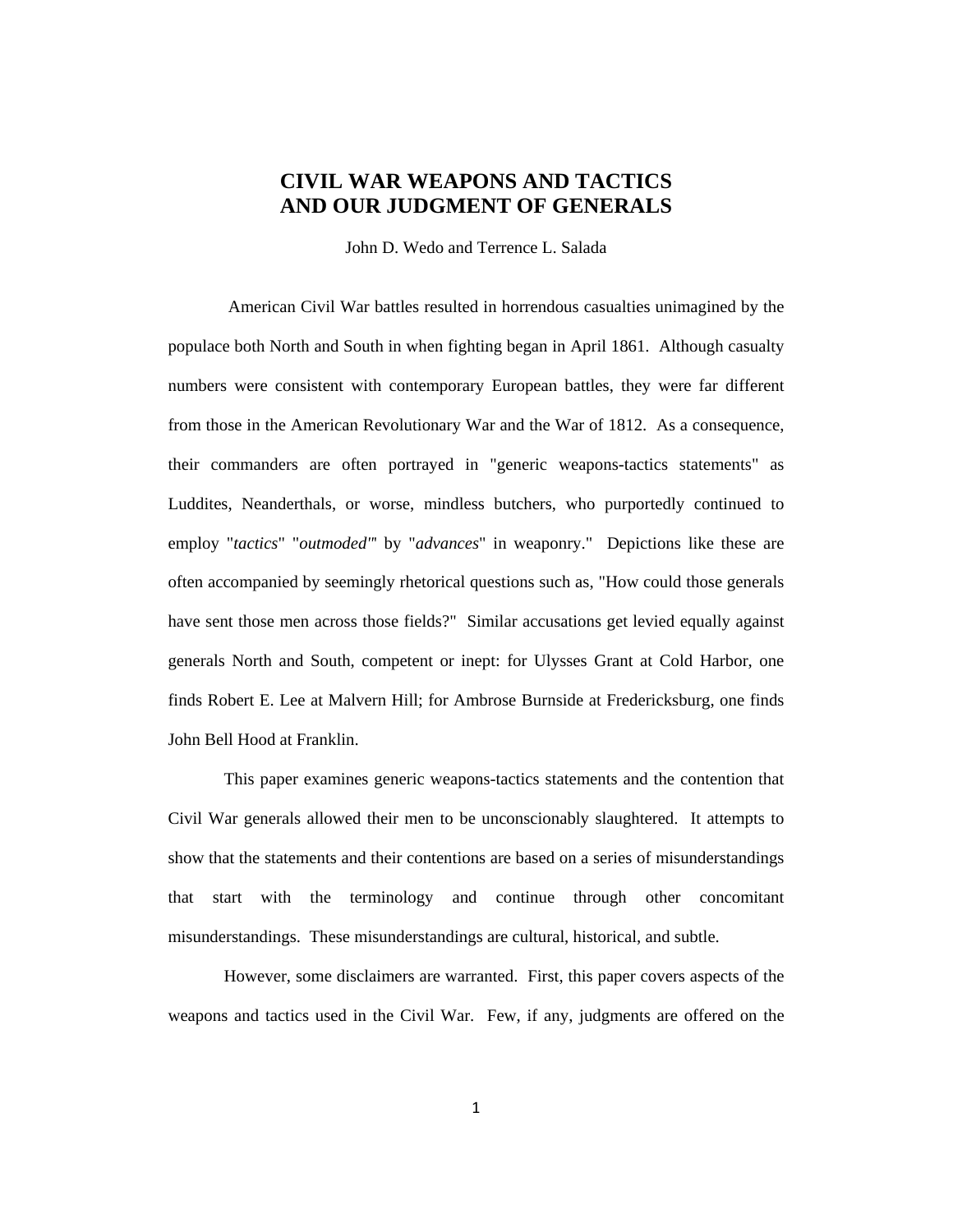generals who employed them in battle. In addition, none of the points presented suggests that any side in that conflict was superior to the other: both North and South were part of the American culture. Finally, the paper never questions the incredible and inexhaustible courage and fortitude of the common soldier who suffered, regardless of how their generals chose to fight battles: whether victors or losers, men died. In summary, decisions are analyzed, not persons.

For comparison, this paper correlates actions and persons to those in other conflicts, a technique uncommon in Civil War historiography with the notable exceptions of the works of Fletcher Pratt and John Keegan. However, using such an approach can often help cast new light on relevant topics and serve to explain them better than in isolation. Although many students think that our civil war was fought in a historical vacuum and is unique among world conflicts with *absolutely* no comparison to others, the similarities are there if one is willing to both look for them and accept what they reveal.

## **BACKGROUND ON TACTICS**

The first misunderstanding inherent in generic weapons-tactics statements involves the word "tactics," its usage, and its definitions. This misconstruction is compounded by a lack of specificity as to the exact tactics affected by certain weapons.

Often in print and broadcast media about the Civil War are comments such as "the weapons outpaced the tactics," "the weapons made the tactics obsolete," or "the generals continued to use tactics that were outmoded." Such statements are unintentionally ill-conceived for several reasons, the first of which is the use of the word *tactics*. One meaning is generic (the science and art of disposing military forces in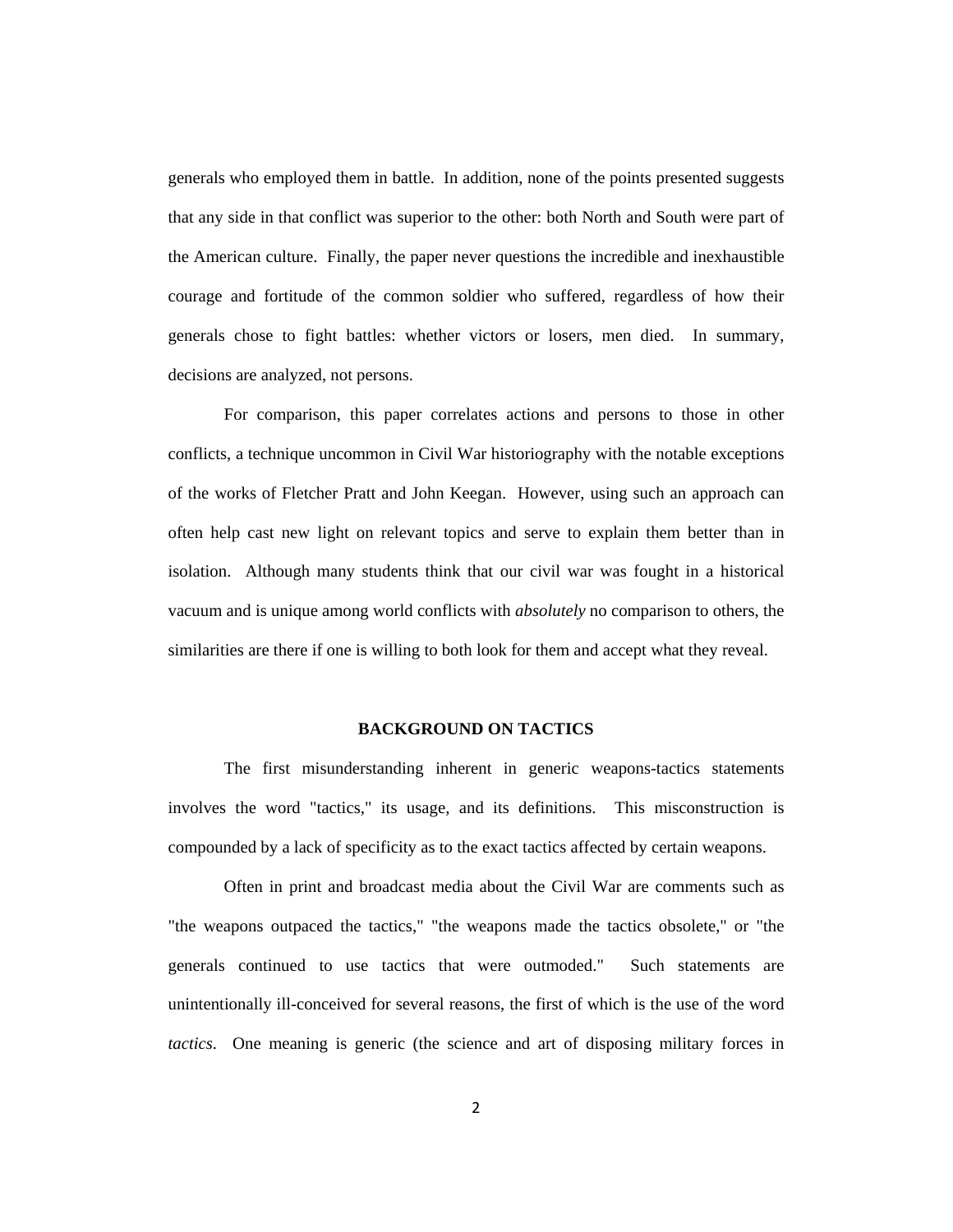combat) whereas the other is plural (methods of employing military forces in combat). Thus, the science of *tactics* (singular) studies the use of many military *tactics* (plural). To avoid such confusion in terminology, this paper uses the proper noun *Tactics* for the science and *tactics* for the plural. Also, this paper concentrates on the effects of particular weapons on specific *tactics*.

Another reason weapons-tactics statements are imprecise is that they almost always arise while discussing the effect of advances in firepower versus a specific type of attack—the close-order frontal assault—often the only tactic meant by these assertions. For instance, one never hears that the rifled musket should have affected any of the tactics of motion such as turning movements or envelopments. Thus a broad statement such as "the weapons outpaced the tactics" might be better stated as "advances in firepower affected certain types of attacks, notably the frontal assault."

The final reason for the non-specificity of weapons-tactics statements is that rarely are alternatives offered. Although historians do not purposefully avoid justifying their contentions, such statements have an air of intrinsic authority and perspicacity that appears to require no explanation. Often the residual impression is that Civil War generals were somehow deficient because of the prevalence of frontal attacks. The weapons-tactics statements tacitly imply that the tactics used were wrong and something else should have been used instead. About this, historian and Gettysburg licensed park guide Garry Adelman states that whenever someone says Civil War soldiers had a death wish or were not intelligent, he simply inquires what they would have done in their place.

(1)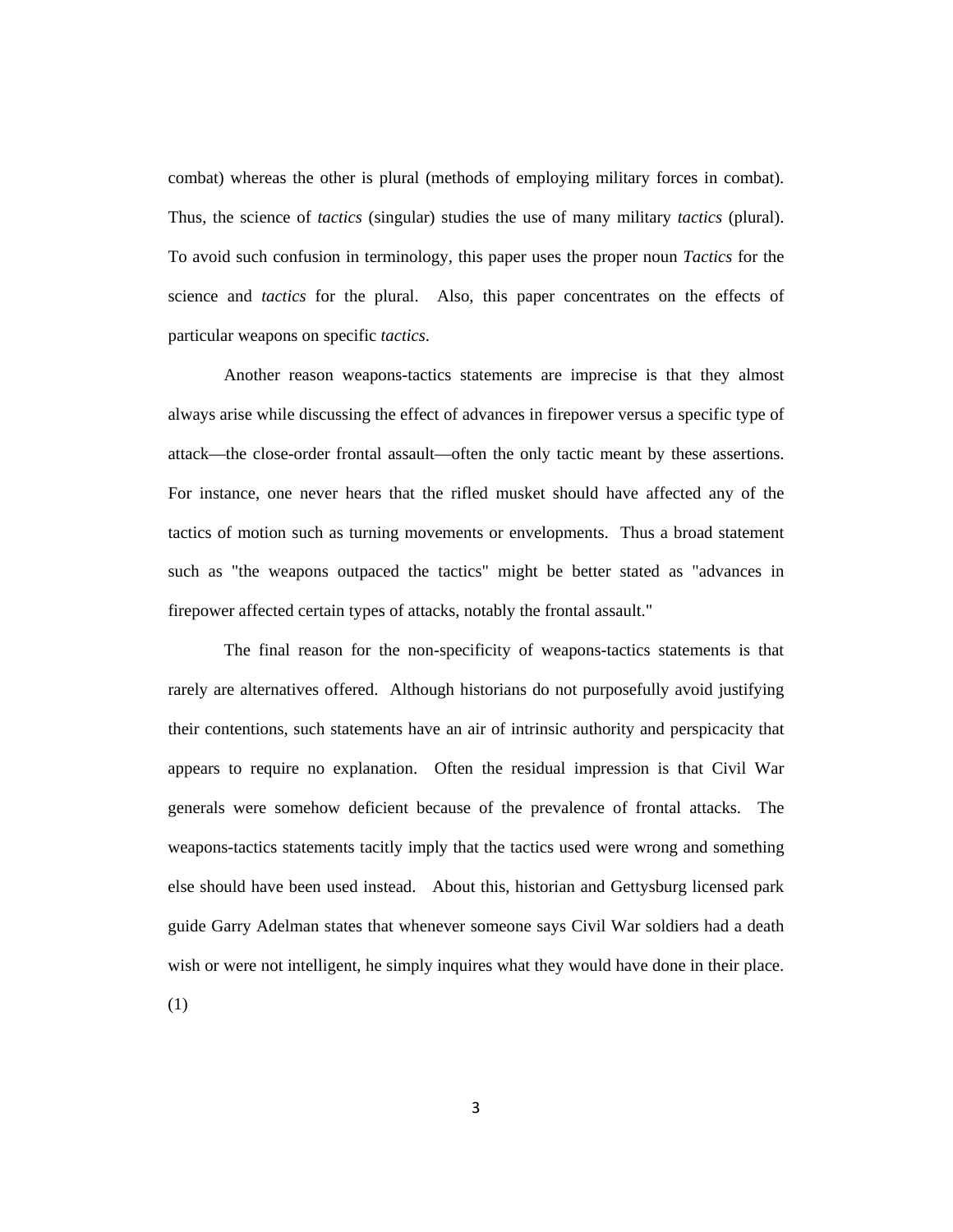Parts of this paper discuss the experimentation done with weapons and tactics on both sides of the Atlantic prior to the Civil War. A major assumption of this paper is that *tactics are not obvious*, except of course to experts in hindsight. New tactics do not just appear. Experimentation must determine whether they work or require new equipment. Then the army must be extensively trained, after which combat inevitably teaches many lessons that maneuvers cannot. World War II naval warfare in the Pacific Ocean provides an excellent case study here.

The fleets of both the United States and Japan trained extensively in carrier operations prior to their entry into war. The Japanese Navy had significant experience before its assault on Pearl Harbor and indeed executed a successful surprise attack, albeit on a fixed target still at peace. Consequently, despite training and practical skills, in the first two battles between carrier fleets at Coral Sea and Midway, both sides had difficulty finding the other. All types of mishaps occurred—launch timetables were hard to keep, search patterns were inconsistent, and equipment malfunctioned—making the two sides seem like amateurs compared to similar operations later in the war.

For clarity, the weapons most commonly referred to in weapons-tactics statements about the Civil War are typically the rifled musket with the Minié bullet and improved artillery, all of which increased the potential range and efficacy of firepower on both sides. These greater distances and capabilities for killing were responsible for the large casualties in combat. However, although some battles are noted for the effect of artillery fire, notably those with favorable terrain such as Malvern Hill, Antietam, and Gettysburg, cannons accounted for a small percentage of total battle casualties; therefore, this paper concentrates on the rifled musket.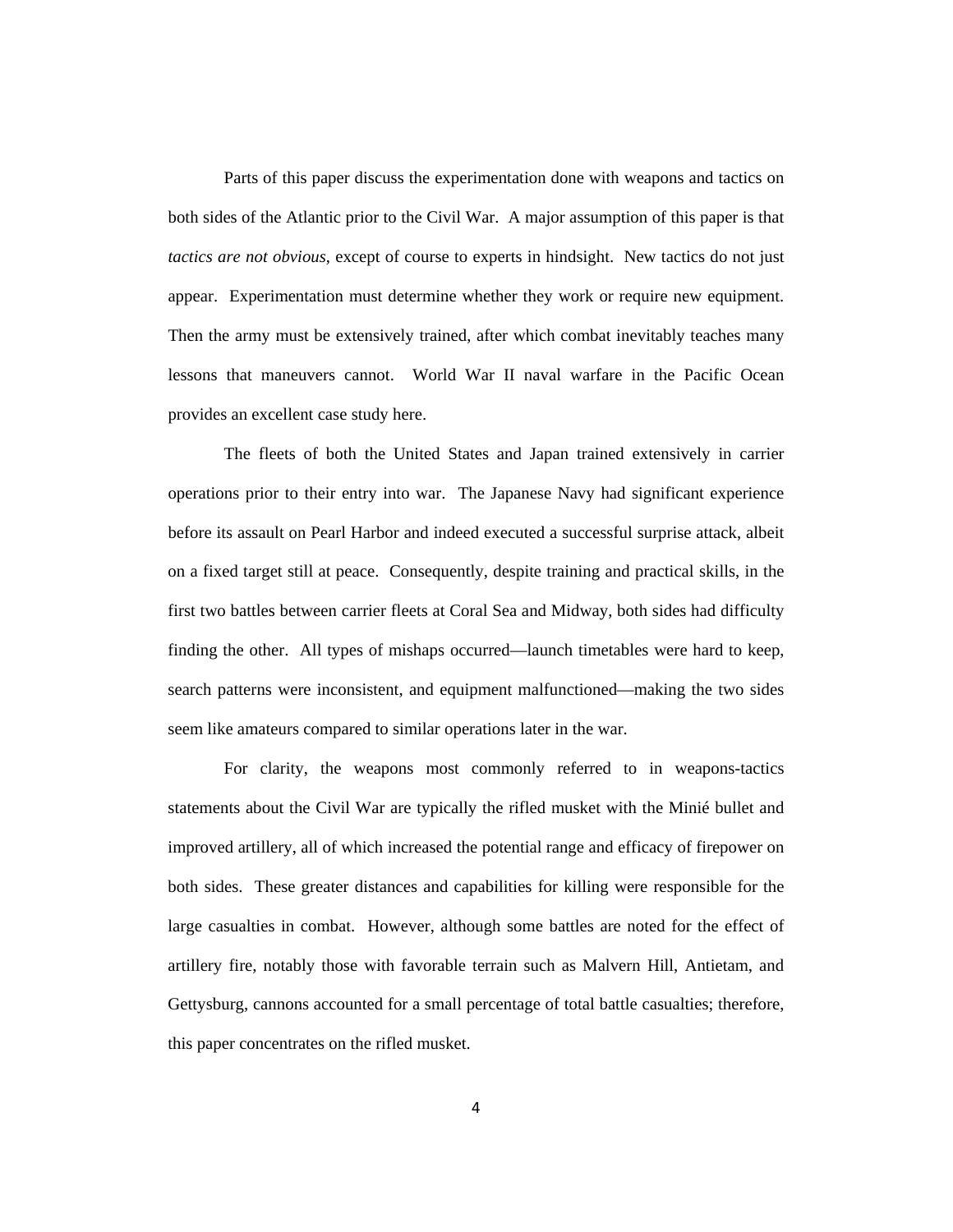Infantry weapons were still overwhelmingly muzzle-loaders that limited severely the ability of the individual soldier to fire while under cover or maneuvering. Black powder was smoky for both rifle and cannon, which added to the soldier's woes by revealing concealed positions, and conversely, by concealing open locations after a few shots. Field artillery, again mostly muzzle-loaders, was still limited to direct fire, i.e., what the battery could see. Indirect artillery fire, such as over a hill, was not generally feasible until the 20th century, when better communications could direct shots efficiently and accurately. Civil War armies did have mortars and sometimes howitzers for indirect targeting, but these were limited to sieges because their weight did not lend them to mobile combat use.

Regardless of one's preferred theory of war—Frederick the Great, Napoleon, Jomini, or von Clauswitz—it all depended on battle. And that involved attack. Generals and armies could maneuver profusely, but sooner or later, combat was joined and one side had to advance. It was almost the only way to win the Civil War or any other conflict for that matter. According to von Clauswitz:

"A battle belongs also to a greater whole of which it is only a part, but because the essence of War is conflict, and the battle is the conflict of the main Armies, it is always to be regarded as the real centre of gravity of the War, and therefore its distinguishing character is, that unlike all other encounters, it is arranged for, and undertaken with the sole purpose of obtaining a decisive victory." (2)

Therefore, imprecision in generic weapons-tactics statements results in confusion between their actual and intended meaning. Implications, mostly negative, about Civil War leadership result from this unintended ambiguity.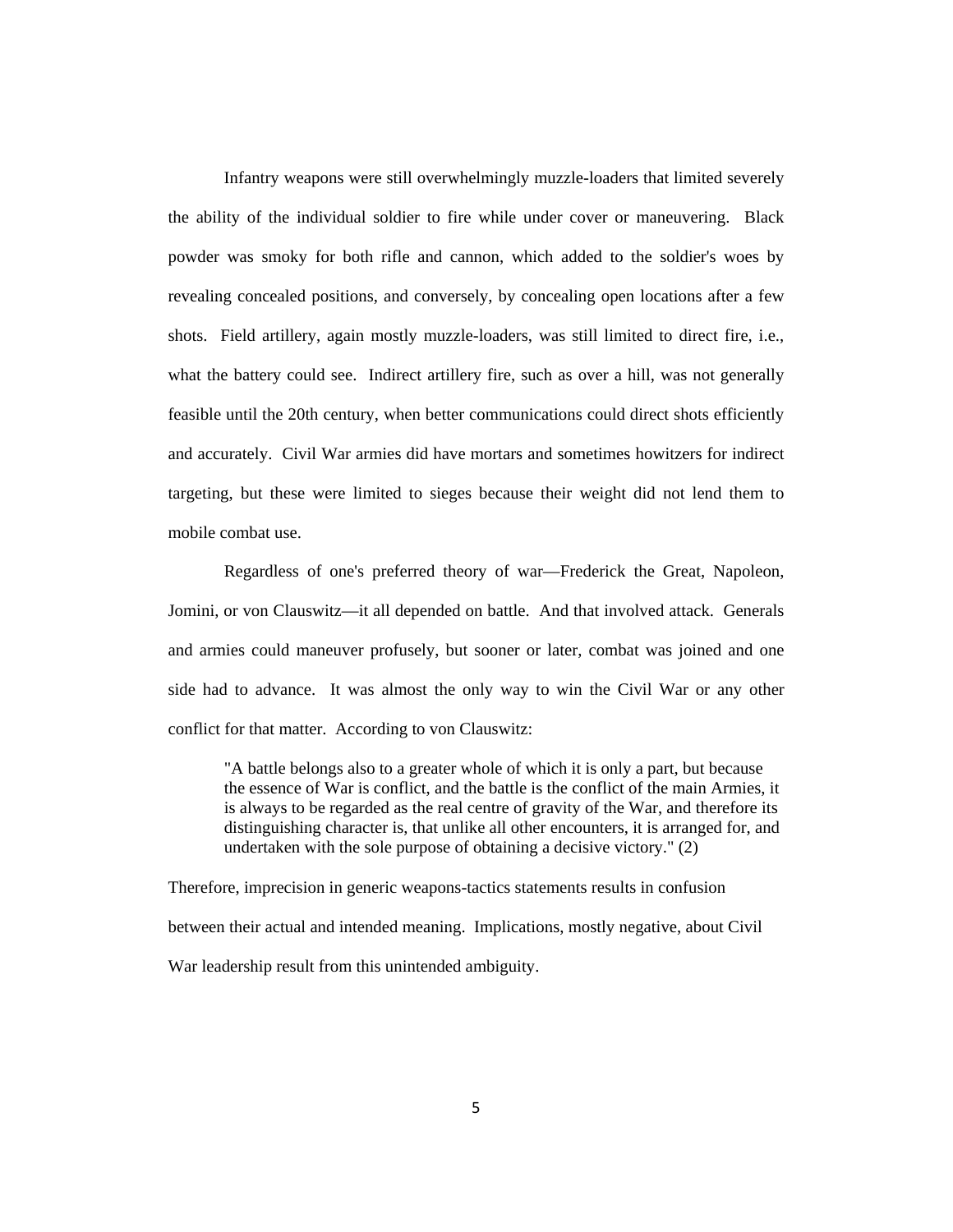## **HOW NOT TO JUDGE TACTICAL USE**

The second misunderstanding in generic weapons-tactics statements involves how Civil War leadership is judged. Before covering the tactics themselves, the next step is to determine the basis by which they might be studied and evaluated. In this area it is not a question of ambiguity but exclusion, wherein judgments are made with no mention of criteria.

Critique of historical events should indicate the criteria against which they are compared. Hindsight, so common in Civil War discussions, can often sound authoritative enough to be perceived as truth rather than opinion. It also has the unfair benefit of current knowledge or awareness of the outcome, a luxury not afforded the participants.

For instance, no one can state objectively what would have happened had the Japanese destroyed the oil supplies at Pearl Harbor on December 7, 1941. Nor can anyone truly determine whether General Thomas "Stonewall" Jackson could have taken Cemetery Hill on July 1, 1863. Since he had been dead since May 10, any statement about what he *would* do at Gettysburg or anywhere else is pure conjecture. Unfortunately, the failure of General Richard Ewell to attack Cemetery Hill is judged against a fanciful, idealized version of Jackson's activity, an easy but ultimately empty supposition requiring no proof. Therefore, the criterion must be unsoiled by hindsight.

The basis must also avoid cultural and temporal elitism, the idea that anything modern is better than anything from the past—or put simply, that we know better. Historical figures were parts and products of their environment and managed well in them: they did not know or think that they were "backward." It is helpful here to look at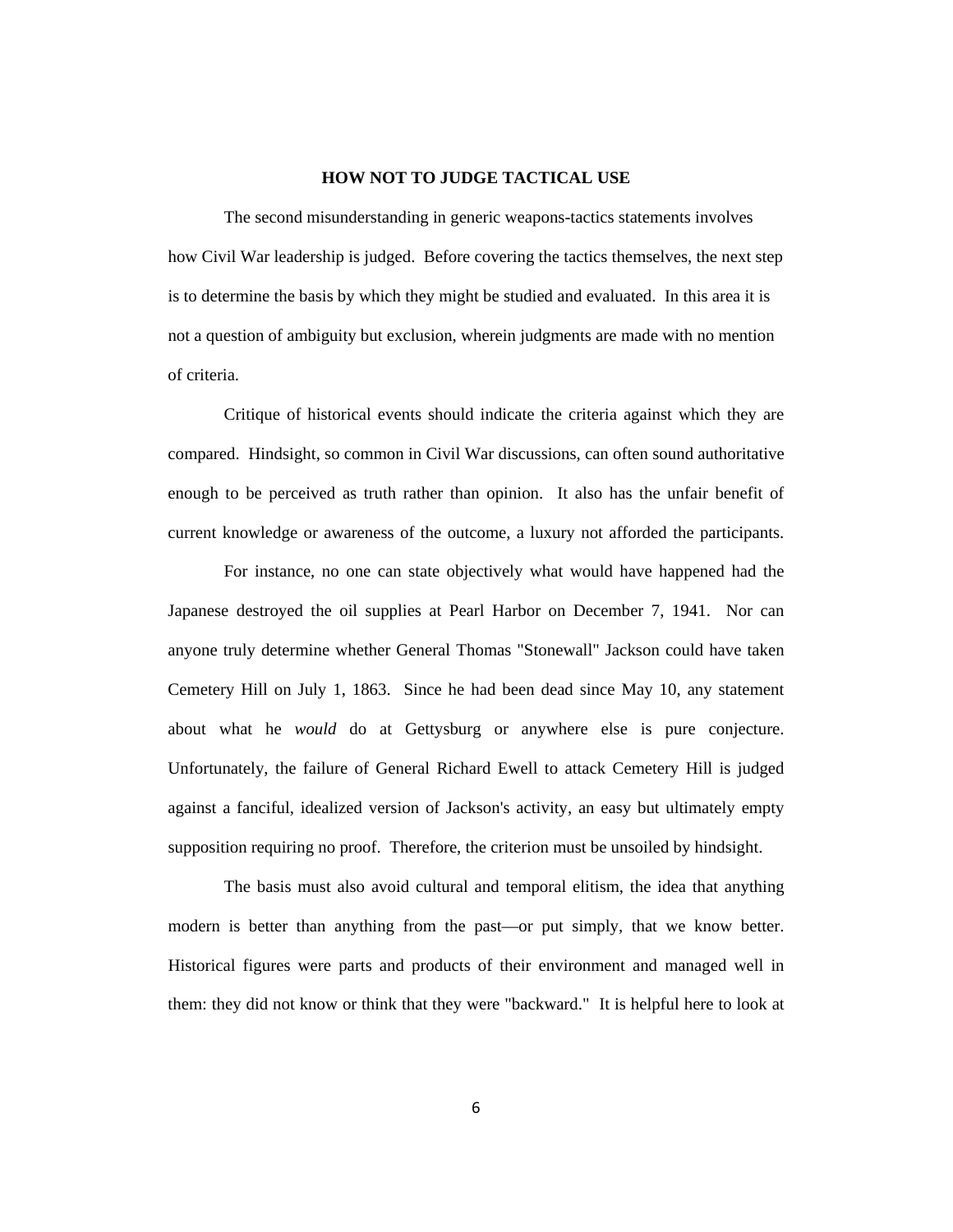another discipline, such as science, for examples that show subtle ways of displaying such a bias.

Physics is divided into "modern" physics and "classical," i.e., *not* modern physics, indicating the dividing line between Newtonian mechanics and quantum mechanics as proposed by Max Planck in 1900. Biology refers to "degenerative" evolution, where an organism simplifies itself because of environmental pressures. Examples include cave-dwelling fish that lose the ability to see or reptiles that evolve into snakes. Ignored are the facts that their speciation involved simplifications rather than increased complexity and that these adaptations allowed them to thrive for hundreds of millions of years. Such terminology implies a prejudice imposed by the complexity of humans.

Mankind, however, has lost many natural abilities despite our complexity: manufacturing certain vitamins, the ability to re-grow severed limbs, and the capacity to swing in trees. These changes are never referred to as "degenerative" but in fact they are. (3) Similarly, it is important to discard thoughts of superiority over past decisions and methods simply because we live in a later time and supposedly "know better."

What then might be an ideal method for evaluating the intent or actions of historical figures?

The only legitimate means for judging Civil War actions is in the context of that war: the intelligence and training of the generals, their choice of tactics throughout campaigns, and any special circumstances that caused them to engage in what are considered today "pointless" attacks. Especially pertinent to evaluating the latter are mid-

7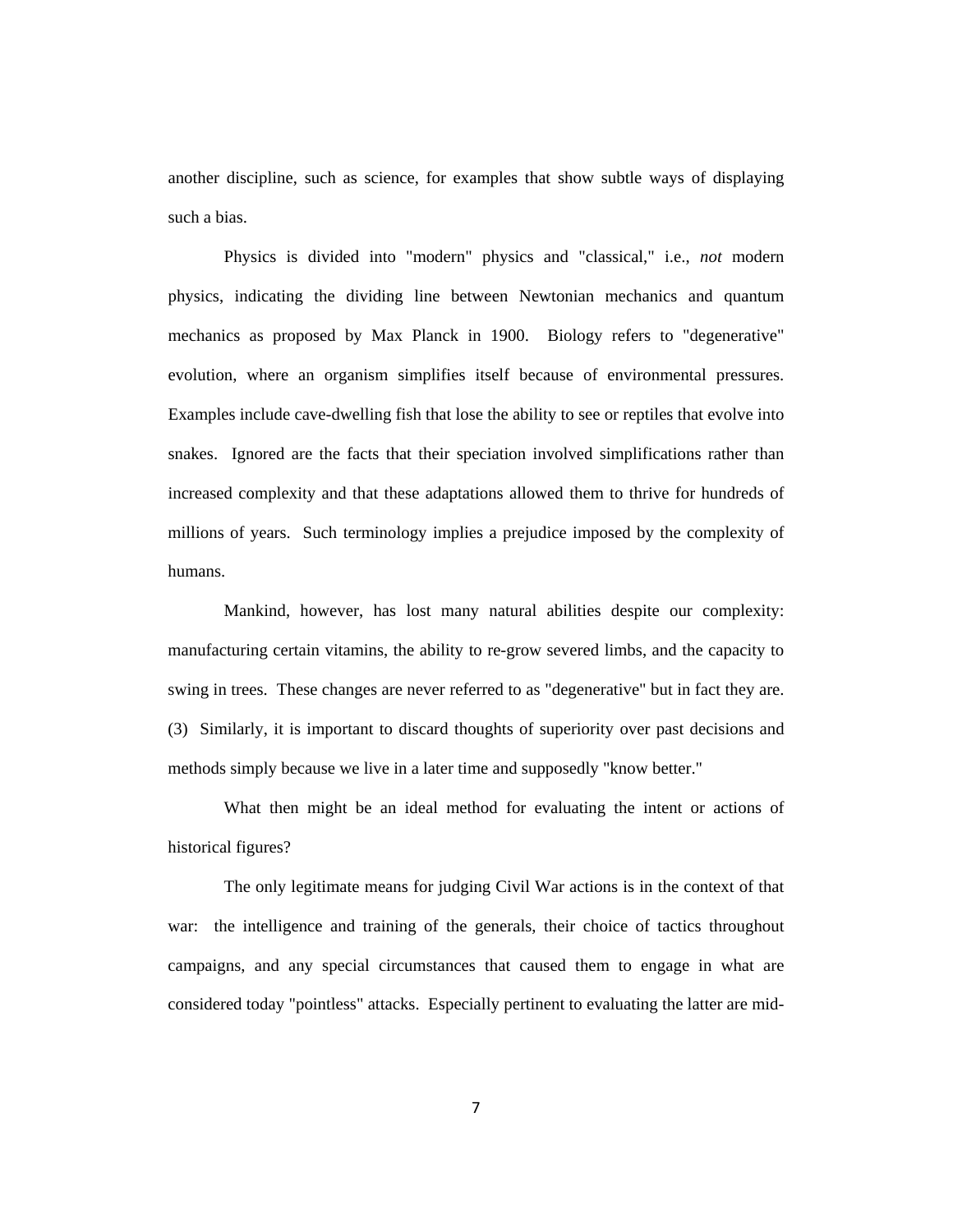19th century medicine, statistics of Civil War fatalities, and the concept of death during that period.

Disease and death in the mid-19th century were commonplace. Hospitals and funeral parlors did not exist as we know them today. Infant and child mortality rates were also much higher than compared to those of the modern First World. Contracting an illness such as scarlet fever, cholera, or diphtheria—there were many others involved lengthy home stays among family, with mostly women providing nursing care around the clock. The course of illness was often predictable and all knew when death was imminent: Doctor Hunter McGuire had the faculty to tell General Jackson's wife in the morning that he would die *that day* from pneumonia. And unlike the 21st century, imprecise medical knowledge of hidden ailments such as genetic heart conditions caused many overtly healthy people to die suddenly.

Because of this ubiquity, disease and death were also major components of cultural pursuits such as art and literature. For example, plague and leprosy appear as major themes in paintings from the Middle Ages until the 1800s. Many artists, writers, and poets were themselves afflicted with diseases, whose effects influenced their work. Artists painted what they saw, from a face with an enlarged adenoid, to facial paralysis, to varicose veins. (4)

Much literature of the period included characters inflicted with the ailment common at the time. For example, in the Middle Ages and Renaissance, leprosy was popular; in the 17th century, gout was favored; and by the 18th century, tuberculosis and fever diseases made the most frequent appearances in novels. (5) One can extend this to film in the mid-twentieth century, where cancer became preferred.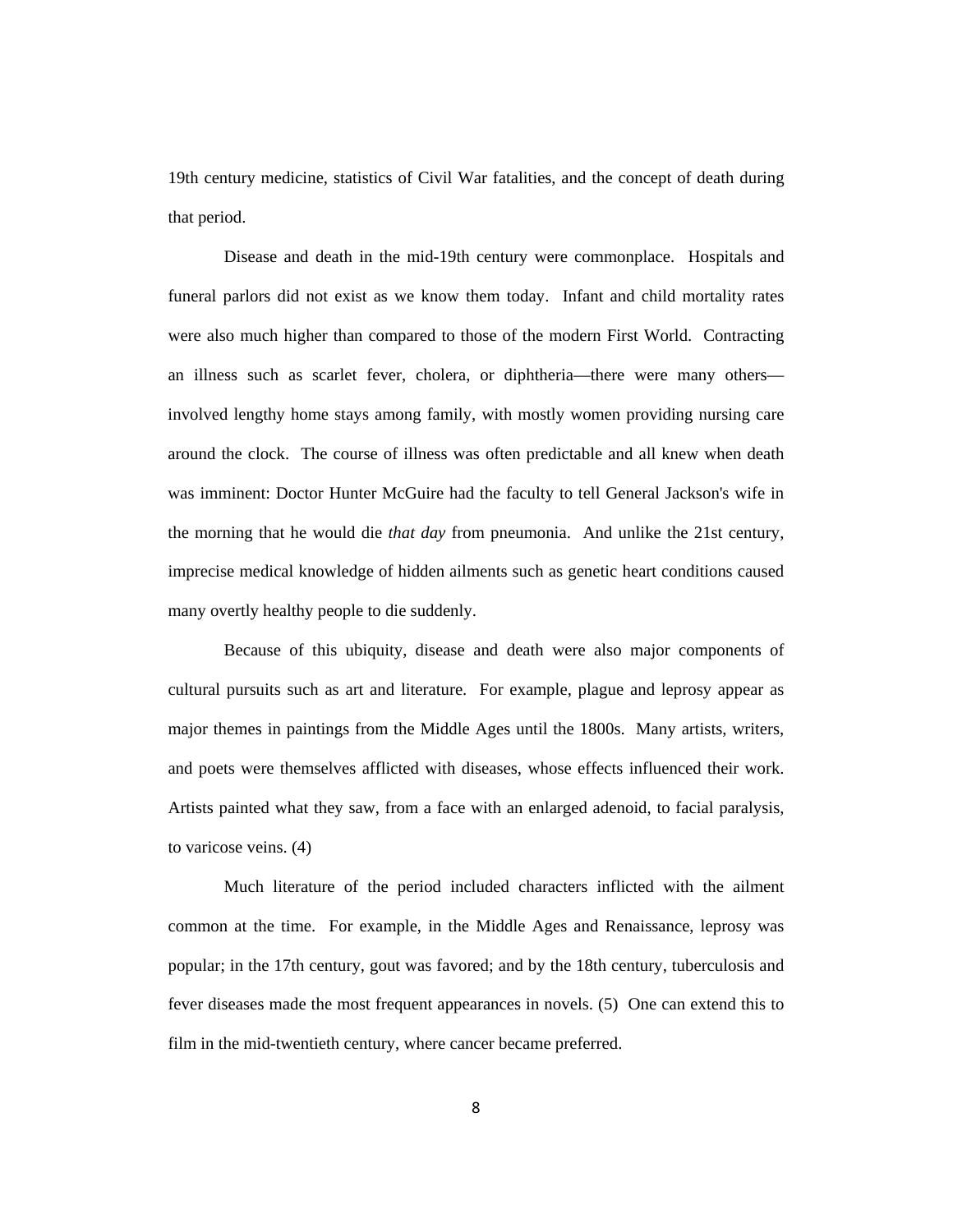The dead were prepared for internment at home where services were held before being taken directly to the burial site—either a public or church cemetery, or a private plot on the property. (6) If the latter, the gravestones reminded everyone constantly of the dead. This was not a culture centered on death, as the Mayan and Aztec were with human sacrifice, but one that went to great lengths for coping with loss and its aftermath. This does not mean that people thought life was cheap or that they did not mourn; although they valued living, death was all too common.

As a result, cultural norms for grieving were much more stringent and codified than today. England's Queen Victoria set the standard with her perpetual vigil for her husband, Prince Albert, who died in 1861. Proper mourning became ritualistic and fashionable, and articles even appeared in magazines. Everything was specified from its duration (three months for men and up to three years for women), clothing materials worn, headwear (bonnets and veils), when to wear jewelry and what type. Mourning practices even extended to children, societal engagements, and stationery. (7) The expression of grief was meant to be personal, tasteful and public.

Prior to the Civil War, art and photography allowed the completion of mourning with post-mortem paintings and photographs. Photos were expensive, and the average family could not normally afford them. Despite the expense, they allowed one final, lasting image of the deceased before burial. (8) These too were ritualistic, with defined genres and poses of the deceased dressed in their best clothes sitting on furniture or, if a child, in the arms of a family member. In fact, by the latter part of the 19th century, postmortem photographs were a large part of the business of professional photographers. (9)

9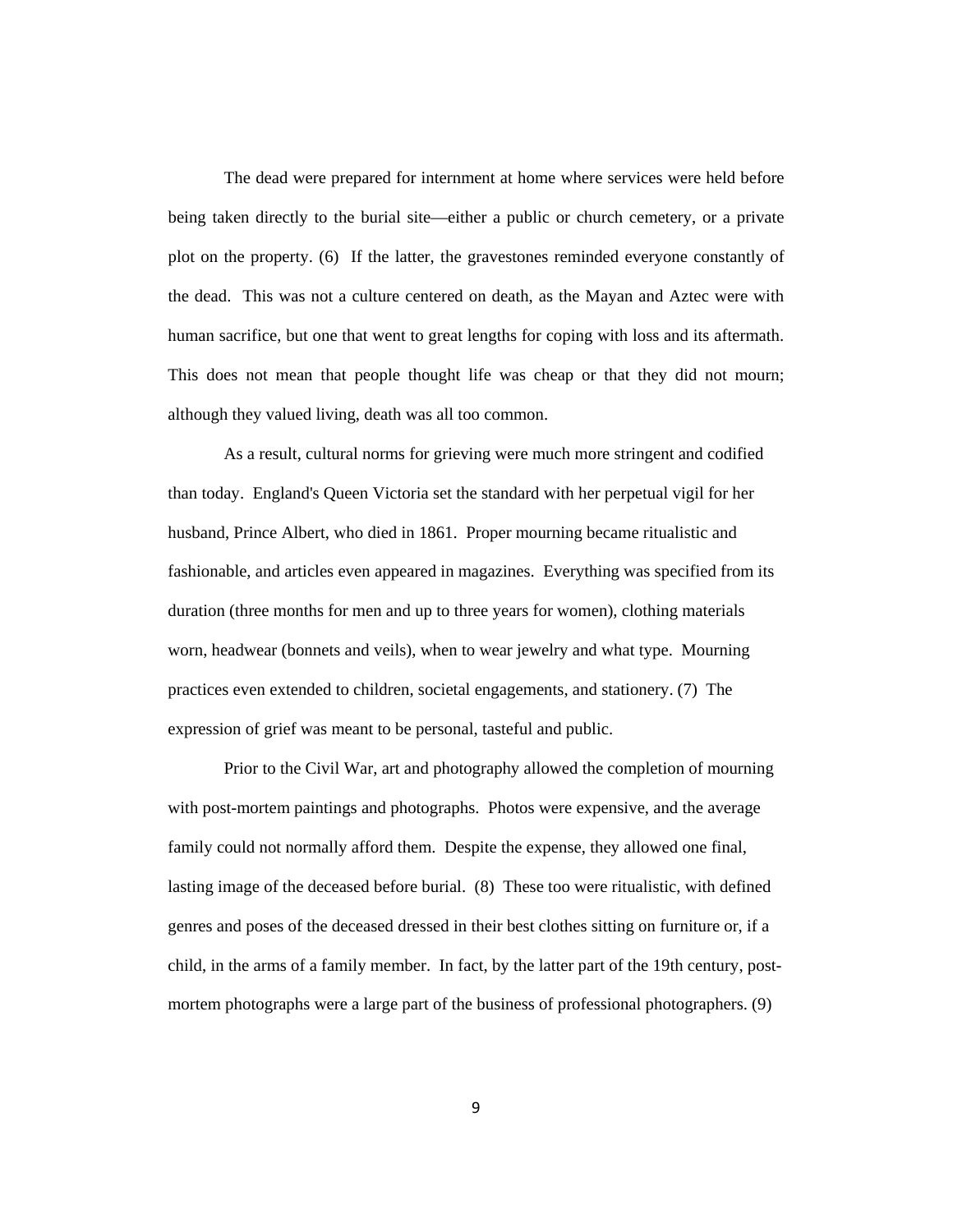In summary, death was thus common, personal, ritualistic, and public with a memorial duration lasting years: civilians, privates, and generals were thus immersed in a culture that subsumed mortality as a part of daily life. Therefore, the probability and ubiquity of death, especially among the young, would have inured soldiers and generals to its inevitability. This is not an overlooked bias of the weapons-tactics statements, but a hidden prerequisite for the ability of commanders and their men to function despite moral attitudes evaluated from a modern perspective.

If death was much more personal than today, then 19th century medicine was equally far less developed. As the germ theory had not yet appeared, there was knowledge neither of how disease moved through the populace nor how to fight it effectively. Internal imaging was non-existent, as was laboratory testing. (10) Invasive surgery was rare, as evidenced by high death rates of soldiers who were "gut shot." Although amputation surgery was effective, it carried the risk of death from infection.

Anesthesia was a recent development and did much to ease the pain of the wounded, but because the science around it was unknown, its application was often inconsistent. Medical specialties were almost unheard of. Therefore, because of scientific limits, Civil War doctors had constraints beyond their knowledge or ability to overcome. Whatever actions they took, regardless of how primitive or repulsive they appear to the modern eye, were in the best interests of their patients *within the spirit of their medical ethics*. Their charges could ask for no more, and neither should modern historians.

By the early 1900s, death had become so associated with the parlor of a house that when mortuary establishments appeared they were called funeral "parlors." Around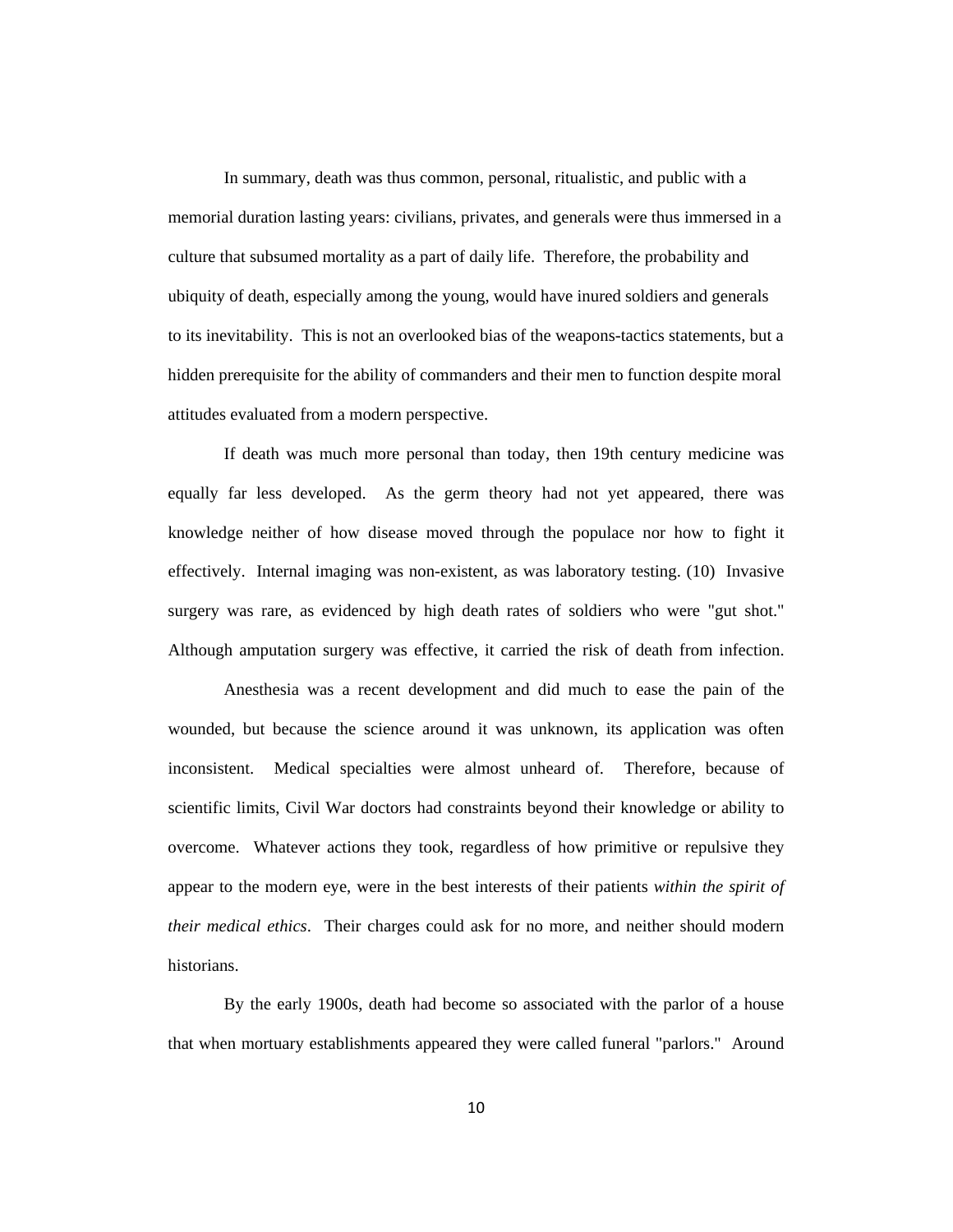that same time, the magazine *Ladies' Home Journal* suggested renaming it the "living room." (11) Shortly thereafter, medicine started to advance to the point where it acquired therapeutic validity. The result was that hospital stays were no longer interludes between life and death, and since the 1920s, the combination of increasingly modern medical care and funeral homes had largely removed death from the common man.

By the early 21st century, the combination of coherent medical knowledge and instruction, pharmaceuticals, imaging, surgical techniques, and genetics has offered an improved quality of life within a considerably extended span. (12) Serious accidents and illnesses are treated in hospitals and the elderly and long-term care patients live out their lives in nursing homes. When death occurs, morticians prepare the body for burial. The direct exposure of the modern non-medical person to disease and death is therefore minimal to non-existent.

In summary, just as the capabilities of modern medicine should not be the basis by which historians judge the techniques of Civil War doctors, modern experience with disease and death is equally unsuited for judging the actions of persons in that era. This presents a new way to look at army deaths in the Civil War. The following figures are computed and rounded from the National Park Service Civil War Facts web site.

The total number of soldiers on both sides for the four years of the war was about 3.5 million. The total number of deaths in both armies was approximately 590,000, of which 204,000, or around 35 percent of deaths, were combat deaths (killed in action and mortally wounded). However, about 386,000, or 65 percent of deaths, were from noncombat deaths such as disease and injury. (13) To be fair, for this era the annual death rate among males in the 1850s was about 22 per 1,000, or 0.022. (14) This means that if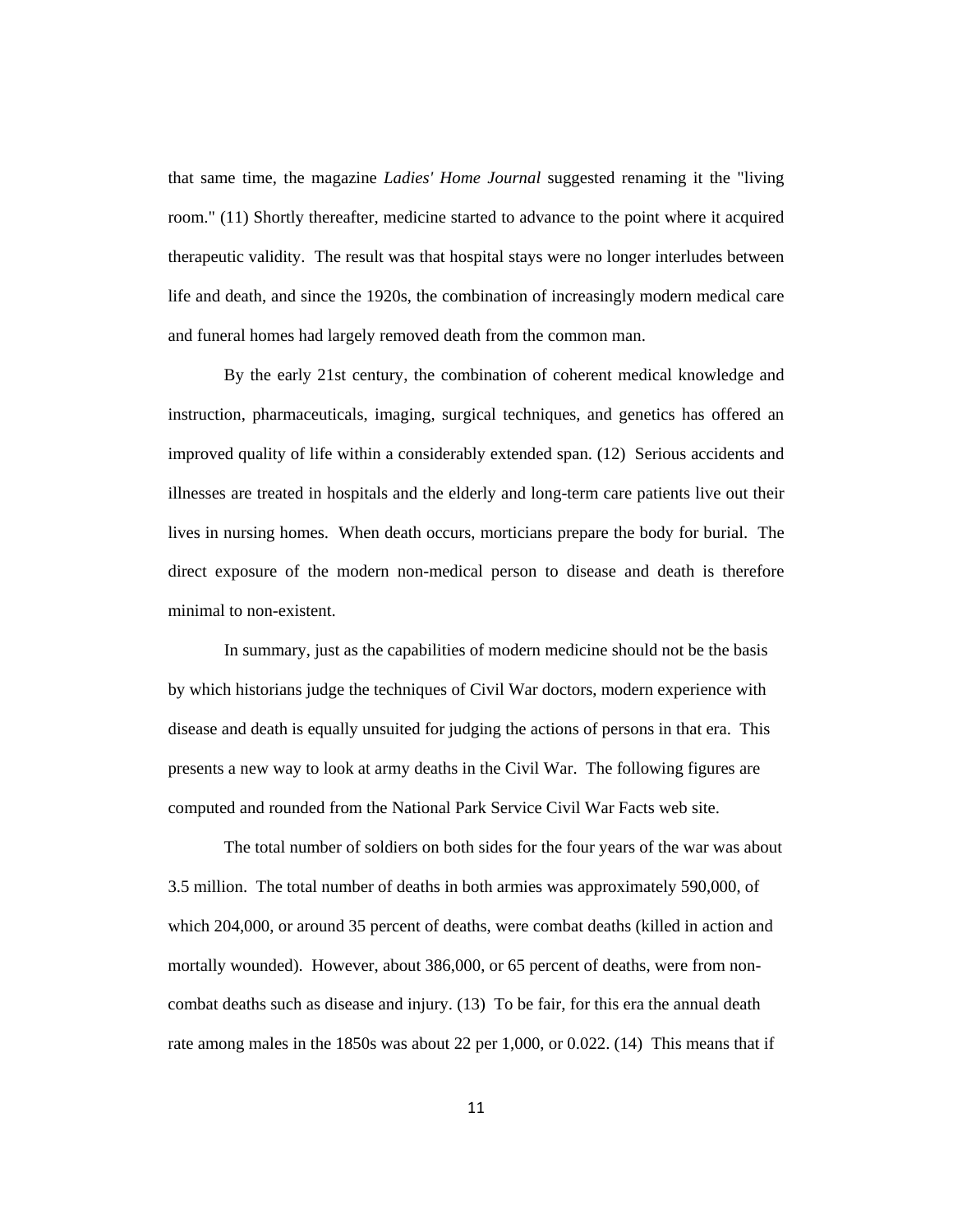there were no Civil War, about 77,000 (2.2%) of those 3.5 million soldiers would have died of other causes anyway over those four years. This number is much less than the total number of non-combat deaths, and the public expected this as a normal part of life. The difference of 309,000 non-combat deaths indicates how more lethal army life was.

Assuming that a minimum of 3.5 million soldiers fought on both sides, this means that roughly one in six died overall, one in twenty died in combat, and *one in ten died just from being in the army.* However, if one considers all casualties—battle deaths, diseases, wounded in action, and dead prisoners of war—one arrives at 642,000 for the Union and 483,000 for the Confederacy for a total of 1,125,000. (15) Again, based on a minimum of 3.5 million soldiers on both sides, this means that about 32 percent of all soldiers were casualties, or *one of three*.

Numbers such as these are out of the realm of experience for modern soldiers and historians, but were apparently all too common then. This is important to remember. For instance, for World War II (WWII), the corresponding rounded)numbers are 407,000 killed and 671,000 wounded out of 16,354,000 who served in all branches of the military (including the Coast Guard). This means that 2.5 percent were killed and 4.1 percent were wounded for a total 6.6 percent casualty rate. Therefore, judging Civil War performance through the WWII filter might produce somewhat high expectations of the former.

Do these relatively low percentages mean that no difficult tactical situations appeared in WWII comparable to the frontal assault? No. That war had them aplenty. At the Battle of Midway in June 1942 U. S. Pacific Fleet Commander Admiral Chester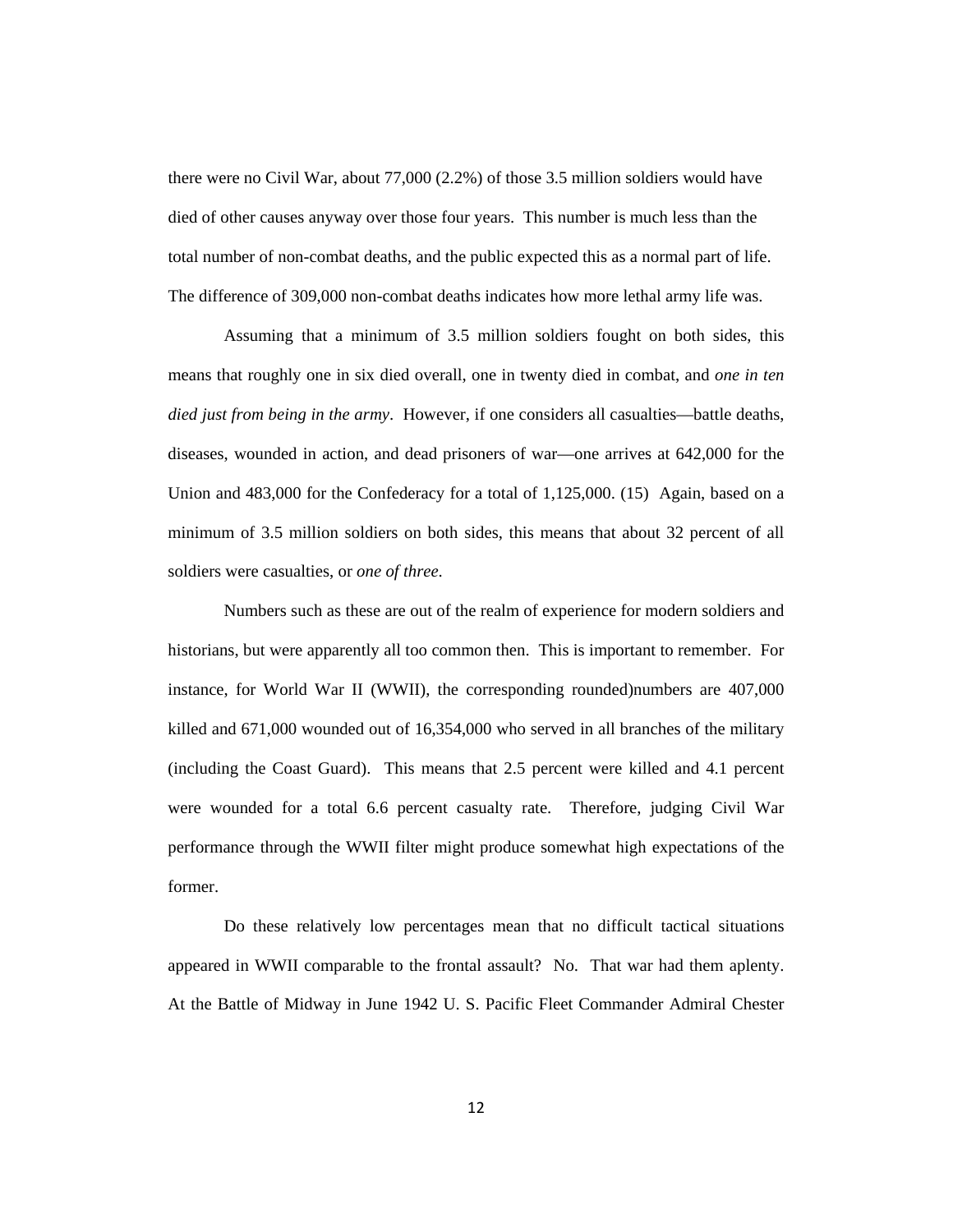Nimitz was forced to attack the Japanese fleet with large numbers of outmoded planes to —they were all he had—and many were shot down and their crews killed.

For the first years of the war the United States 8th Air Force made a tactically difficult decision to send unescorted bombers in daylight raids over Germany. Of approximately 370 bombers on the Schweinfurt-Regensburg raid in August 1943, 60 were shot down and upwards of 90 were damaged seriously. This total loss rate of 40 percent led eventually to a cessation of offensive bombing operations for a few months. Yet, the Allies later continued these missions unescorted because it was important to keep hitting German industry. Because fighters did not have to range to escort bombers for entire missions before needing to turn back, the problem persisted until the appearance of the longer-ranged American P-51 Mustang fighter early 1944.

Finally, U. S. forces staged over 70 amphibious landings throughout the war in all theaters, but mostly in the Pacific. Against a fortified beach such as at Tarawa or Normandy, these were little different from a Civil War frontal assault, but it remained the only way to gain a foothold and prosecute the war. One might be tempted to criticize the commanders of these invasions for using tactics that in some cases ensured high casualties among the first assault waves, but such criticism would be unwarranted for a number of reasons.

Amphibious assaults, or bridging the transition between water and land under fire, have been (and still are) recognized as high-risk. The first such large-scale modern operation was executed by forces of the British Empire and France at Gallipoli, Turkey in April 1915. It lasted eight months, cost over 200,000 casualties, and was a colossal failure. The specter of Gallipoli loomed large over subsequent thinking of amphibious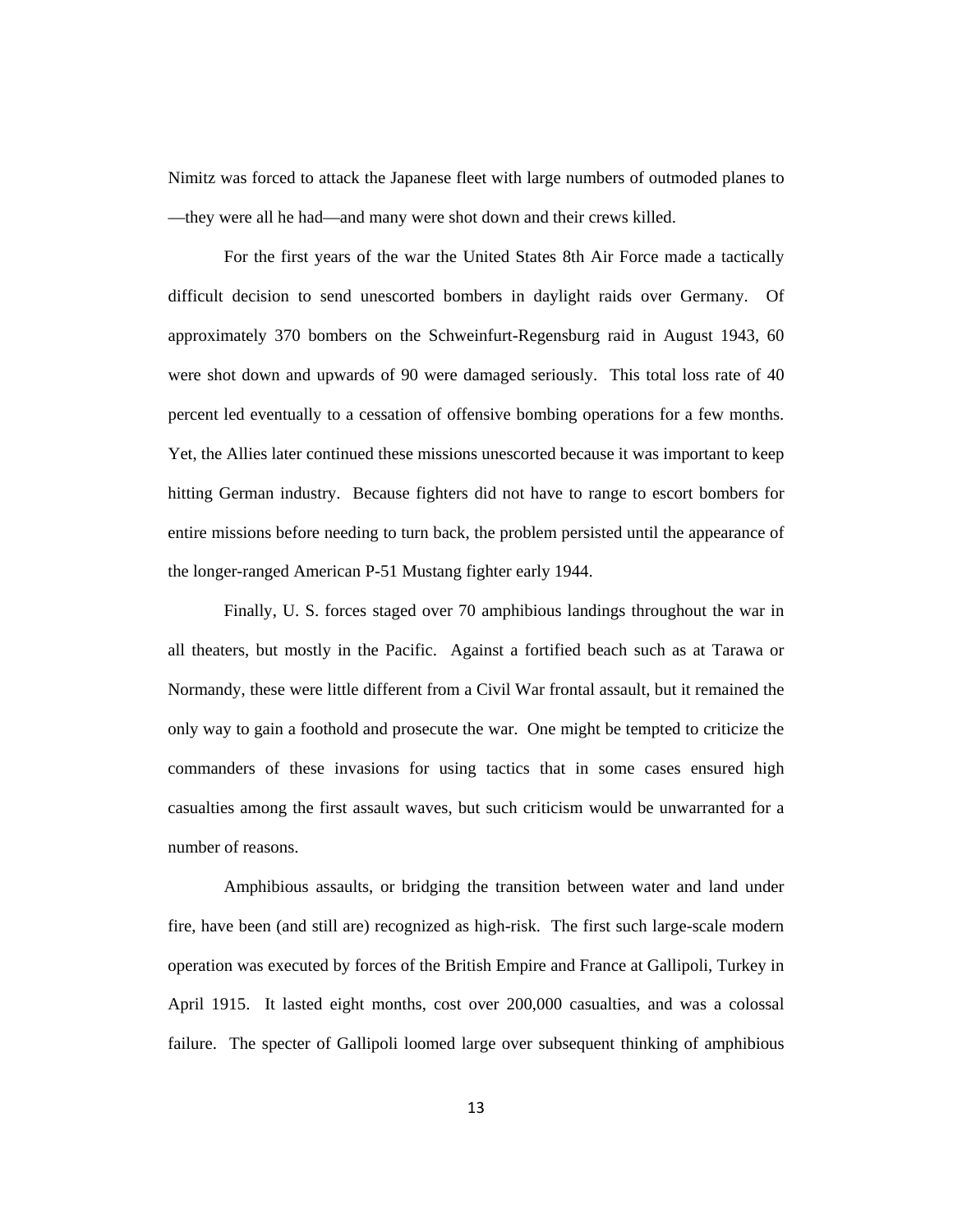operations as doctrine, tactics, and equipment were developed through the 1920s and 1930s.

The commanders at Tarawa and Normandy, in particular, knew that such operations were risky, and did everything in their power to minimize casualties. Special landing equipment was designed, assaulting soldiers trained extensively for the landings as did their seaborne counterparts, and heavy pre-invasion bombardments from sea and air were planned and practiced (although they were not as effective as had been hoped).

In fact, the entire Island Hopping campaign in the Pacific constituted the capture of important islands, each involving an amphibious assault, and bypassing (maneuvering around) more strongly held Japanese bases where possible. Large, heavily-defended bases such as Rabaul in the Solomon Islands and Truk Atoll in the Caroline Islands were attacked by air until they were rendered inert to the Japanese war effort and the garrison was left to starve and wither: neutralization without a landing.

Despite this, although almost all amphibious landings in the war were successful, many involved unforeseen problem or heavy casualties. In short, things went wrong, which is common in battle. Tarawa is a case in point. Among the problems: the blanket naval bombardment did little damage to the Japanese bunkers; flat-bottomed landing craft got stuck on a reef in low tide hundreds of yards from the beach; the Marines were not trained in overcoming the pier on one side of the island; and radios did not work in the salty environment preventing coordination from shore to ship. Thus, on an island less than half the size of New York's Central Park, the Marines suffered over 3,000 casualties over the four-day battle, about eight percent of the landing force.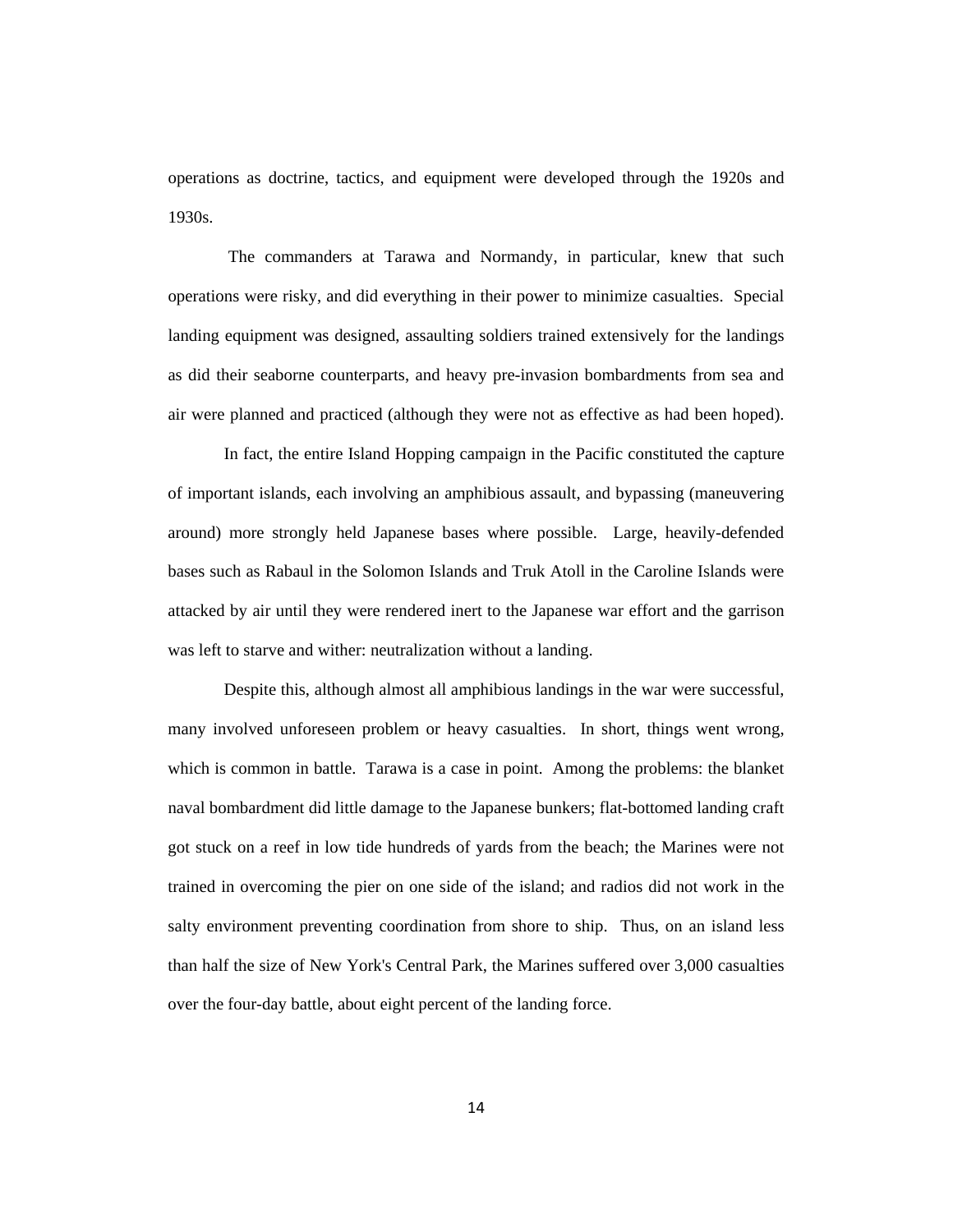These problems and losses caused the Navy and Marines to examine every aspect of the landing and make required corrections. They did not, however, cause anyone to abandon amphibious assaults as a tactic to be used for the rest of the war. Although many choices existed in techniques, equipment, and overall strategy, *there was no choice* on the basic tactic required to win back the Pacific. World War II commanders somehow receive no criticism for this, whereas Civil War generals are consistently criticized for sticking to a tactic that, as will be shown below, worked well enough for them.

A milder, less morbid illustration of using different sensibilities can be made with boot camp drill instructors (DIs). Compared to the abusive demeanor of DIs as late as the Vietnam War, their situation today is much transformed. Training remains tough, especially in the combat arms, but the treatment of recruits is much less sadistic. In addition, DIs receive much more command supervision than their predecessors and now receive mandatory periodic psychological examinations.

The cause of this transformation were training incidents where recruits were injured or killed because DIs went too far, situations that might not have been reported in WW2 but which made headlines afterward. To the modern viewer, some WW2 or WW1 training methods might seem too harsh or extreme, but they did not appear so at the time. Experience and sensibilities change, and with them, the view of the past.

Thus modern experience is unsuitable to judge the past because it can set standards and expectations that historical figures and technologies cannot meet. Civil war generals lived in an era long before modern medicine, one that experienced much more death than today and endured it more personally and publicly. Their decisions and personal acceptance of those decisions were based partly on contemporary values.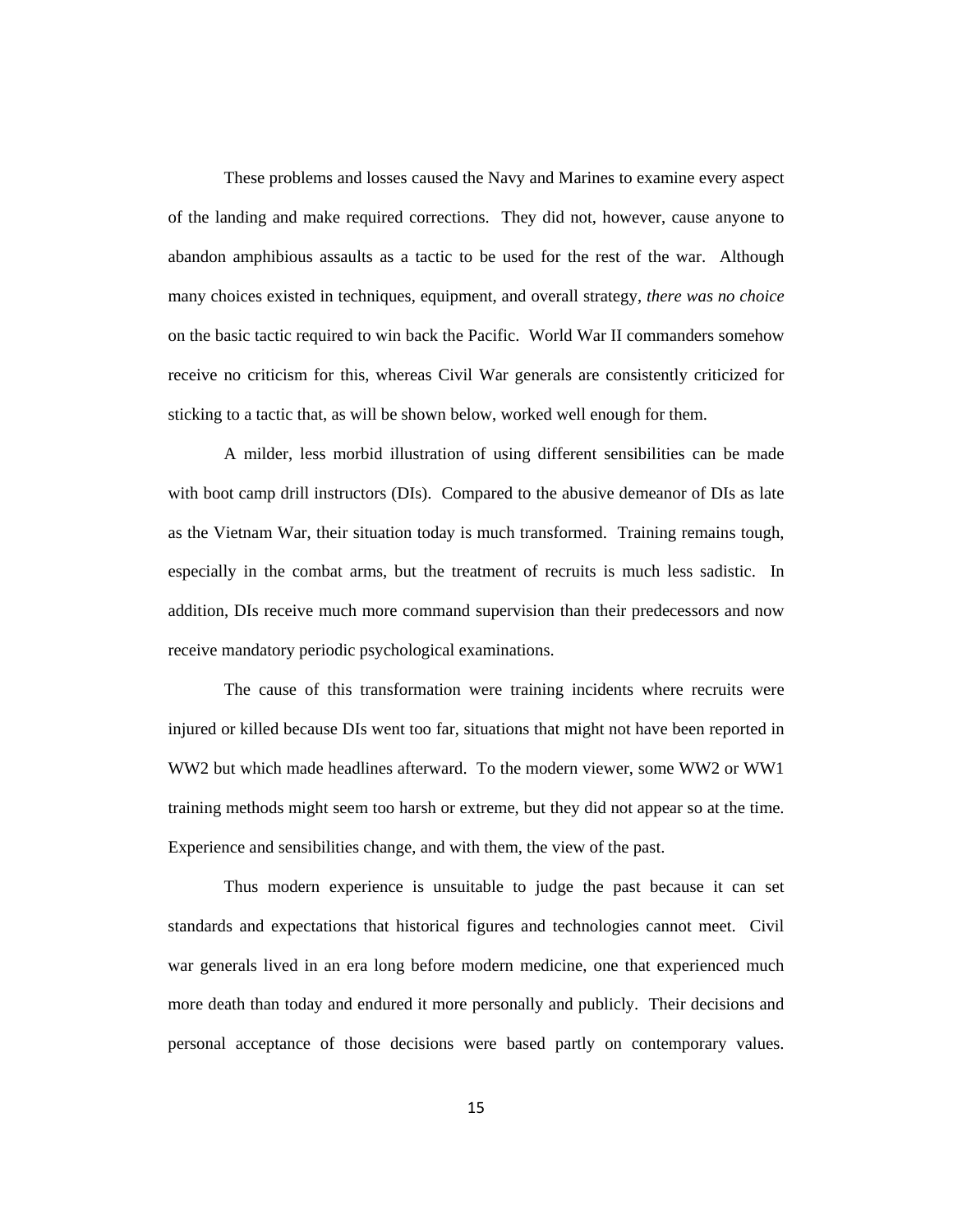Because these values were cultural, generals would not have realized that they were part of their decision-making. Their predispositions would have been subconscious.

This means that any decisions made by Civil War generals must be judged *not* against modern standards of medicine, death, or warfare, but against criteria that governed their concept of reality. Any conclusions, therefore, from weapons-tactics statements, i.e., that the generals were so inept as to be unaware of the impact of the statement, are flawed. As for the intellectual part of their decision-making, i.e., what they could have known, one must look at their tactical concepts, as is done in the next two sections.

## **WEAPONS AND TACTICS IN EUROPE, 1830-1860**

It is important to understand that weapons and tactics exist in a delicate balance, each side pushing for advantage. Sometimes a weapon wins, as with the chariot or the machine gun or the atomic bomb. Other times, the tactic wins, as with crossing the T or the two-plane formation of pilot and wingman or *blitzkrieg*. In all cases, the efficacy of a weapon or tactic lasts only until a counter weapon or tactic meets or bests it. Therefore neither stupidity nor incompetence cause imbalance: imbalance permeates the history of warfare.

In particular, the histories of Civil War weapons and tactics are intertwined and should be discussed together. The performance of Colonial units with rifled muskets during the American Revolutionary War (ARW) might lead one to think that those actions led directly to the use of rifled muskets during the Civil War. This is not totally true, because the British were the only ones impacted by them. Although the British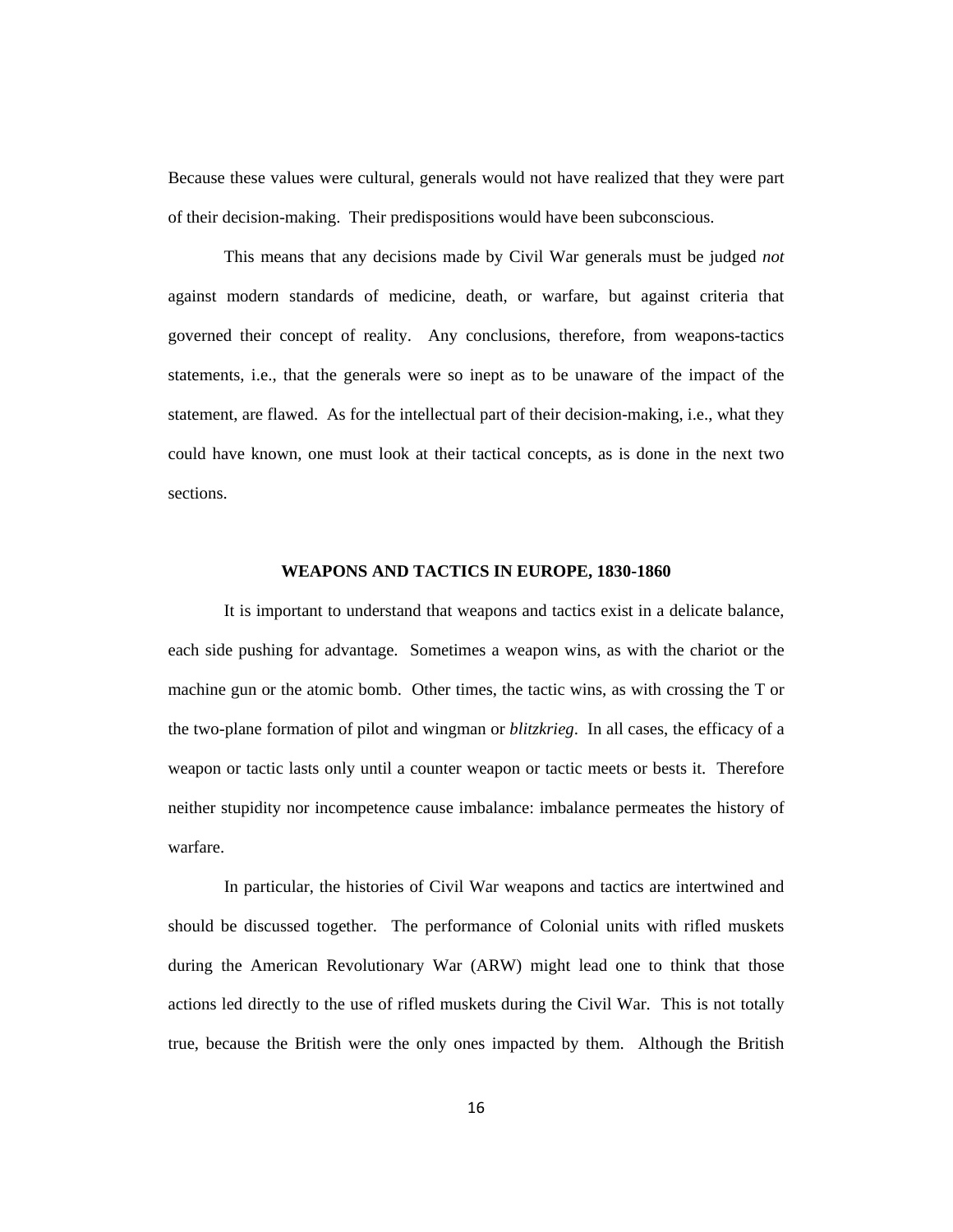army experimented with rifled muskets, one need remember that in the War of 1812 and the Napoleonic Wars in Europe (1803-1815), the armies of the United States and Britain were still armed largely with smoothbore muskets, as were the French. (16)

The use of rifled muskets and modified tactics traces to the 1830s and 1840s when France was involved in colonial wars in northern Africa. Native troops fighting French forces did not fight according to European "rules." Instead they fought in irregular lines and hid behind any cover they could find. Their main weapons were longbarreled matchlock muskets that they elevated for greater range and accuracy.

French soldiers were not trained in marksmanship, fought in close-order lines, and carried heavier equipment; therefore, they offered good targets for the Algerians and suffered heavy losses against them. (17) A French army captain, Gustave Henri Delvigne, offered a solution in the form of a rifled musket that when tested in 1834 produced an effective range of 400 yards. However, its unsuitability for the Algerian climate, however, and other problems—lloading a round ball and increased maintenance owing to powder buildup—caused it to be ineffective. (18)

Despite the failure of this initial attempt, the French army did not abandon the rifled musket. It started to experiment with cylindrical-conical bullets in the 1830s. After a number of promising attempts failed, owing again to the problems of increased maintenance, a captain named Claude Étienne Minié modified the cylindrical-conical bullet with a hollow bottom that expanded into the grooves of the rifling, making it more accurate than previous versions. Other changes to the rifles made them easier to load and maintain. By 1846 all French chasseur and Zouave regiments in Algeria had the new weapon with the new ammunition as it proved superior to all predecessors. (19)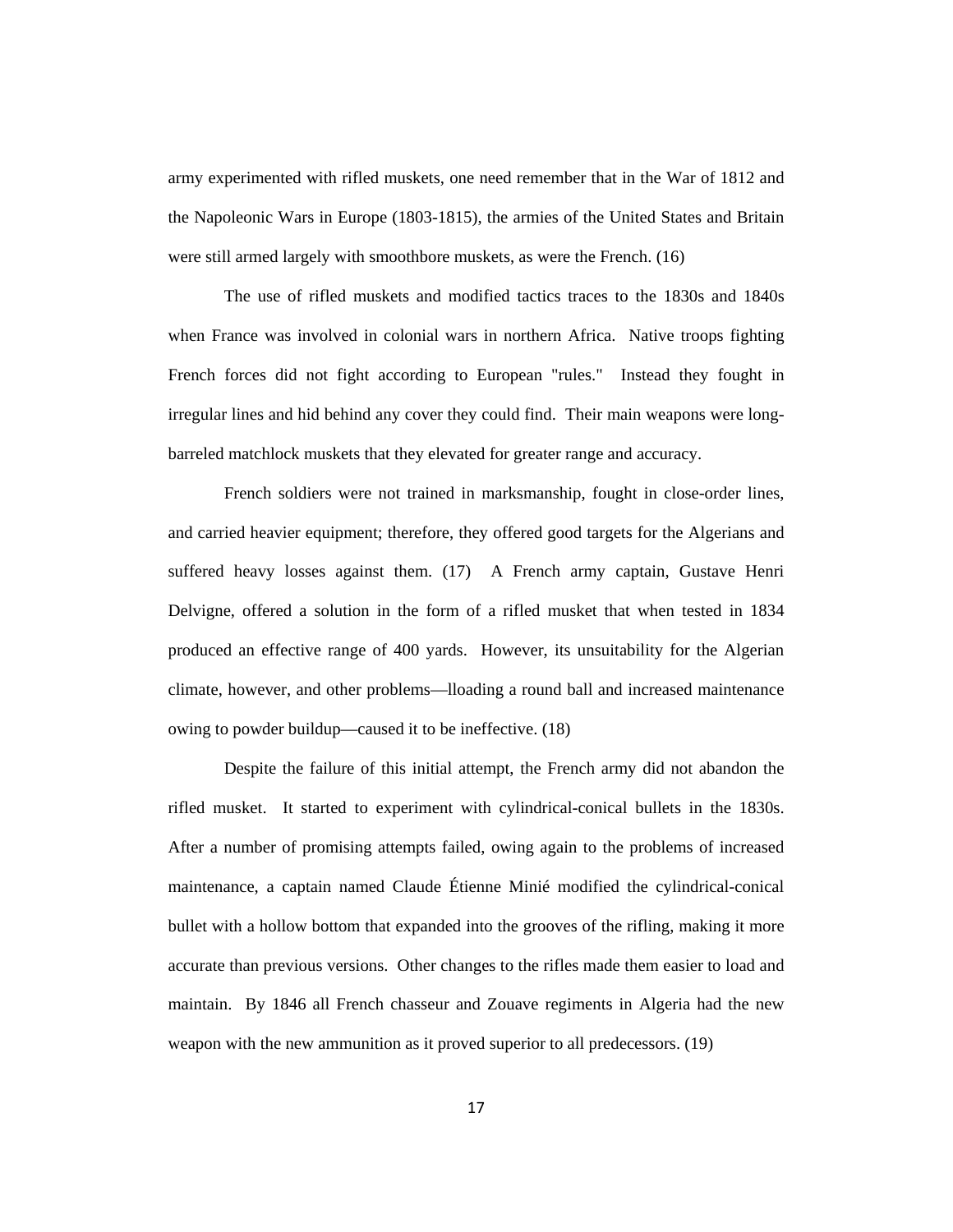As early as 1841 the British Royal Engineers had also tested rifled muskets and found them to be as accurate as 1000 meters as the smoothbores were at 600 meters. (20) The British issued its infantry a version of the French weapon and by the 1850s had developed and started to deploy the Enfield rifle. By the Crimean War (1853 to 1856) most combatants had units fitted with rifled muskets. Even with technical problems, the armies were sanguine about future success. An observer in that war from the United States Army, Captain George McClellan, would have been aware of this. The American Springfield rifle, also produced in the 1850s under Secretary of War Jefferson Davis, was an unauthorized copy of the Enfield. (21)

At this point, it is prudent to discuss Tactics in relation to this particular weapon. Its formal study known developed independently from weapons, although the two eventually walk hand-in-hand. The origin of Tactics reaches back over two thousand years. The Chinese work *The Art of War*, credited to Sun Tsu, is an early example. Although popular in the Orient, it did not receive much notice in the West until Western powers started to become involved in conflicts in the East. In Europe, however, formal study of war waited until much later. First attempts were the Marquis de Savorgano in the 16th century, and Montecucculi and Colonel Nochern von Schorn of the Netherlands in the 17th, but these never achieved popularity.

In 1766 Henry Lloyd published *History of the Late War in Germany*, which began the systematic study of war unfettered by traditional prejudices and based on principles similar to those established by recent scientific discoveries. He followed this in 1781 with *Military Memoirs* wherein he wrote that the art of war had two parts: mechanics and application. The former could be learned, but the latter could not, i.e., as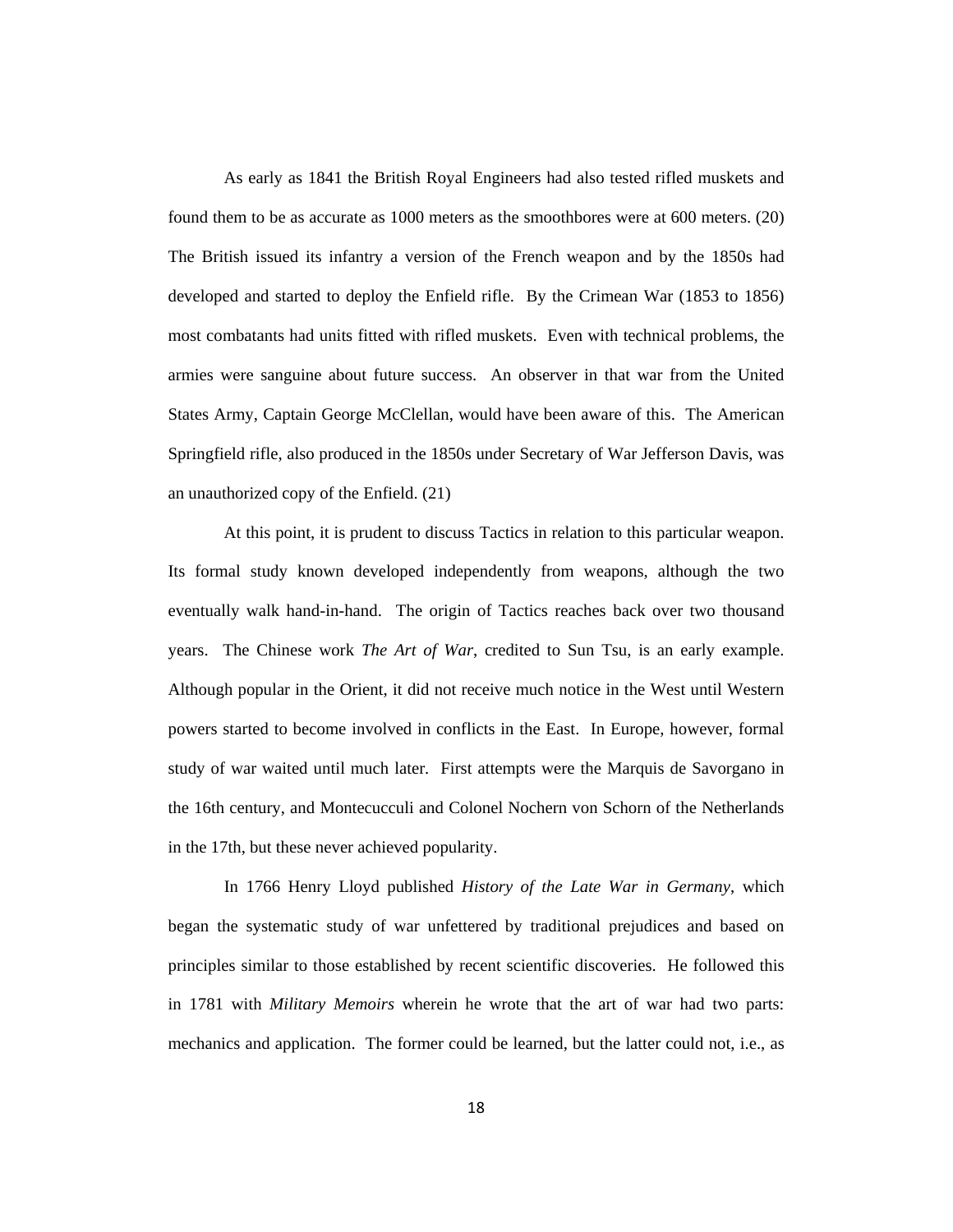with art or writing, knowing the rules was not enough without the talent to apply them. Maneuver and victory, he said, depended on mathematics and topography. He coined the phrase "line of operations" (the path from starting point to destination taken by an army) and he outlined strategic principles to govern it. Although he emphasized measurable qualities, he discussed also moral and political aspects of war. (22)

After Lloyd two schools of thought on Tactics developed in the 17th century: those who believed that war depended on precise operational analysis based on logistics and topography and those who emphasized will, personality, and moral fiber. By the 19th Century each of these two schools of thought found its own influential spokesman: General Antoine Henri Jomini wrote on the precise, mathematical aspects of war and Carl Maris von Clausewitz wrote on war from the other viewpoint, that of the force of will.

Clauswitz served in the Revolutionary Wars in Germany and at Waterloo; Jomini, who was Swiss, rose in Napoleon's armies and eventually served as his chief of staff. The two were contemporaries and rivals. Although Clauswitz's reputation eventually overshadowed Jomini's in the 20th century, it was the latter who affected military minds in the 19th. It was Jomini that was translated (as needed) and taught in the military academies of Europe and North America. (23)

In his *Summary on the Art of War*, published in 1837, Jomini laid out the principles for which he is famous: directing the mass of force to the decisive point, maneuvering to engage a part of the enemy's force, and achieving concentration of effort to overwhelm the enemy. Using examples from the campaigns of Frederick the Great and Napoleon, he taught the basic mechanics: Strategy is the art of directing the army to the battle and tactics is the art of applying them on the battlefield to the decisive point.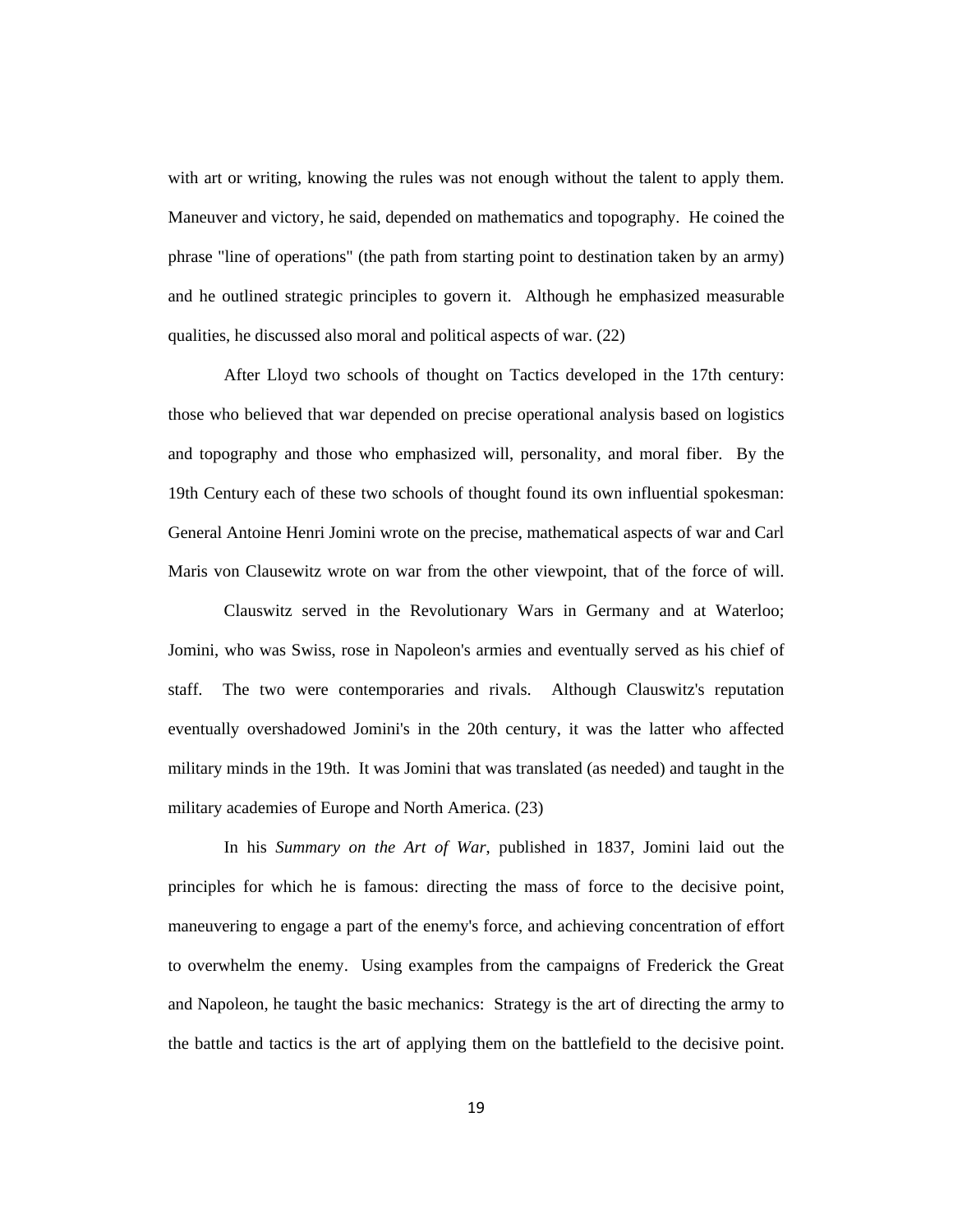Lines of operation and formations were geometric: concentric, eccentric, interior, exterior. Battle was a complex, but precise, pattern of lines, points, fronts, pivots, and zones. It is this intellectual and mathematical form of war that was the basis of Lieutenant Henry Halleck's *Elements of Military Art and Science*, published in 1847, which became a favored text among officers who would eventually fight against each other from 1861 to 1865. (24)

Returning to weapons, it is important to note that all of the above works on Tactics were based on smoothbore muskets. In the 1840s, armies began to study scientifically the characteristics and performance of rifled muskets versus smoothbores with both round and cylindrical bullets. Specifically, they studied muzzle velocity and trajectory. The important find was that round bullets fired from smoothbores had higher muzzle velocities than conical balls fired from rifled muskets, on average 1400 feet/second versus 1000 feet/second. (U.S. Army Major A. Mordecai confirmed this in independent tests.) This affected the bullet's trajectory. (25)

A bullet fired from a barrel is acted on by two forces (ignoring air resistance): the force of the propellant in the direction of motion and gravity which is toward the ground. From the moment it exits the barrel, gravity pulls the bullet earthward in its trajectory until it hits the ground. A higher muzzle velocity gives a bullet a straighter (or flatter) trajectory. This is what makes smoothbore muskets accurate for a short distance. A slower muzzle velocity requires a more curved upward trajectory to counteract gravity, or a rainbow trajectory, to hit a target. (26)

The British determined that for a rifled musket (with its slower muzzle velocity) to be accurate at it longer range, it had to be elevated so that the bullet exited upward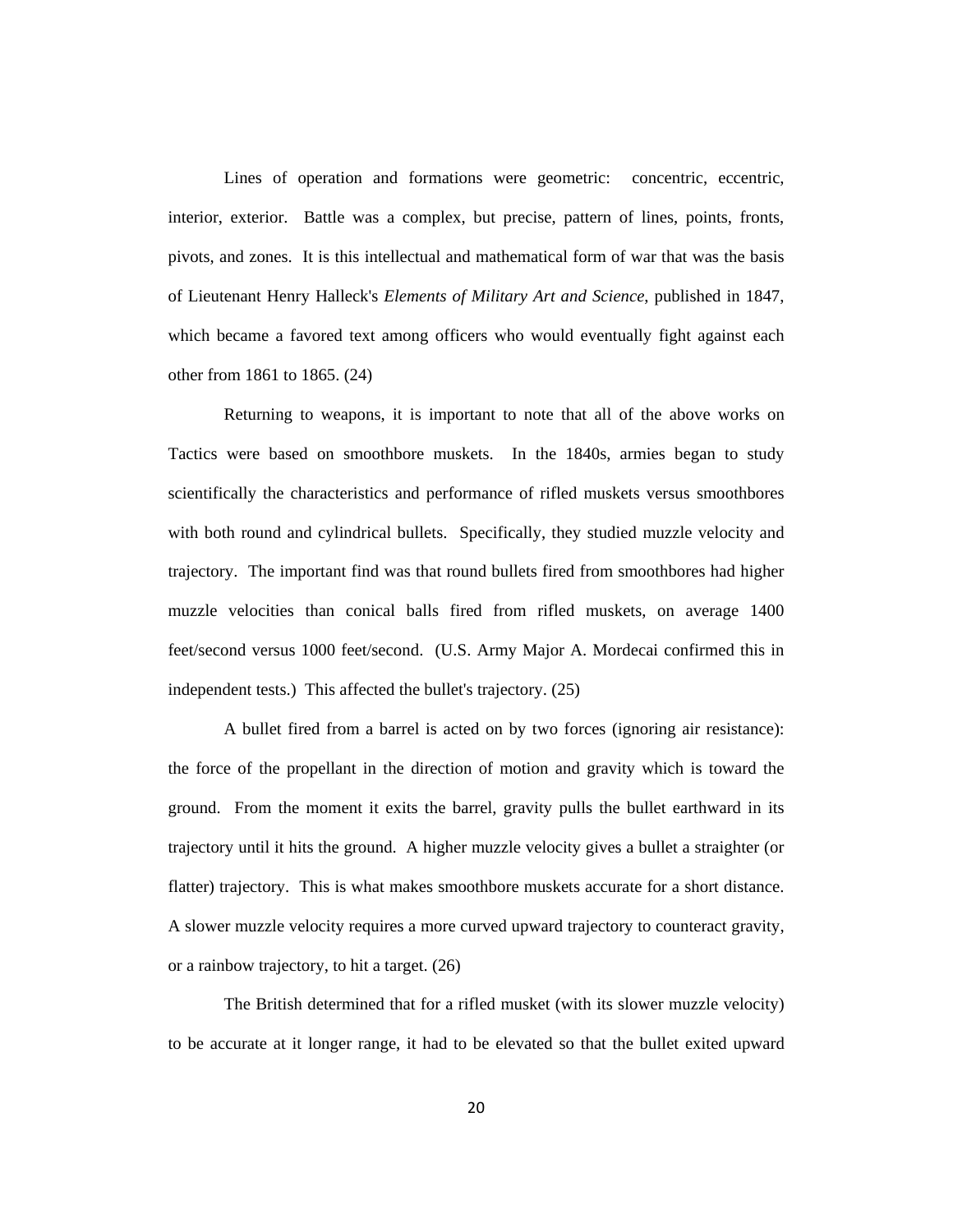from the muzzle, traveled to the peak of an arc, and then downward to hit its target. This was of course known to hunters long before these studies and the Civil War. Thus, to hit a target at 300 yards, a shooter was required to aim the musket upward so that the bullet would travel 42 inches over a target 150 yards away. The angle needed to raise the weapon is dependent on the distance of the target; therefore, rifled muskets required range estimates of far more accurate than those for smoothbores.

In addition, the slower the muzzle velocity, the higher the angle required to fight the pull of gravity. This meant that the bullet would hit the target at a steeper angle and this decreased the "dangerous space" of the shot. Although offering much greater range, the rifled musket required more work for the shooter to hit his target. Backsights were added to the rifled muskets allowing the shooter to unconsciously raise the musket to the correct angle, but he still had to estimate the range. These new skills required more training. (27)

Experiments in the 1840s and 1850s with infantry showed that the ability to fire accurately at longer ranges meant that long columns facing the enemy were susceptible to plunging fire from aimed rifled muskets. This increased the importance of skirmish lines ahead of the main lines of infantry. More testing was conducted with rifled muskets and their effect on artillery and cavalry. The concern was that an enemy armed with rifled muskets could fire at units of these two branches deployed at formerly safe distances. This led to modified tactics for these two branches, including reducing direct cavalry charges and pulling artillery back from the enemy's line, which in turn led to cannon of increased range.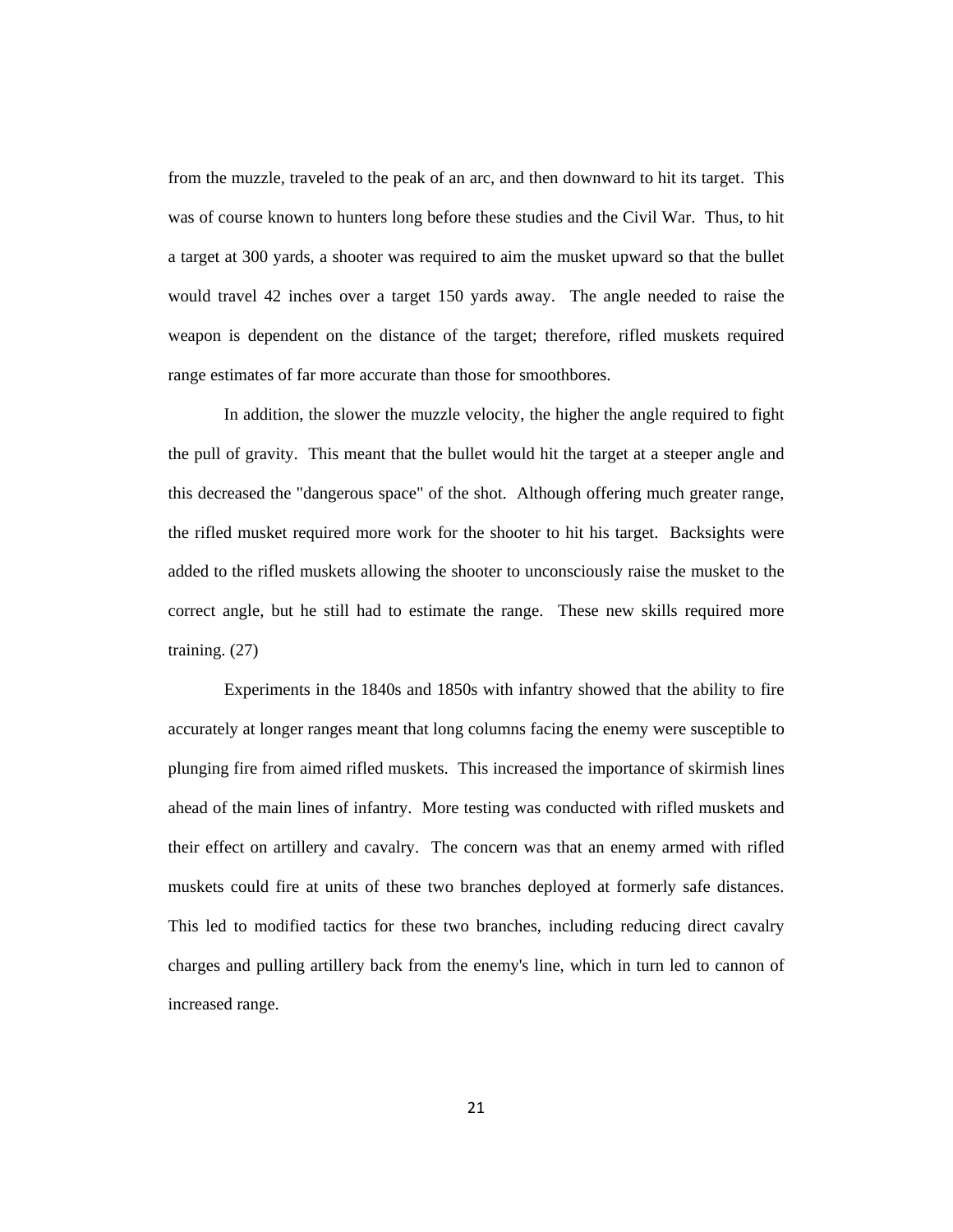(Although not a topic of this paper, there were also debates about breech-loading rifles that foreshadowed choices made in America early in the Civil War. These concentrated on their increased rate of fire and how quickly ammunition would be expended. It was thought that contemporary logistical capability could not maintain a supply of ammunition if an entire army was fitted with breech-loaders. The recommendation was that only skirmishers should have breechloaders with the rest of the army using muzzle loaders.) (28)

The Great Indian Mutiny of 1857 allowed theory to be put into practice. In this war, British regular army regiments armed with the new Enfield rifles learned that expert marksmen could hit targets up to 800 yards. Also, regiments armed with Enfields could repel enemy attacks at far greater distances and more quickly than previously, especially when the enemy had only smoothbores. In April 1859, a Captain Tyler reported on this to British military leaders in a speech entitled "The Rifle and the Spade, or the Future of Field Operations." He stated that because of rifled muskets, entrenchments and obstacles would become more important to both protect defenders and to strike an attacking enemy at a longer distance.

Field artillery of short range would be less important because crews could not last under long-range musket fire. Although acknowledging the problem of large clouds of smoke from rifle and cannon obscuring targets up to 1,000 yards, Tyler insisted that infantry fighting would still occur at such distances. He predicted that battles would be shorter because casualties would increase and that they would be more decisive. There was still concern, however, as to whether the common soldier would be able or willing to endure the increase in casualties. (29)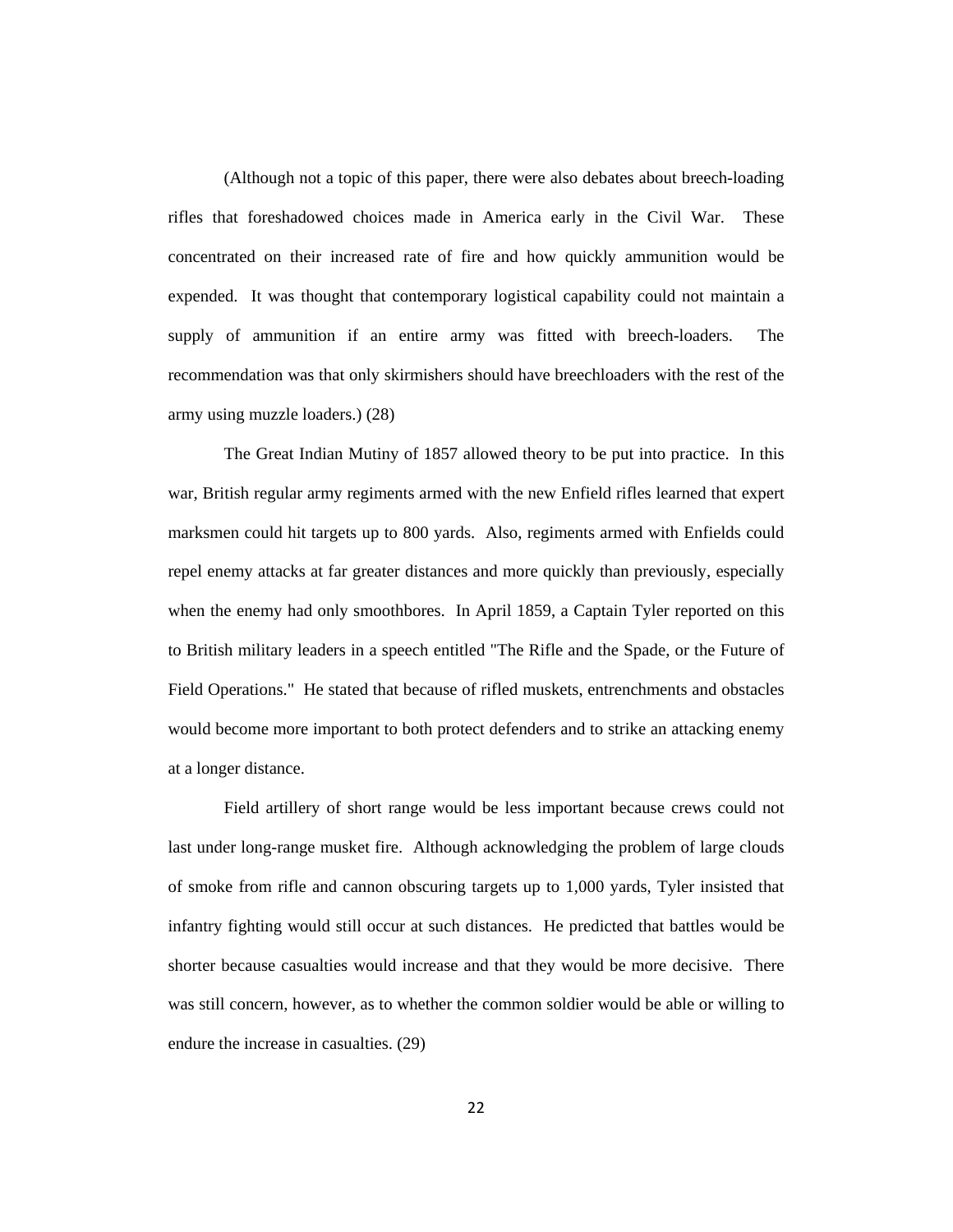The contentions that rifled muskets somehow outpaced certain tactics (or anything for that matter) and military minds had somehow missed their impact on the battlefield prior to the Civil War are misconceptions. They had been discussed and experimented on in European military circles for almost two decades prior. As shall be seen, these developments were not confined to Europe.

 (Before ending the discussion of weapons and tactics in Europe, it is important to clarify the use of the term "Napoleonic." It can refer to two major periods of French history. The first is the reign of Napoleon I (Bonaparte) which occurs in two parts, from 1804 to 1814 and again in 1815. The second period is that of Napoleon III (Louis), Bonaparte's nephew and heir, from 1852 to 1870. Jomini's works are based on Bonaparte's campaigns, but Napoleon III had a say in tactics too: the work done in France in the 1850s on rifled muskets and changes in tactics was done under his direction. (30)

In the same vein, the Napoleon cannon, the basic piece on both North and South during the war, was developed in 1856 and named after Louis and not Bonaparte. (31) Often in Civil War historiography the term "Napoleonic tactics" appears, but often it is unclear which tactics refer to which Napoleon. The basic geometric formations are from Bonaparte, but later modifications based on rifled muskets are from Louis. This is an important distinction that is often overlooked.)

#### **WEAPONS AND TACTICS IN AMERICA, 1850s**

It should be clear that by 1861, much was already understood about rifled muskets and their effects from the work done in Europe. These advances in weaponry were not lost on the American military. In 1853, Secretary of War Jefferson Davis under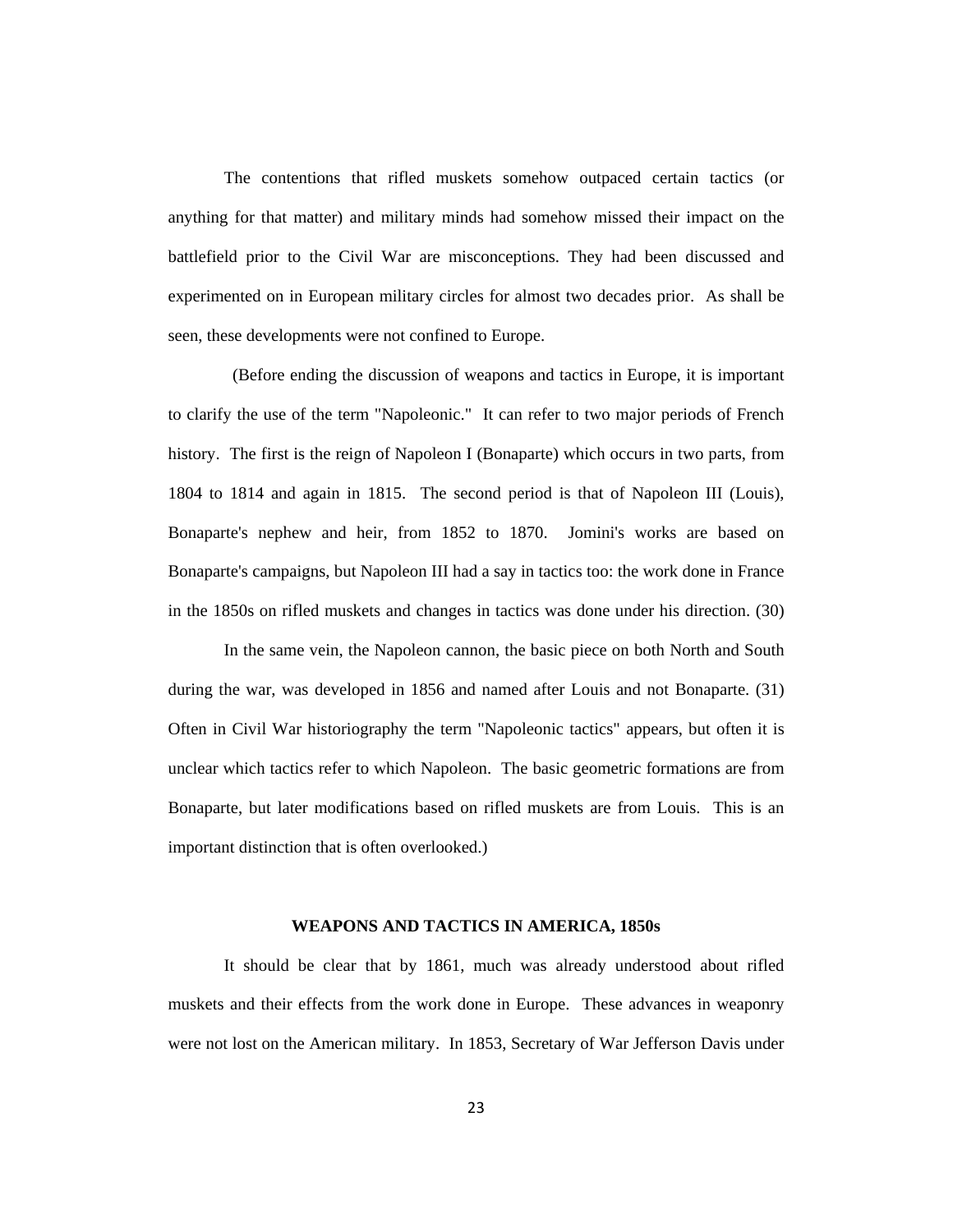President Franklin Pierce authorized the purchase of Springfield rifled muskets to prevent the United States from falling behind Europe. Colonel Benjamin Huger conducted tests of the Springfield, Enfield, and Swiss rifled muskets 1854 and 1855. (32)

The United States Army in the late 1850s followed a system of maneuvers based on General Winfield Scott's *Infantry Tactics* which was based on post-Napoleonic (Bonaparte) French writings. It is no coincidence that from its inception to this time, French was required during the first two years at the United States Military Academy at West Point. Many technical and military texts used there were written in French. (33) In the 1850s, Davis still considered French ideas on tactics superior to the British.

Given their experience in North Africa, the French Chasseurs and Zouaves utilized a less rigid, looser line of battle over the older, Napoleonic (Bonaparte) closeorder lines. Based on this and the army studies, Davis reported to Congress in 1854 that adoption of the new weapons would necessitate a change in infantry tactics, notably an increase in skirmishers and he predicted that almost the entire army would be deployed as "light infantry." (34)

It is around this time that Davis ordered Major William Hardee to evaluate the French tactics and write a new infantry manual for the army. Fluent in French, Hardee translated their manual for light troops and wrote *Rifle and Light Infantry Tactics* in 1854. It was officially adopted the following year and subsequent editions were named simply *Tactics.* In 1854 the War Department sent a commission of three officers as observers to the Crimean War: Majors R. Delafield and A. Mordecai and Captain George McClellan. They were to concentrate on the new (rifled) small arms and French artillery, but they were to also look at all aspects of the military arts.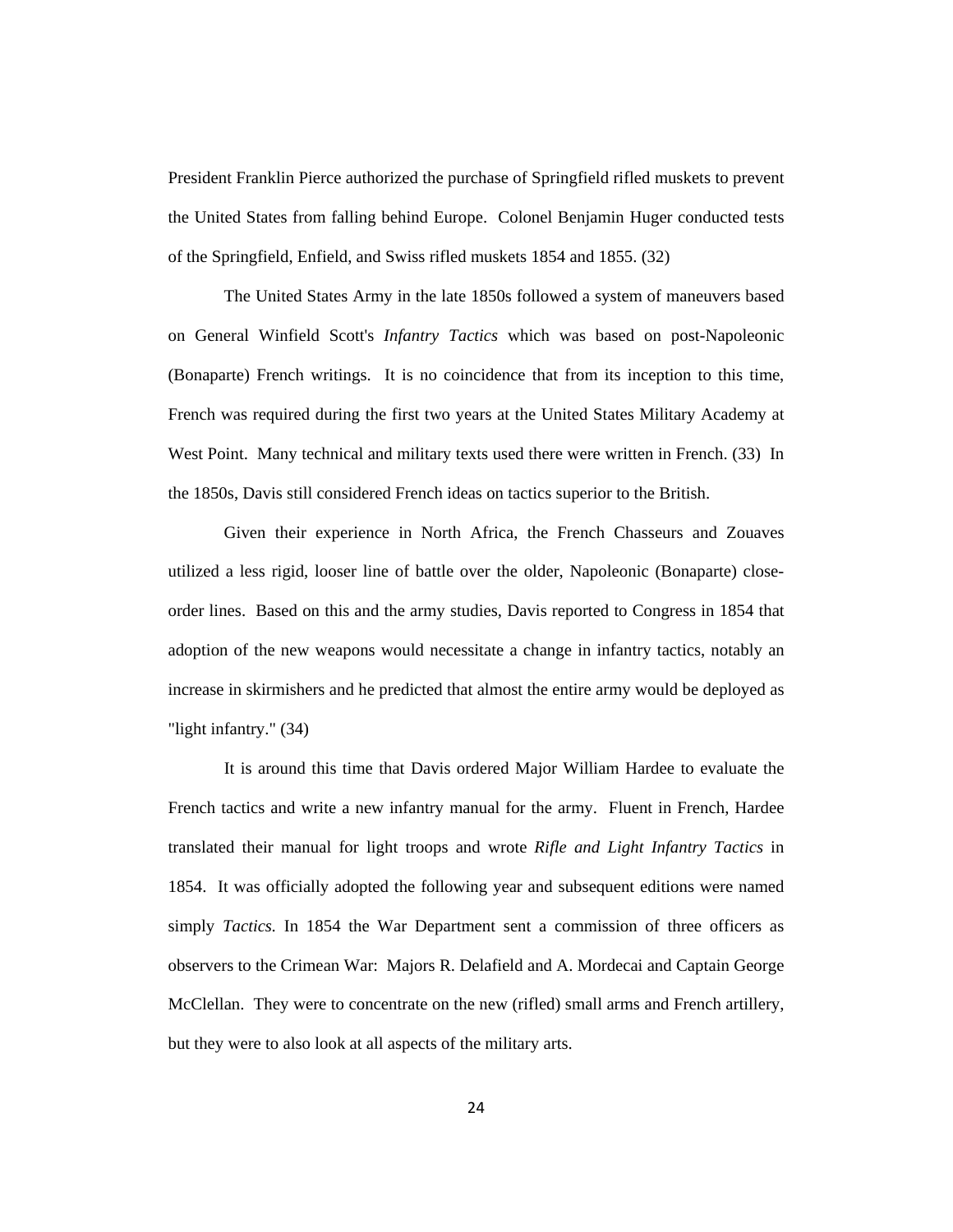Each filed a separate report. Mordecai included a copy of Captain J. Schön's Modern System of Small Arms which explained in detail the technology of expanding bullets and rifled muskets as used in Europe. McClellan and Mordecai discussed the Minié bullet and rifled muskets in particular and proposed their widespread adoption. The commission also brought back about 300 scientific works on military subjects in Europe some of which were authored by Napoleon III (Louis), emperor of France. It is unclear to what extend these documents were read among officers in the army. However, based on later works, it is clear that the technology of rifled muskets and cylindrical bullets was well understood in the U.S. Army as were their potential effects on tactics. (35)

Henry Heth published *A System of Target Practice* in 1858, which was a scientific manual on the rifled musket, another translation of a French manual. (36) In 1860 Cadmus Wilcox published *Rifles and Rifle Practice as an Elementary Treatise upon the Theory of Rifle Firing.* This was a thorough treatment of ballistics, maintenance, and current European advances in rifled muskets. Also in 1860, John Gibbon published *The Artillerist's Manual* which included discussions of small arms. In particular, Wilcox, in his discussion of infantry tactics, did not believe that rifled weapons spelled the end of close-order tactics but that lines would have to be more open.

Wilcox believed instead that officers would have a tougher time preventing soldiers from firing too early and wasting ammunition. As an attacking line approached the enemy and the volume of fire increased, protecting the soldiers in the line was of increased importance: smaller units and maximum use of terrain would afford better protection. He also predicted that artillery would become more important in future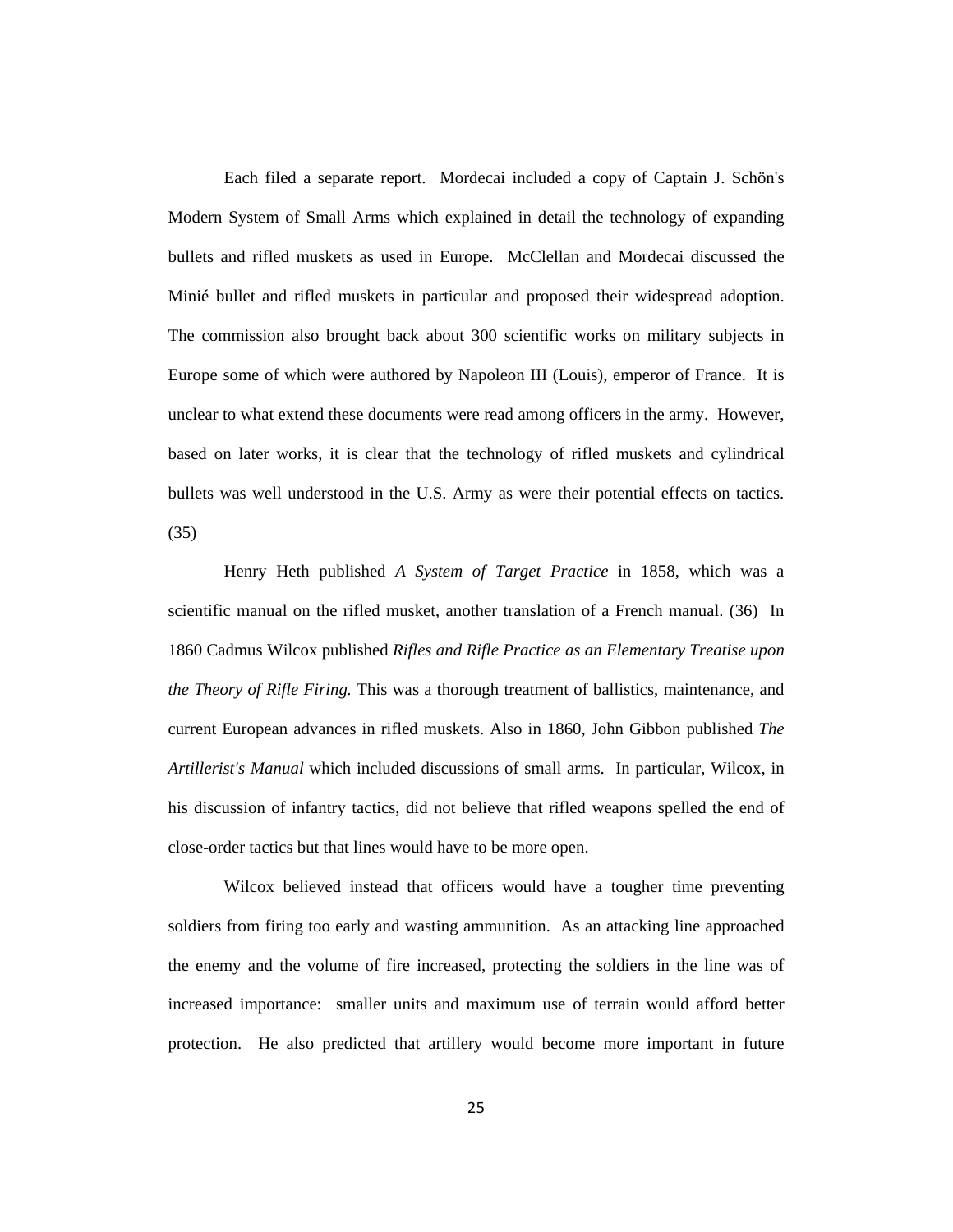battles because artillerists could see their shot and correct their fire accordingly, which is more difficult for infantry. (37)

In summary, by the start of the Civil War, the U.S. Army was well versed in the technologies of rifled muskets and Minié bullets from both theoretical and practical standpoints. Army observers witnessed operations during the Crimean War and wrote detailed reports. Many European works were translated by knowledgeable army officers into modern manuals giving the army a theoretical basis for the use of these tactics. Alternative tactics were proposed but as of 1861 the army had little real operational experience in these new technologies and tactics. The company and field grade officers of 1861, who became generals quickly, would unfortunately have ample opportunity to test them in the upcoming four years.

## **TACTICS AND THEIR USE, 1861-1865**

For this section, one assumption is required: Civil War generals as a whole were fairly intelligent. West Point in the antebellum years was primarily a college of engineering. The core of both armies, the West Point graduates, possessed a four-year engineering education which included French, calculus, chemistry, geology, physics, and engineering. They did this in an era when one could finish medical school in three years (with no pre-medical college training) and law school was not necessary to practice. Whereas it is true that the performance of the entire set of generals followed a statistical distribution of quality similar to that of grades in a college class (the "curve"), the last cadet by rank in any West Point class was still more educated than most persons in his society.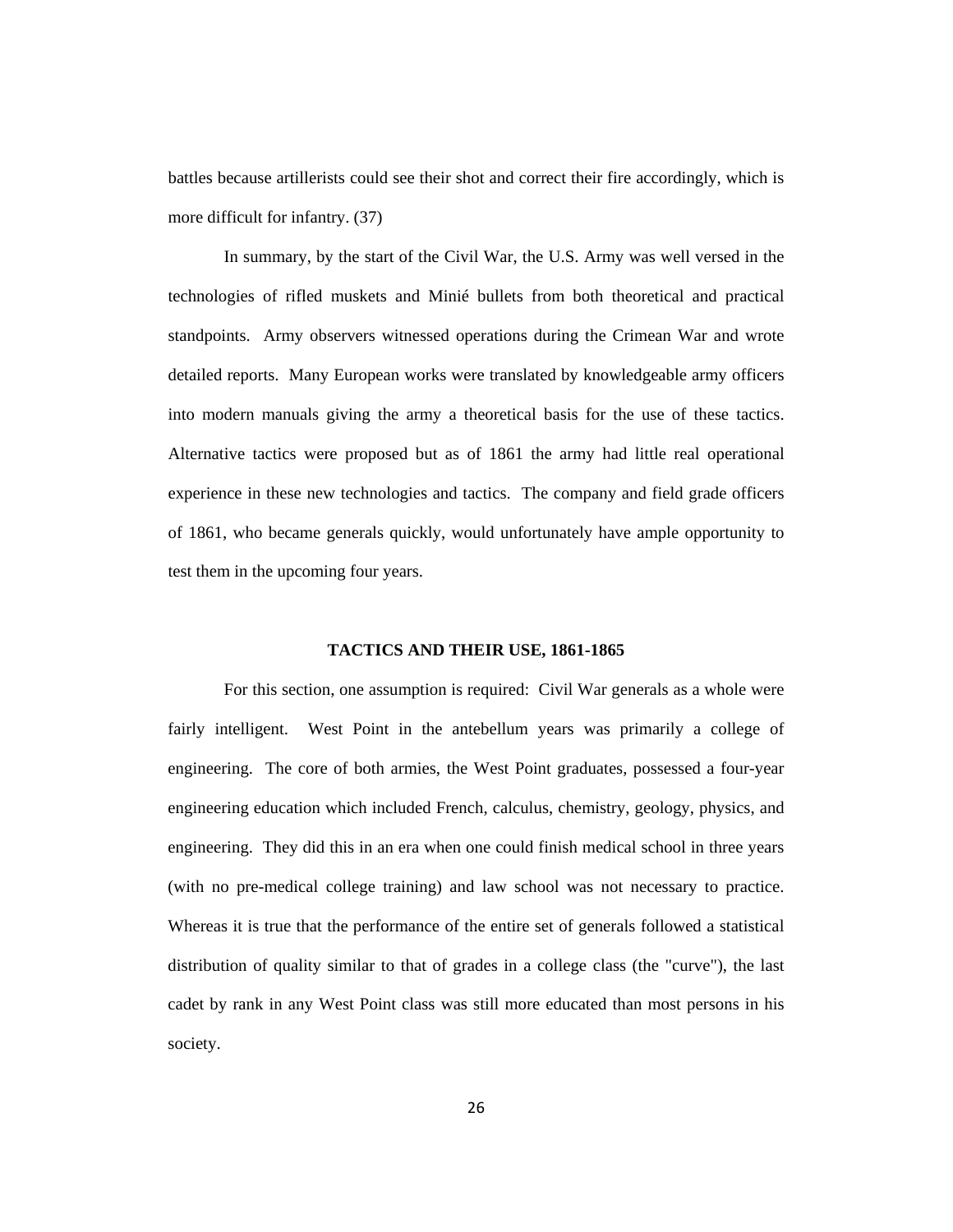Of all 1200 or so generals in the war, approximately 32 percent were from the army and another 32 percent were from the military (including all West Point graduates and all services). About 25 percent were attorneys, by far the largest percentage of all non-military generals. Together officers and lawyers constituted over 80 percent of all generals. The rest were from business, engineering, education, students, clergy, and other occupations. (38) In addition, many were educated at other military schools in the country such as the Virginia Military Institute (VMI) and the Military College of South Carolina, known also as The Citadel. It is important to remember also that the war produced several outstanding civilian generals, the most notable of whom was Nathan Bedford Forrest.

The task of finding competent commanders had to fight the unfortunate numbers that were understandably hidden at the start of the war. Regardless of the intelligence of the average Civil War general, overall the U.S. Army officer corps had little experience commanding large units. In 1861, the number of officers in the U.S. Army was 1,080: both North and South would raise eventually over 3,000 regiments. (39) So from the start, the number of experienced officers available was less than the eventual demand, meaning that in 1861 most regiments would be led by men who had no military experience.

 Starting with this intelligent core, West Point taught its cadets the Principles of War that are the basis for strategy and tactics. Nine were taught by the U.S. military (at the date of the source in 1959): Objective, Simplicity, Unity of Command, Offensive, Maneuver, Mass, Economy of Force, Surprise, and Security. Using modern instructional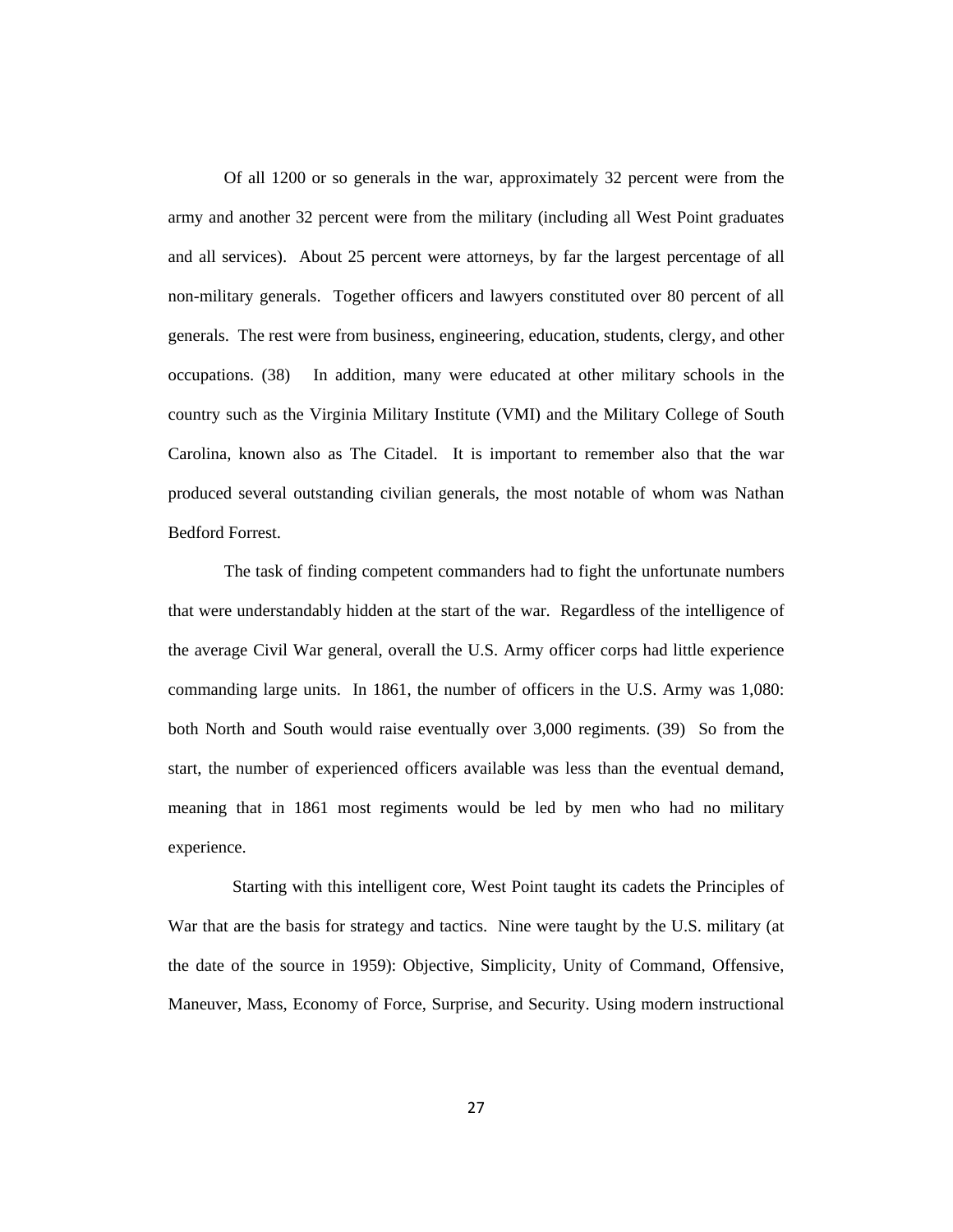language at West Point (from the date of the source in 1959), the principles germane to the current discussion are defined here:

1. Objective: "Direct all efforts toward a decisive, obtainable goal." The proper goal of a battle is to destroy the enemy.

2. Offensive: "Seize, retain, and exploit the initiative."

3. Maneuver: "Position your military resources to favor the accomplishment of your mission. Maneuver itself can produce no decisive results, but if properly employed it makes decisive results possible." Maneuver makes possible envelopments and turning movements. (40)

The Offensive is where armies receive objectives that result in attack, one of three basic types:

a. Frontal: Strictly this means an attack with equal weight along the entire front, but normally means merely an attack against the enemy's front. Such attacks are generally costly. (41)

b. Envelopment: An attack directed against an enemy's flank(s) or rear. (42)

c. Turning Movement: A wide strategic envelopment that avoids an enemy's main position and threatens his rear. It forces him to leave and fight elsewhere. (43)

The close-order frontal attack with concentrated, short-range fire from long lines of infantry was the most common, but not all regiments stuck to that method. Lt. Col. Thomas Kane developed a dispersed formation for his 42nd Pennsylvania—the first "Bucktail Regiment"—as did Colonel Hiram Berdan for his 1st and 2nd U.S. Sharpshooter regiments (along with green uniforms to blend into the brush). These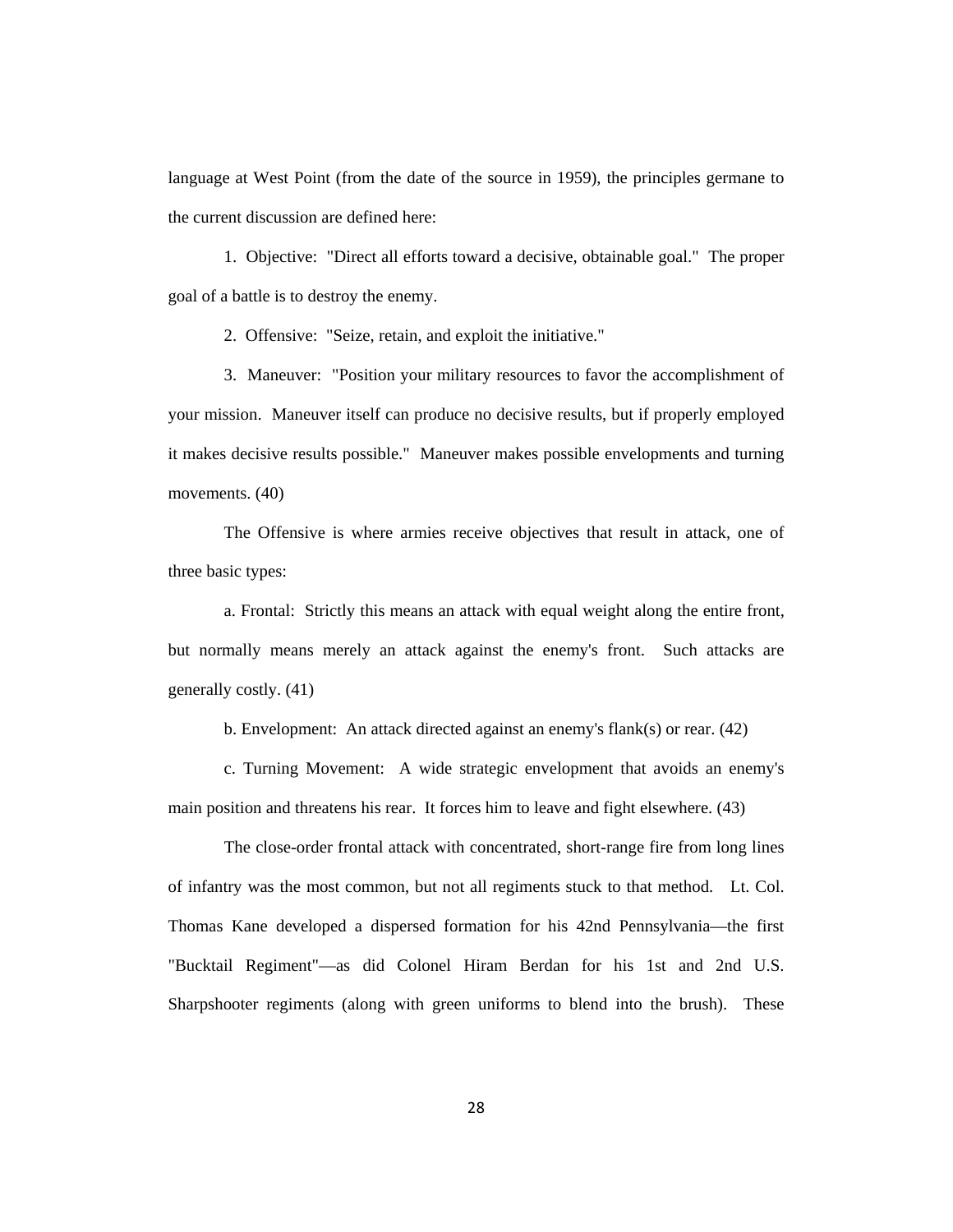tactics proved particularly helpful when these regiments were deployed as skirmishers. (44)

Indeed, the Confederates also organized twenty-three independent sharpshooter units, but these were all formed at the state level and most were no larger than a battalion. They were good, but none reached the level of training or marksmanship found in Berdan's two regiments. (45) Longstreet at Chickamauga and Emory Upton at Spotsylvania attacked in column formation rather than line. However, these examples are notable exceptions to a rather large norm: unlike French soldiers in North Africa who were long-term professional soldiers trained in marksmanship, most Federal and Confederate infantry were volunteers not similarly trained.

Training for the average infantryman concentrated mostly on drill (maneuver) and speed of firing and less on accuracy. A subtle reason that close-order infantry firepower was preferred is that the rifled musket did little to simplify the number of drill movements required to load and fire one round. Loading and firing was therefore better controlled under command of officers and sergeants. The 1836 smoothbore musket (with powder in the barrel and the lock) required eighteen steps, but the later percussion rifled muskets (with percussion caps in the lock) still required seventeen. It was still difficult for poorly trained infantryman to reload in the heat of combat. Early breech load weapons reduced this to six steps, which seems a significant improvement. Although these weapons offered the possibility of less constrained battlefield maneuver, they were not standard issue throughout most of the war. (46)

In addition, one must realize that frontal attacks changed as the war progressed, and that variations on the standard Jominian line formation occurred in different battles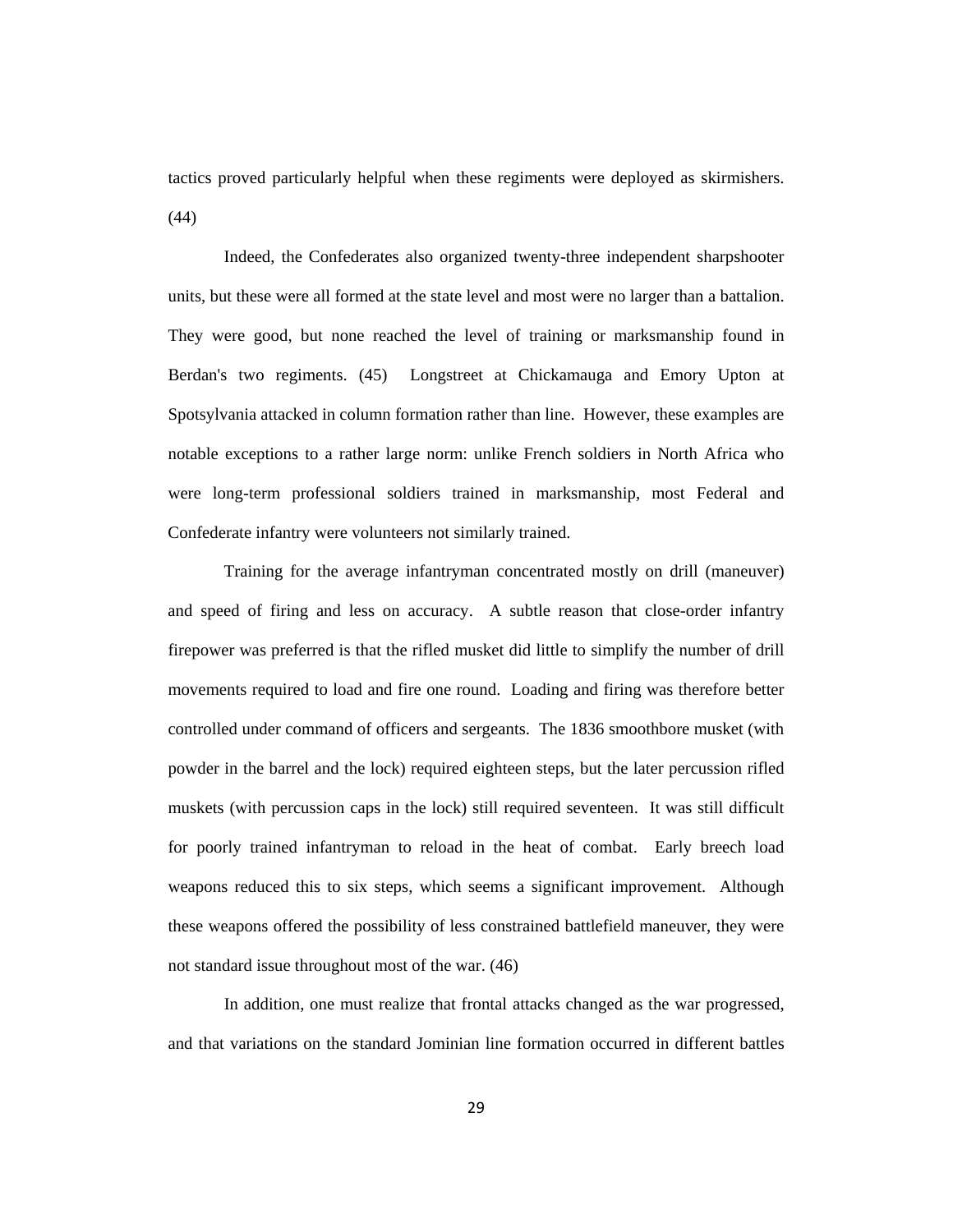throughout the war. Based on terrain and the opponent's position, these changes indicated that generals were indeed trying to compute the best approach to attacking positions. Johnston at Shiloh used a classic grand tactic linear formation and this became the most common tactic. Variations came in the form of column formations (also called "deep formations" or "dense columns)," which stacked regiments behind each other rather left to right in a long line.

References of varying degrees of reliability to such formations appear in accounts and reports on both sides for such actions as Gaines Mills, Corinth, Chickamauga, Franklin, and the Atlanta and Knoxville campaigns. Perhaps the largest column of attack was Hancock's attack against the tip of the Mule Shoe at Spotsylvania, which involved 20,000 men in a column two brigades wide. Attempts to modify the frontal attack indicate that generals on both sides were thinking of the problem and not simply ordering men into battle blindly. (47)

To judge fairly the performance or integrity of Civil War generals relative to frontal assaults, one must look deeper than victories or casualties (although these provide a first level of approximation). This is true especially for frontal assaults. Instead, one should examine the totality of their campaigns and battles to determine how they tried to avoid such attacks by using other available tactics. In doing so, one must remember that their objective was to destroy the opposing army and that eventually meant battle, meaning that at least one side would attack.

This approach is not an attempt to acquit generals for bad battle plans or undue caution or other command faults; rather, it tries to put the frontal assault in the context of the entire battle or campaign. This is not often done in discussing generals' performance.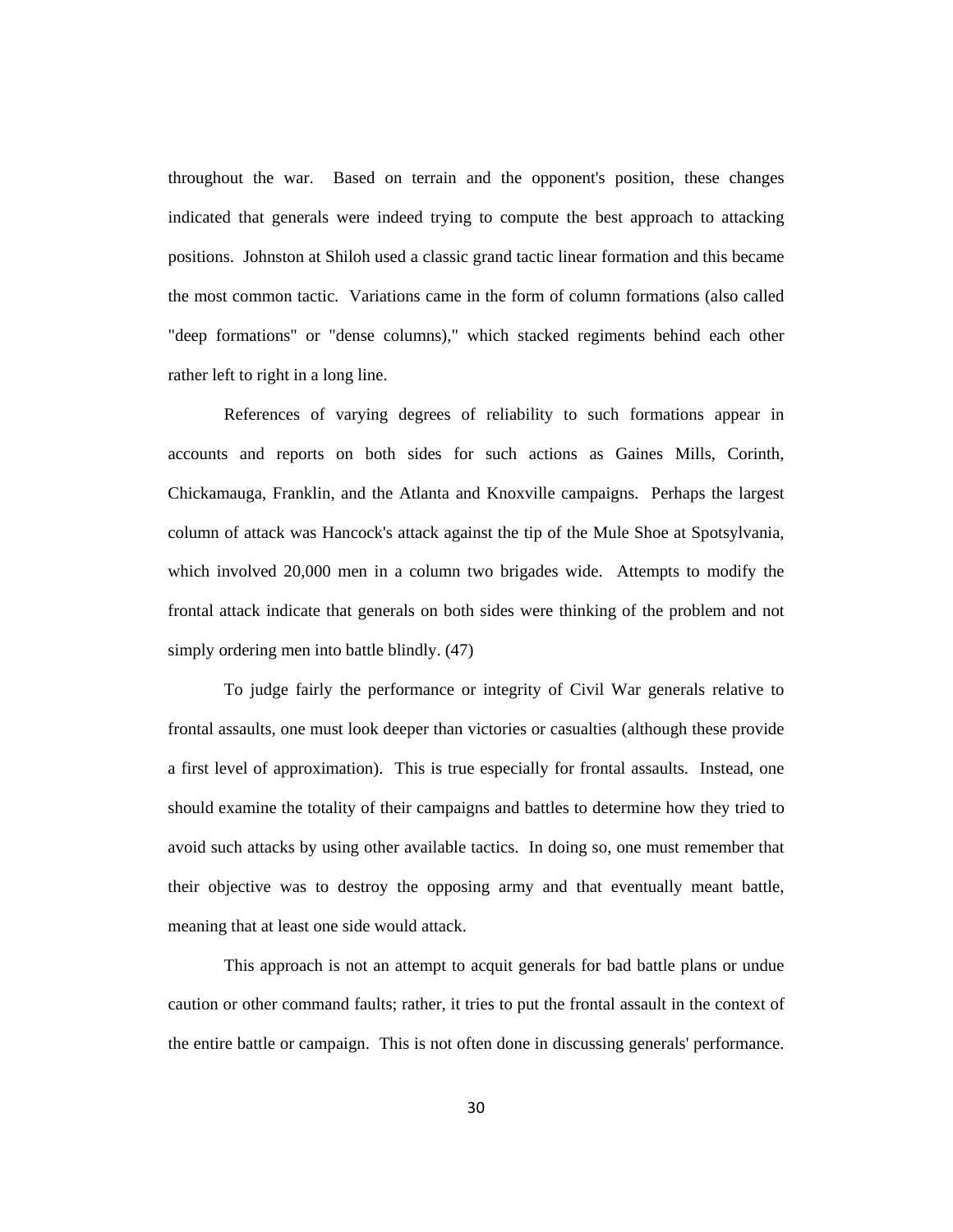It is important to consider that these generals, no less than their successors in later wars, were serving their country as best they could. They did not awaken on the day of their defeat and say, "Today I will be stupid for the benefit of historians," although this is how historians sometimes portray them.

For such an audit, one must choose a sample of campaigns and battles both with a range of casualties, from few to many. These descriptions should be from a relatively neutral source with balanced, nonpartisan coverage. Such a list appears in Paddy Griffith's *Battle Tactics of the Civil War*. (48) In addition, movement of armies should be labeled by the proper maneuver. Lieutenant Colonel Mark Boatner's *The Civil War Dictionary* serves this well.

These campaigns are discussed below in chronological order such that the development of tactics can be observed. Five modifications to Griffith's list are battles grouped by campaign where apt and these additions: the Tullahoma and Vicksburg campaigns, and the Shenandoah Valley campaigns of 1862 and 1864. Those added for this paper are indicated with an asterisk (\*).

## **1861**

1. First Manassas, July. Federal General Irwin McDowell's plan called for an *envelopment* around the Confederate left, but his green troops could not execute it properly. The *frontal attack* was initially successful, but stopped at the second Confederate defensive line near the Henry House; reinforcements allowed the Confederates to push back the Federal attackers. The Confederates were also green but were initially defending and not expected to execute complicated maneuvers as were the Federals. (49)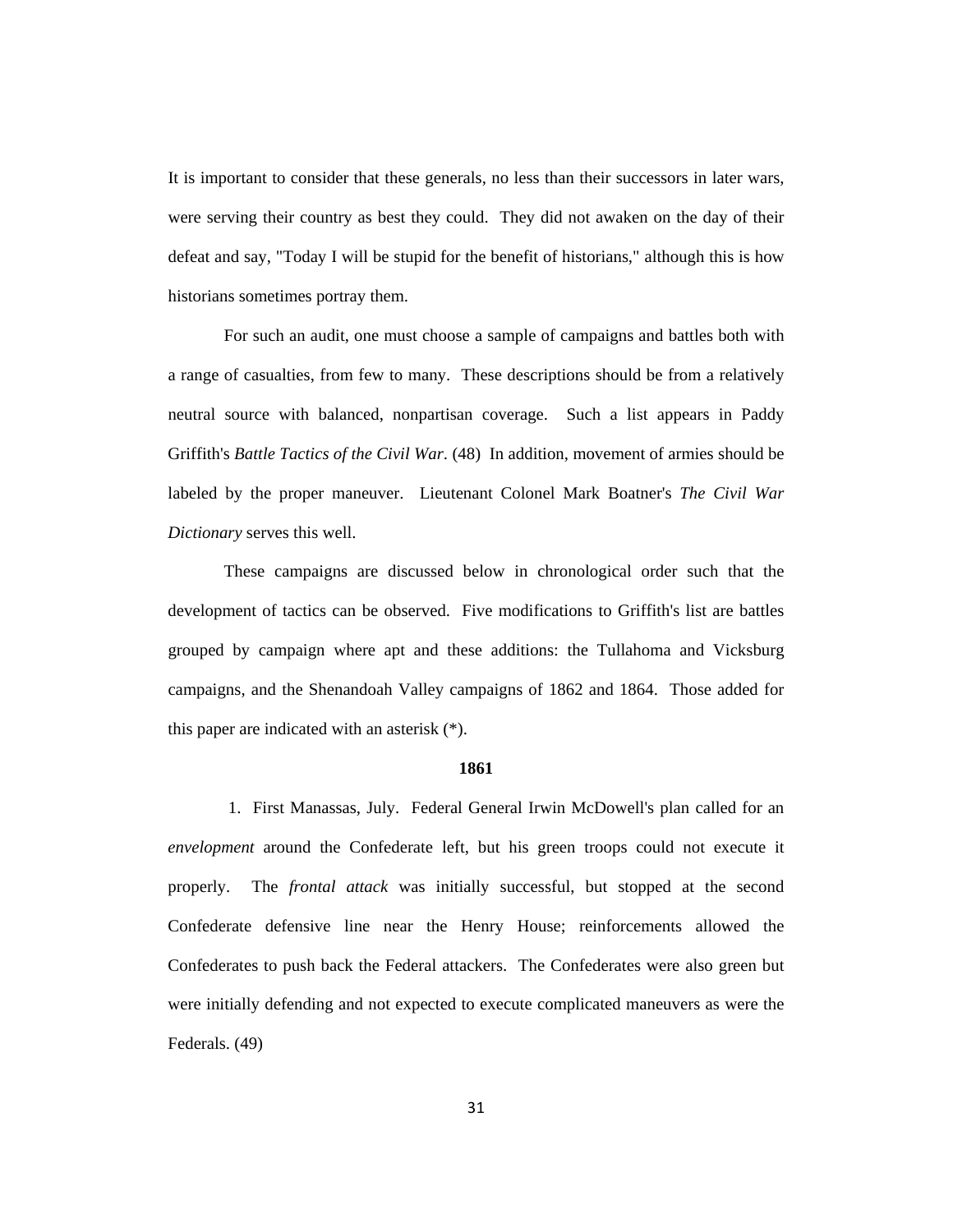## **1862**

2. Fort Donelson, February. After taking Fort Henry on the Tennessee River, General Ulysses Grant decided to strike overland quickly to Fort Donelson on the Cumberland River. In doing so, he surprised the Confederates. With the help of Commodore Andrew Foote's gunboats, the Federals quickly surrounded the fort. When the Confederates tried to escape, Grant ordered a *frontal attack* that forced them back into the fort. They surrendered the next day. The occupation of these two forts was in effect a *turning movement* on the Confederates in Kentucky and made their position there untenable. (50) Grant demonstrated at this place his willingness to take the offensive when the opportunity presented itself.

3. Shiloh, April. The Confederate strategic plan was to attack the Federal Army of the Mississippi under Grant before the Army of the Ohio under General Don Carlos Buell could meet with it. The inexperienced Confederates took a day longer to arrive at the field. Their tactical plan was for the main *frontal attack* to occur from its eastern flank along the Tennessee River to force its way past the gunboats and into the Federal rear. This fell apart upon meeting unexpected resistance. Buell's reinforcements arrived overnight and the Federals attacked the next morning. (51) Both parts of the Confederate plan were sound: taking the offensive and the *envelopment* along the river.

4. Shenandoah Valley Campaign of Jackson, May-June.\* Although Jackson lost the Battle of Kernstown in March, it led to Federal mistakes making it worth more than a victory. Washington authorities decided to send three independent armies into the valley with no central command. Taking the offensive and using deception, rapid *maneuver* through the mountains, and carefully chosen *frontal attacks*, Jackson was able to occupy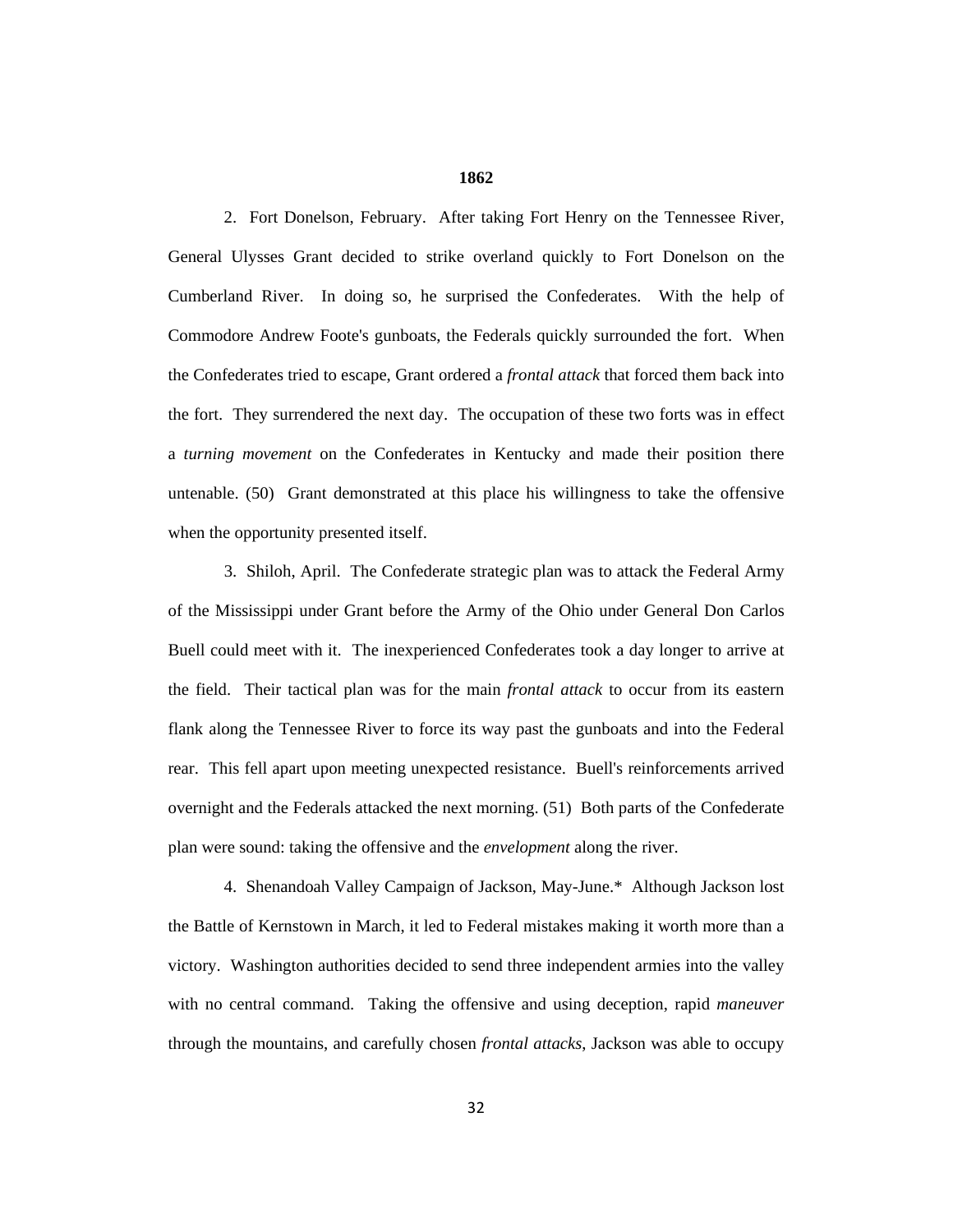the these armies enough to prevent them from supporting General George McClellan's Peninsular campaign. Ineffective Federal counters contributed to his success. (52)

5. Fair Oaks and Seven Pines, June. This was the final act of McClellan's Peninsular campaign, planned as a *turning movement* by water on Richmond. After much delay and hesitation by McClellan, the Federals advanced to within eight miles of Richmond. With most of the Federal Army of the Potomac north of the Chickahominy River, General Joseph Johnston's plan was to *attack* the isolated Federal IV Corps south of the river and destroy it. Confederate errors in staff work and execution resulted in a late attack with fewer divisions than planned, nullifying Johnston's sound plan. Johnston was wounded in this battle. (53)

6. Seven Days, June-July. With the Federals eight miles from Richmond and outnumbered two-to-one, new commander General Robert E. Lee was forced to choose between losing Richmond or acting boldly, i.e., attacking, to repel the invader. He chose the latter, taking the offensive and never releasing it. Recalling Jackson from the Valley, he attacked first at Mechanicsville. One week and four battles later, he had pushed the Federals almost back to Harrison's Landing on the James River. Realizing that McClellan would continue to retreat, he faced the Federals at Malvern Hill, where his infantry executed *frontal attacks* against scores of Federal cannon lined up on a dominating position.

Although the AOP held the field, McClellan retreated to the James, and eventually much of his force was sent to General John Pope's Army of Virginia in Manassas. (54) This is a case where the frontal attacks were necessary to meet the objective of pushing back the AOP. In particular, Lee's frontal attack at Malvern Hill, as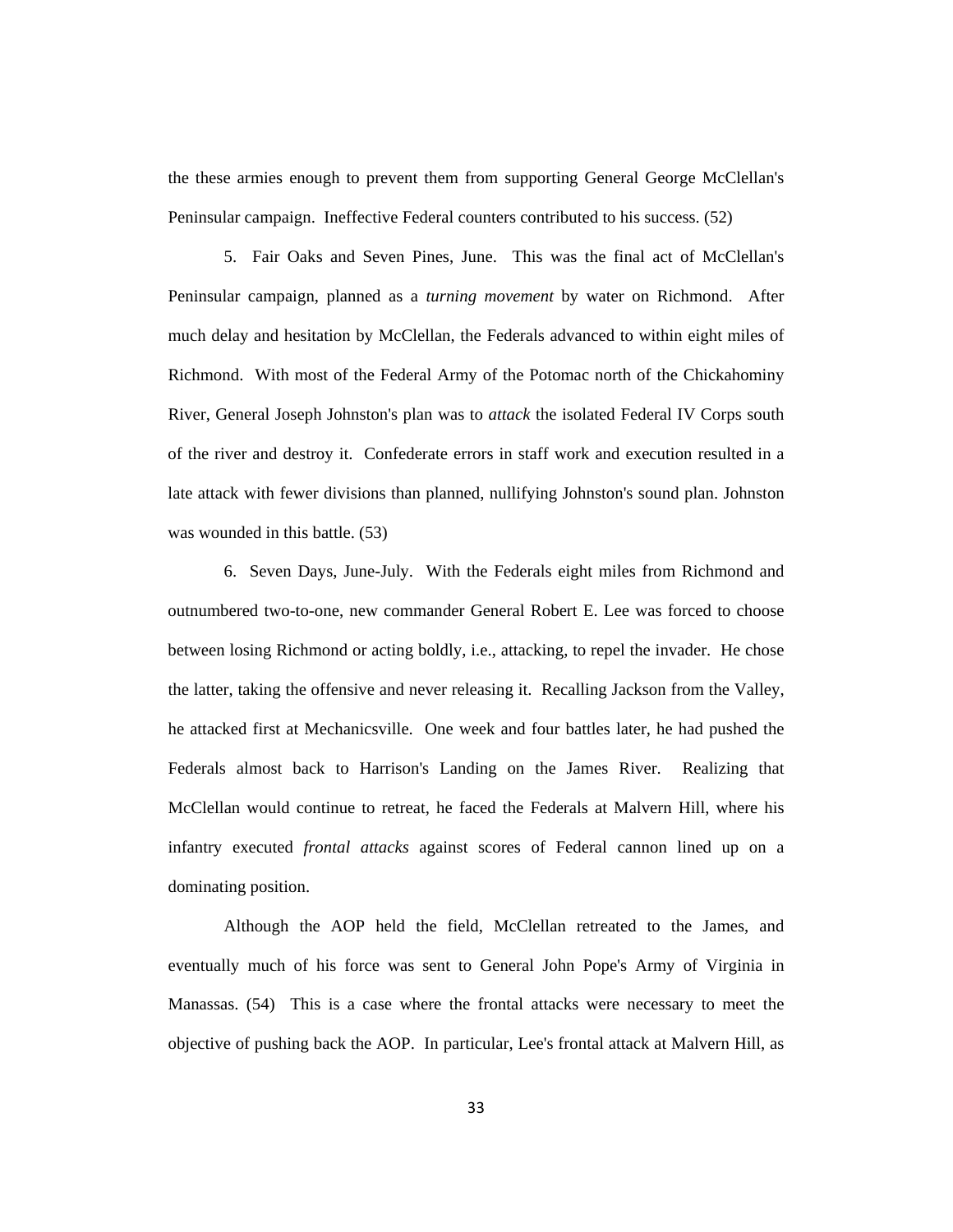pointless as it seems, was required to maintain his momentum against McClellan who had already showed that he had every intention of returning to his base.

7. Second Manassas, August. With divisions being sent from McClellan to Pope, Lee knew that he must seize the initiative. He did so first at Cedar Mountain, then by taking advantage of Pope's inactivity and sending Jackson on an *envelopment* behind Pope to destroy his supply depot at Manassas after marching over 60 miles in two days. Jackson then executed a series of *maneuvers* that completely baffled Pope.

At the end of this *turning movement*, Jackson was situated along the railroad cut at Groveton awaiting Longstreet's arrival and Pope's attack. Pope *attacked* Jackson's position for two days; Longstreet *attacked* and *enveloped* Pope's left flank near the end of the second day causing him to suffer a tactical defeat. Lee then executed an *envelopment* around the Federal west flank where Jackson attacked at Chantilly after which the Federals withdrew entirely. (55)

8. Antietam, September. Lee decided to retain the initiative after Second Manassas by taking the offensive once again and invading the North. Among his aims was to draw the Federal army from Virginia, which succeeded. To protect his supply route, he took Harper's Ferry and protected mountain gaps in the eastern side of the Blue Ridge. Although McClellan had acquired a copy of Lee's plan indicating that the ANV was split into two wings, he failed to move quickly to take advantage of it.

The ensuing battle along the Antietam Creek involved three separate, unsupported Federal *frontal attacks* which allowed Lee to use his interior lines to reinforce the next phase when the previous one ended. Poor performance by McClellan's subordinates and his own extreme caution—he kept in reserve two-fifths of his army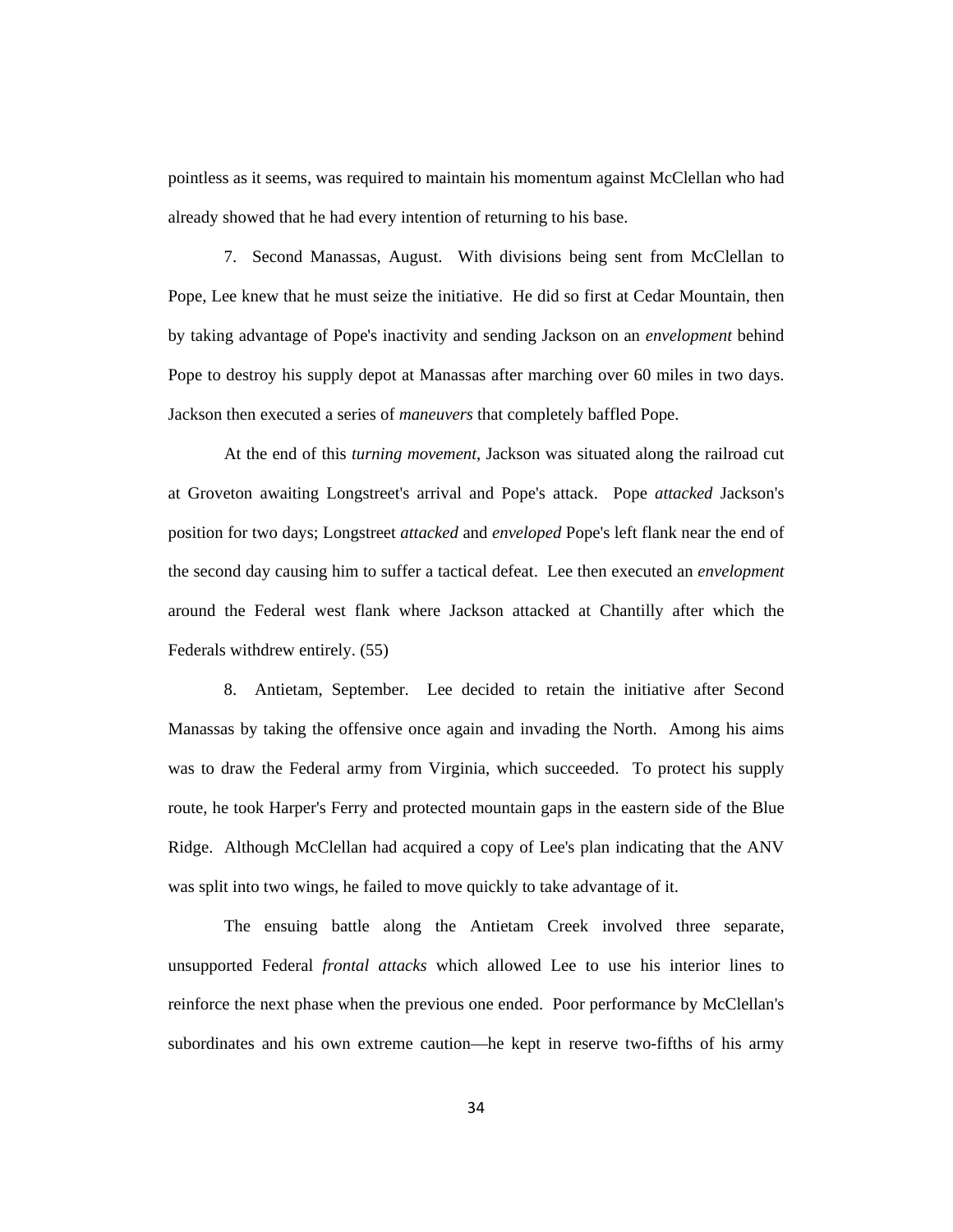throughout the entire battle—led to his defeat. (56) Soldiers called this battle "Artillery Hell." The movement of the ANV to draw the AOP out of Virginia can be considered a *turning movement*.

That fall, for the first time in U.S. history, post-battle photographs are exhibited for public viewing in Mathew Brady's New York studio. Images of bloated dead bodies shock the public, who begin to understand its immediate cost, but lead to no general outcry to end the war, certainly not to the level of the draft riots one year later. The frontal assault as a battlefield tactic continues.

9. Perryville, October. During Confederate General Braxton Bragg's invasion of Kentucky, his Army of the Tennessee and Buell's Army of the Ohio *maneuvered* each other to Perryville. The ensuing battle involved *attacks* and *counterattacks* on both sides. Owing to acoustic shadow, Buell was unaware of the intensity of the battle and did not commit most of his army. Bragg retreated from Perryville into east Tennessee. (57)

10. Fredericksburg, December. General Burnside opted to not attack Lee's widely separated corps and decided to shift his attack from the Culpepper, Virginia area to Fredericksburg, in effect a *turning movement*. Although part of his army arrived before the Confederates, he took no advantage of this, and ordered his army to not cross the Rappahannock River before they arrived. A two-week delay in the arrival of his pontoon bridges allowed Lee to collect his two corps outside of Fredericksburg, fortify, and await attack.

This assault occurred on December 13 with a series of *frontal attacks* repulsed with heavy casualties. (58) Burnside followed up with yet another attempt to cross the river in January with an attempted *turning movement* downstream from (north of)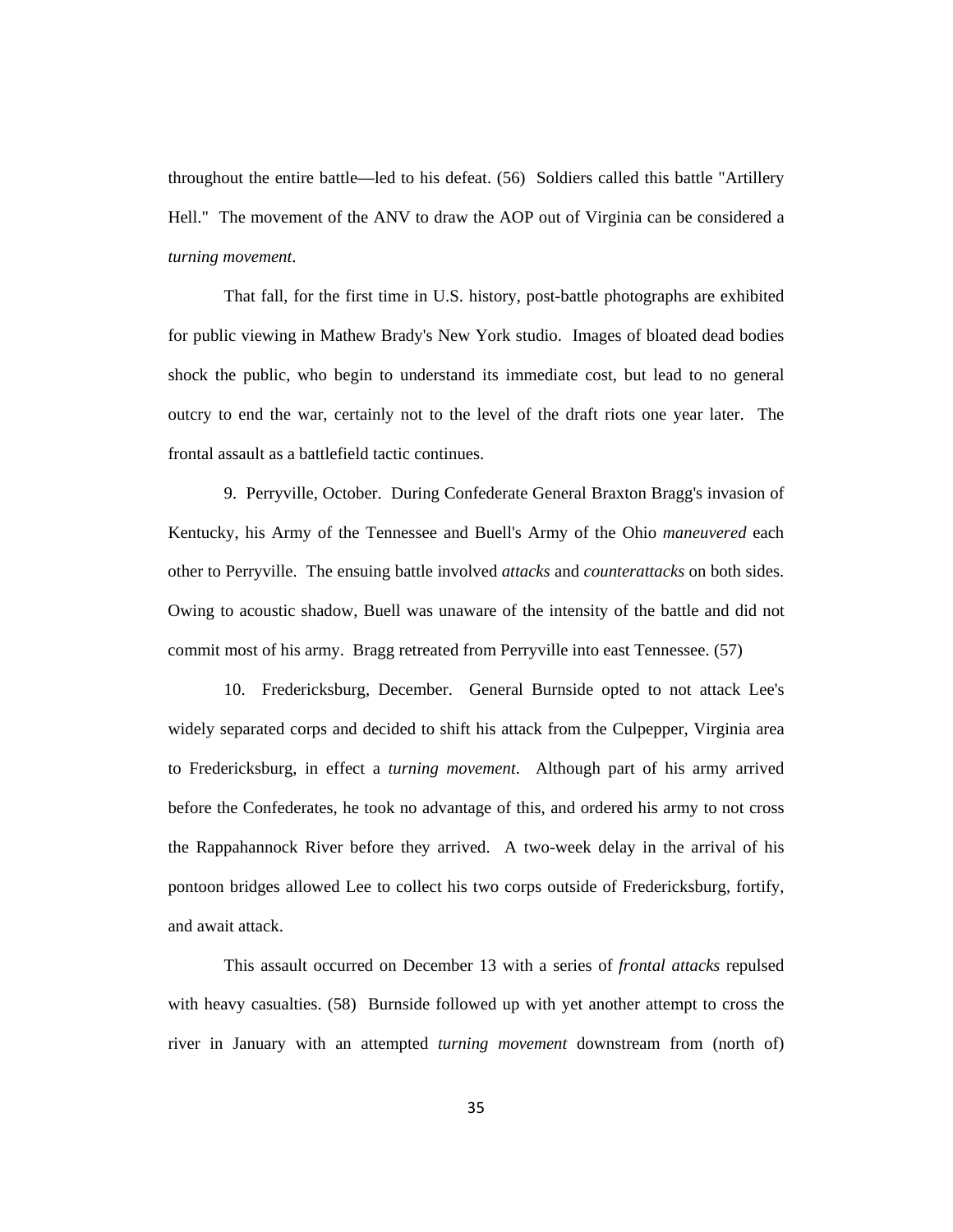Fredericksburg. This became bogged down in heavy rains, forcing its abandonment, and earning the name "The Mud March." Burnside was removed from command after these two disasters. (59)

11. Murfreesboro (Stone's River), December-January. After his defeat at Perryville, Bragg ordered a concentration near this place. Both commanders, William Rosecrans and Johnston, were newly assigned to their armies. Both armies concentrated along a north-south line and both generals decided to attack on December 31. In fact, each general's plan was to *envelop* the other's right. The Federal right was pushed back but held, and its left held and extended its line to the left (north). Bragg *attacked* the left on January 1, but it held: he started retreating the next day. Rosecrans did not pursue until he started his Tullahoma campaign in June. (60) This battle was a tactical victory for the Confederates, whose *frontal attacks* were along most of the Federal line, but Bragg lacked the strength to destroy the larger Federal army.

## **1863**

Preamble: By this year, most of the generals who would play a part in the final year of the war had experienced battle at some level of command. They and their men were skilled in the intricate maneuvers required to form lines and to maneuver those lines. By then they also knew the effect of rifled muskets on the battlefield. Indeed, it is difficult to imagine any of them *not* understanding their weapons and tactics at this point.

12. Chancellorsville, May. Using a combination *turning movement* with a diversion, General Joseph Hooker conceived and executed an excellent plan to outflank Lee's under-strength army (Longstreet and two divisions were absent). Upon starting the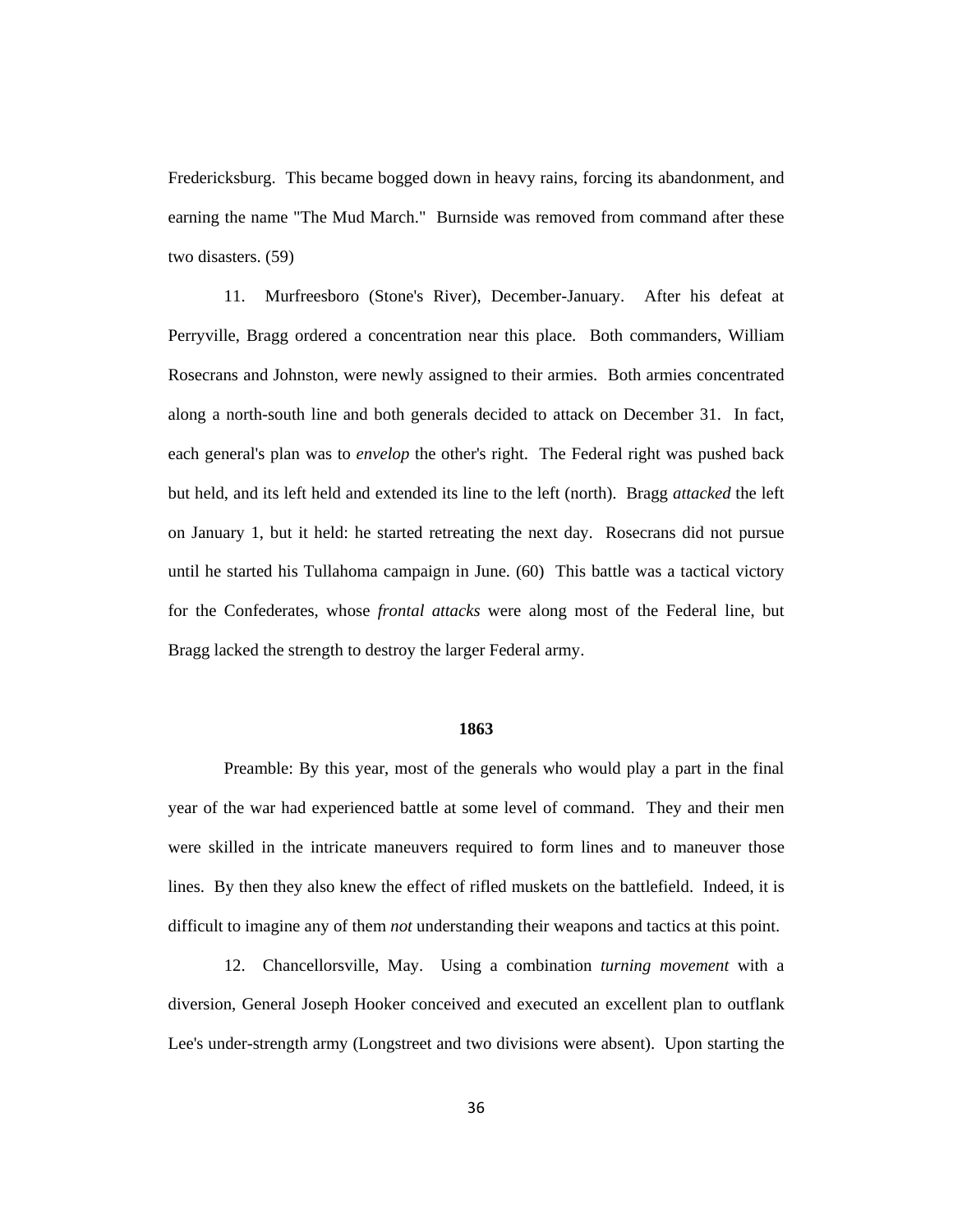operation, Lee attacked and Hooker ordered the army to cease the offensive and take up defensive positions. Lee executed a masterful series of *maneuvers*, including splitting his army, which culminated in a large *envelopment* of the Federal right culminating in the *attack* led by Jackson that put part of the army into confusion and flight. Although Federal corps and division commanders performed well and saved the army, the general had not yet been found that could lead the AOP to victory. (61)

13. Vicksburg, October 1862-July 1863.\* Until March, Grant made several unsuccessful attempts to take this place by *maneuver* by digging or blasting canals or floating through the bayous. In late March, he started the campaign that worked. Floating his transports and barges south past Vicksburg's guns, he simultaneously marched his much of his army down the west side of the Mississippi. To mask his intention, Sherman and General Benjamin Grierson executed diversions. Crossing the army at Bruinsburg, nearly thirty miles south of Vicksburg, he did not attack the latter directly choosing instead to perform a *turning movement*. He marched east toward Jackson, took this place to block any relief forces, and then marched west.

By the time Grant reached Vicksburg in mid-May, he had marched over 120 miles, fought five battles (in which the Federals *attacked*), minimized the chance of Confederate reinforcements from the East, and forced the Confederates into the town. Federal forces converged on the town. After two unsuccessful *frontal attacks*, he placed the town under siege on May 25 which ended on July 4 with Vicksburg's surrender. With the subsequent capture of Port Hudson, Louisiana, the Mississippi was completely open to Union shipping and the Confederacy was split in half. (62)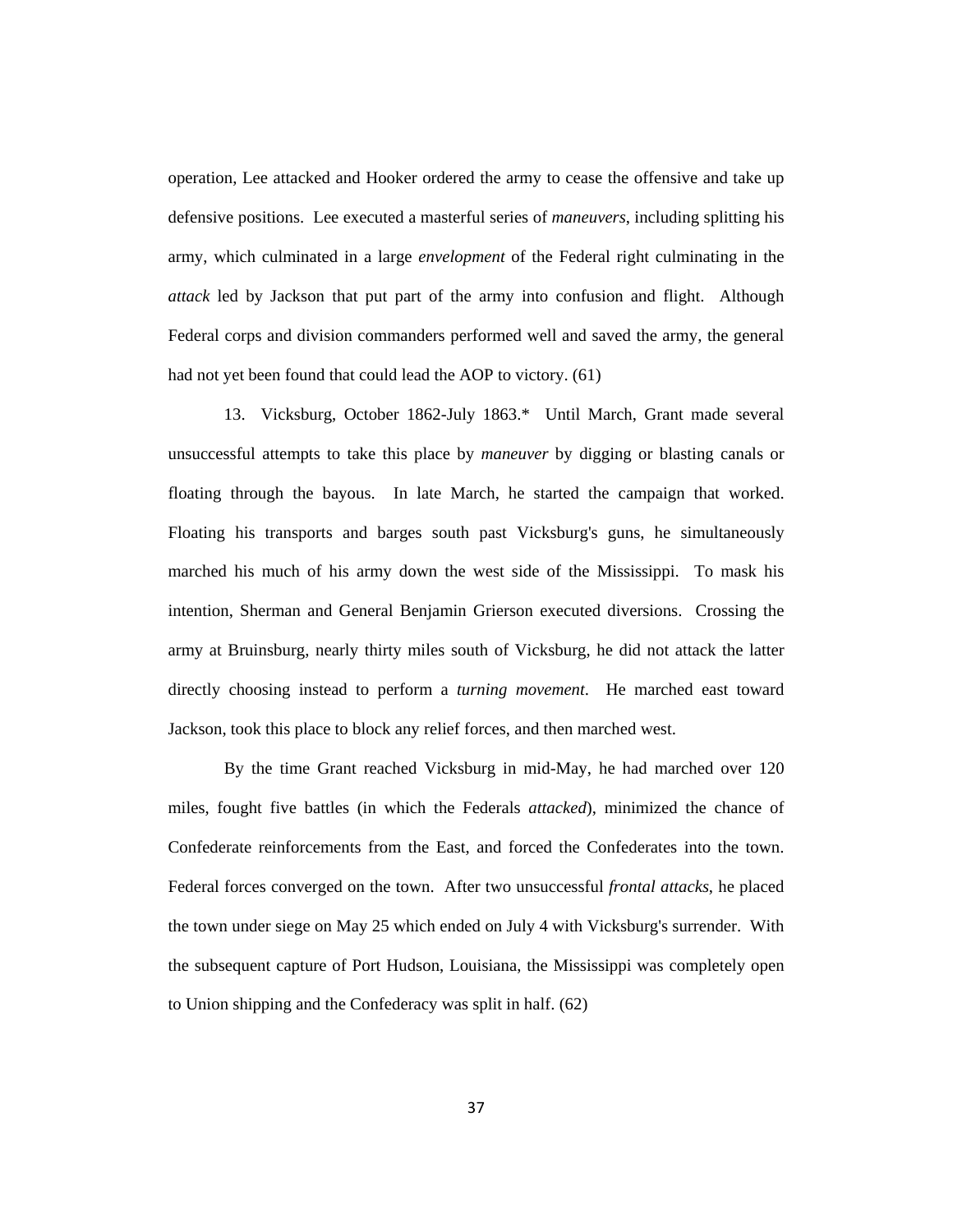14. Gettysburg, June-July. Once again taking the offensive, Lee invaded the North in a large *turning movement* that forced the AOP under Hooker to leave Culpepper and pursue. In late June, General George Meade took command; three days later the battle started as a meeting engagement outside the town. Although the Confederates tried to outflank the AOP numerous times throughout the three-day battle, it nonetheless was a series of numerous *frontal attacks* against all parts of the Federal line, culminating in Pickett's Charge on July 3. (63) Given the static nature of the Federal line on good, high ground and the almost unlimited potential of Union supply (compared to his), Lee could retreat, attempt a turning movement (as Longstreet proposed) around the AOP, or stay and attack. He chose the last, but poor coordination and performance by his three corps commanders undercut any initiative Lee possessed.

15. Tullahoma Campaign, June.\* Using a *turning movement* and deception, Rosecrans sent five columns against Bragg to force him out of positions blocking a Federal advance to Chattanooga. Planning to attack, Bragg learned of *attacks* against positions on his west flank, and ordered the army to retreat to Tullahoma and thence across the Tennessee River. This almost bloodless campaign set the stage for the Chickamauga campaign. (64)

16. Chickamauga, September. After Rosecrans occupied Chattanooga in August, Bragg organized his forces around the town. Bragg was reinforced by Buckner's corps, but he later abandoned the Chattanooga area for Lafayette to catch the Federals as they exited the mountain passes. Rosecrans pursued and after a series of *maneuvers*, both sides found themselves astride Chickamauga Creek. After fighting along the creek on the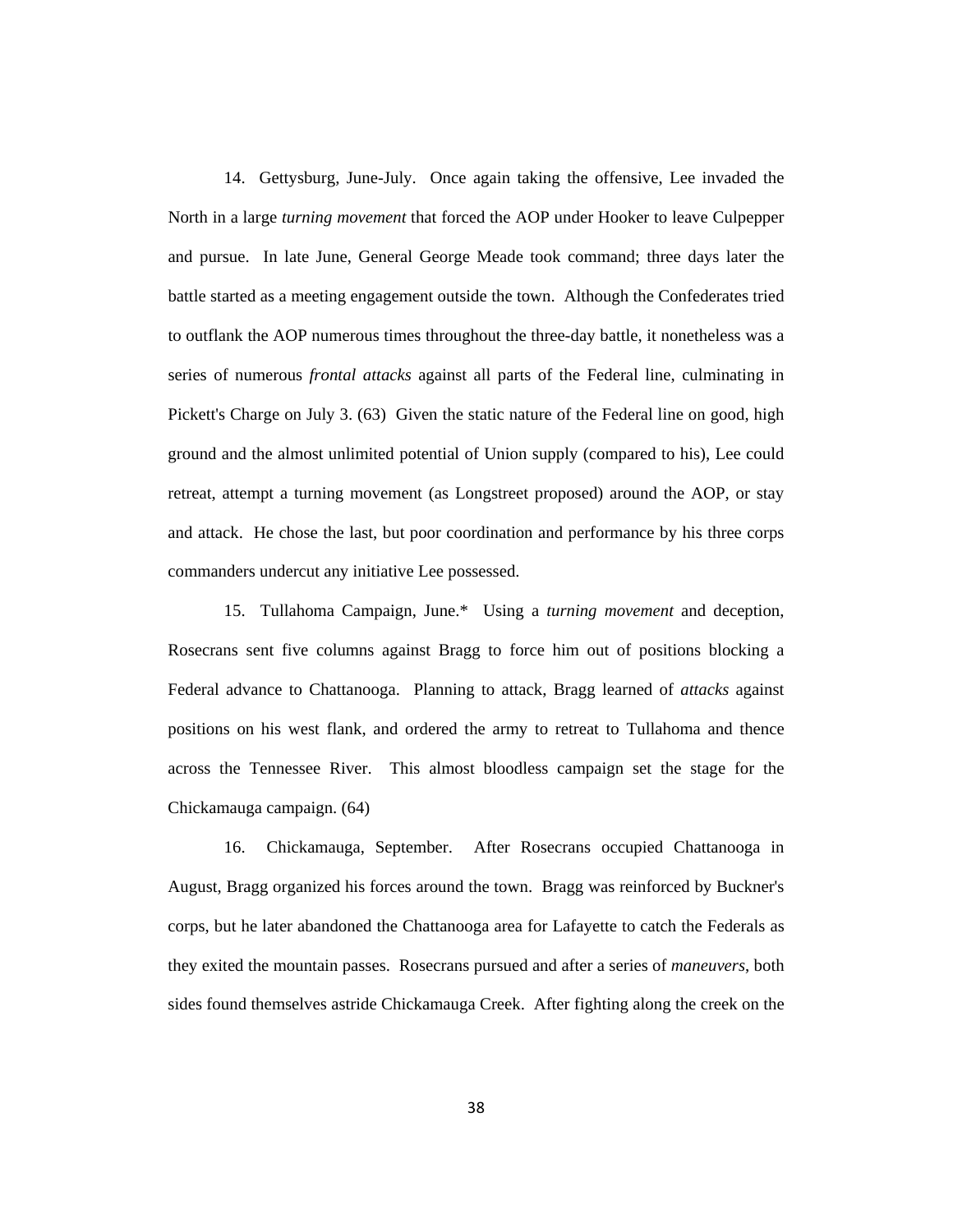first day, Bragg was reinforced by two divisions from Longstreet's corps of the Army of Northern Virginia Bragg then *attacked* the Federal *front* on the second day.

A crucial movement order from Rosecrans to General Thomas Wood resulted in an erroneous shift of his division, creating a gap in the Federal line into which Longstreet's two divisions poured. The Federals retreated to Chattanooga, but a stalwart defense by General George Thomas saved the army from ruin. Owing to Bragg's gruff personality and poor coordination among his subordinates, he won a tactical, but Pyrrhic, victory, and the Federals retained possession of Chattanooga. (65) In the end, it boiled down simply to attack after attack, despite the amount of maneuvering on each side.

17. Chattanooga, November. Grant ordered a surprise night operation involving land and water-borne components to open the supply line to that town. He then ordered forces from all over the West to Chattanooga for his attack on Bragg. On three successive days, Grant attacked the Confederate north (right) flank on Orchard Hill, the south (left) flank on Lookout Mountain, then the center on Missionary Ridge. (66) All these *frontal assaults* were uphill and the latter two succeeded beyond expectation.

#### **1864**

Preamble: In March, Ulysses Grant was promoted to the rank of lieutenant general and placed in command of all armies of the Union. Prior to his appointment, each Union army operated independently. Grant developed a *national* offensive strategy whereby all armies would attack the Confederacy simultaneously to prevent the shifting of reinforcements from one theater to another and to fight the South to exhaustion, to grind it down. In essence, he expanded Jomini's concentration of force from a spatial concentration only to one of space *and* time.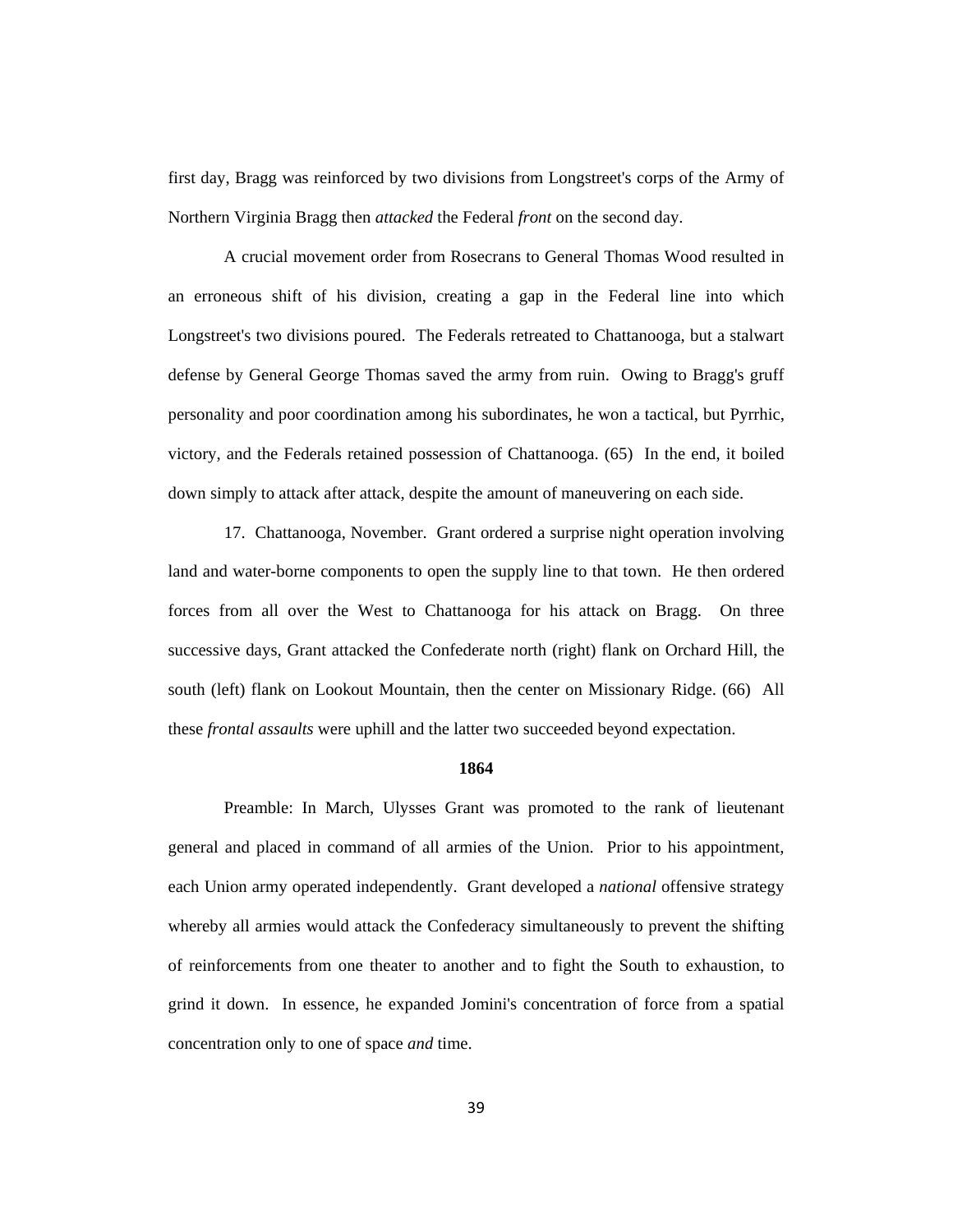In addition, where possible, Union armies marched through lightly defended southern areas to destroy their ability to make war, a strategy of destroying buildings and not people. This was the first truly national strategy of either side during the war, and it led eventually to victory for the Union.

A result of this strategy is that campaigns would continue with no retreat. Grant would march into Virginia and stay there and Sherman would do the same in Georgia. Although the goal of battle was to destroy the enemy, battles would now become brutal steps in long campaigns and not isolated events in short ones. Because of this, battles for this year are organized by campaign.

A. Overland Campaign

18. Wilderness, May. The AOP crossed the Rappahannock on May 4 and paused to await supply trains. Hitting the Federals in the difficult Wilderness terrain, the ANV (minus Longstreet's corps which arrived the next day) attacked on May 5. The battle raged for two days in the dense growth with each side attacking and counterattacking in both *frontal assaults* and *envelopments.* With no clear decision, Grant broke off the attack and started to move southeast to Spotsylvania Courthouse. (67) The dense growth impeded the standard linear line attack formation, so some attacks occurred in broken line formation. Unlike his predecessors, Grant's decided to not retreat across the river despite the loss of over 17,000 men. His order to move south and continue the attack without pause is one of the most important orders in the war.

19. Spotsylvania, May. After the Wilderness, Grant executed a *turning movement* toward this place, and the two armies converged there on May 7 and remained there until the 19th. The Confederate line ran roughly east-west with a half-mile bulge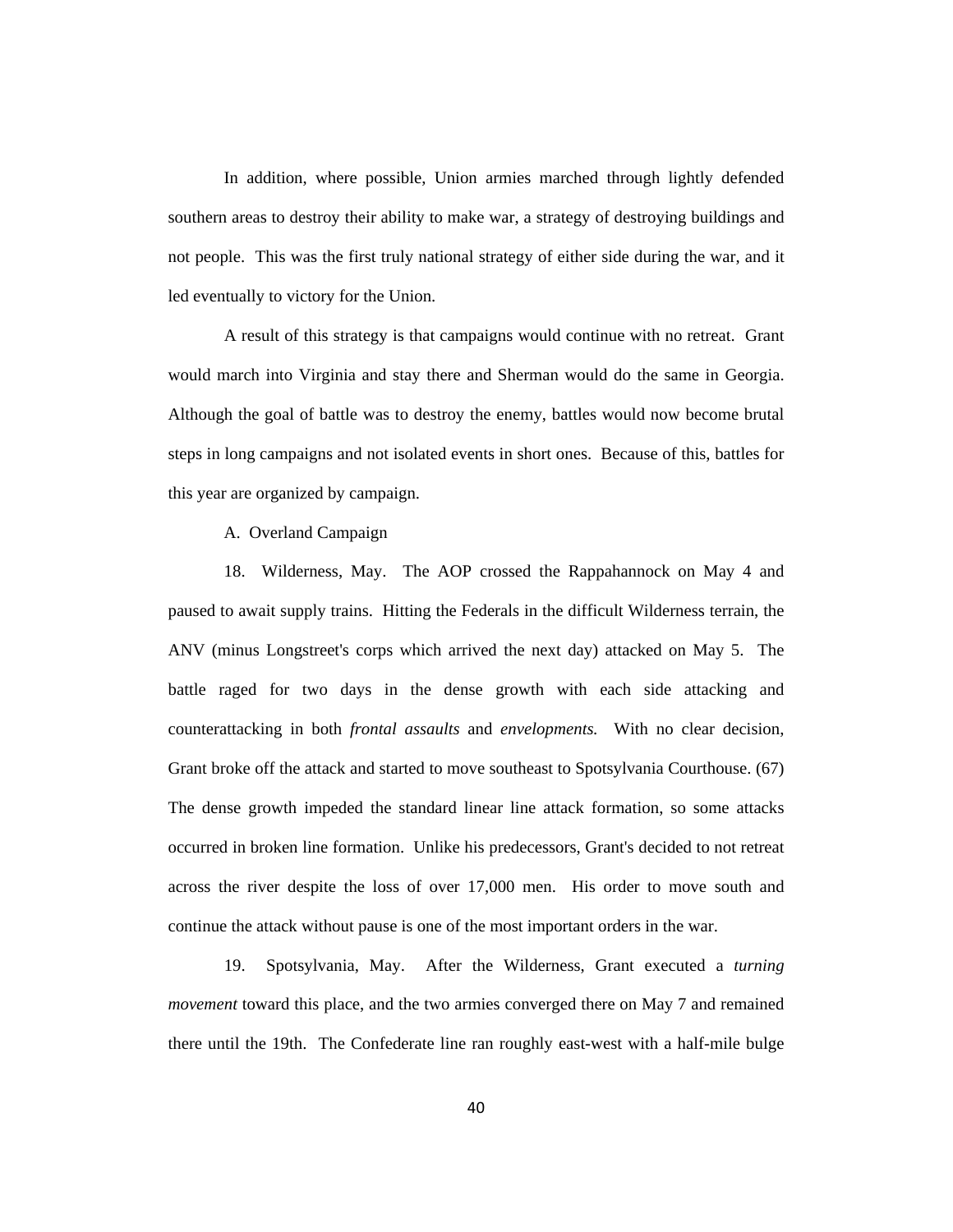northward called the Mule Shoe. On May 10, in an attack by the Federal V and VI Corps, Colonel Emory Upton led a supported brigade attack that penetrated the Confederate line but retreated owing to no support. Grant ordered an *attack* two days later with the entire II Corps with supporting attacks along other parts of the Confederate line.

Before dawn on the foggy morning of May 12, the men hurried to the Mule Shoe silently and with unloaded guns, surprising the Confederates. Capturing 2,000 prisoners and 20 cannon, the advance faltered but the fighting continued as Lee supervised the construction of a second defensive line at the base of the salient. The fighting continued in the trenches for almost 20 hours in some of the most concentrated firepower seen during the war. The rest of the time was spent in skirmishing and *turning* to the east. The AOP was on its way out of the area and again moving south by May 19. (68) Upton's attack was not in line formation but in column by regiment: the attack two days later by II Corps followed this template. This change in attack formation proved successful.

20. Cold Harbor, June. After a stalemate on the North Anna River and skirmishing on Totopotomoy Creek, Grant again moved south to Cold Harbor. By early June, both armies were entrenched along an eight-mile line running northwest to southeast. On June 3, three corps of the AOP executed *frontal assaults* against the highly fortified Confederate line but were repulsed with upwards of 7,000 casualties in less than thirty minutes (compared to about 1,500 Confederates). Grant wrote that he regretted this assault. (69) He has also been criticized for it; however, in the context of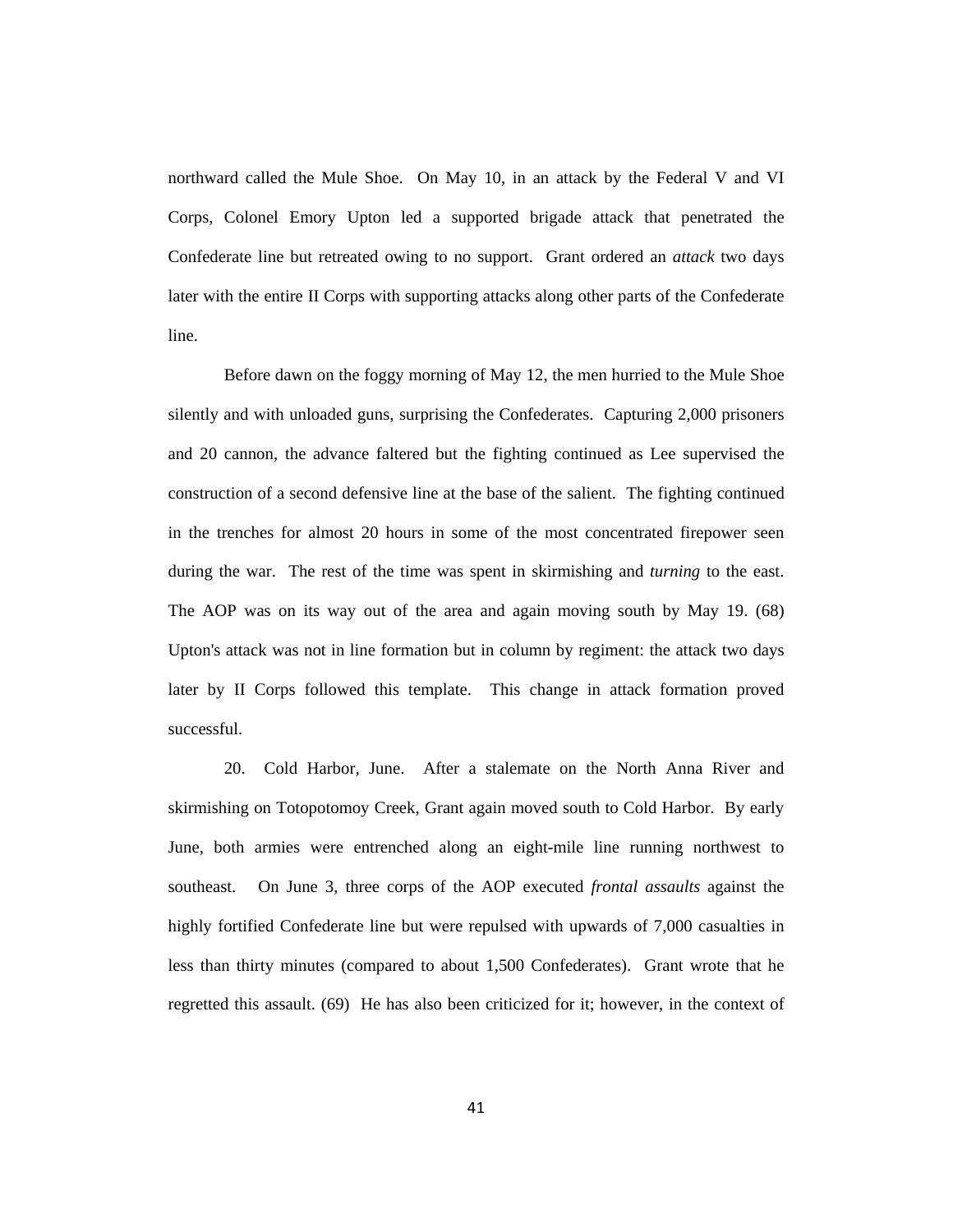the campaign, it was important to maintain the offensive to try to defeat Lee before he could slip into the Richmond defenses.

However, although Grant possessed a firm sense of purpose, he was hampered by faulty orders, inadequate artillery support, a determined enemy that could entrench quickly and effectively, and an army exhausted by one month of continuous hard fighting. (70) After Cold Harbor, Grant then executed a *turning* movement, crossed the James River, and threatened Petersburg. Lee resisted this assault and then retreated into the defenses of Richmond and Petersburg. Grant then placed them under a siege that continued until the final weeks of the war.

21. Weldon Railroad, June. Union forces attempted to extend their lines (*maneuver*) west around Petersburg to cut off railroads to the south and west. Owing to the terrain, each corps was to protect its own flanks. The Confederates discovered gaps between the corps and *attacked* the exposed flanks to stem the incursion and these attacks succeeded. Although the Federals failed in their primary mission, their final line was farther west than prior to the operation. (71)

22. The Crater, July. A regiment of Pennsylvania coal miners received permission from Burnside to dig a tunnel from its position to under the Confederate position across from it. Although unconventional, this plan was one of *maneuver*: whereas Burnside was enthusiastic about the project, it received almost no support from Grant or Meade. Just prior to the *attack*, Meade and Grant ordered Burnside to not use a black division, his freshest, to lead the offensive. Burnside then chose the replacement division by drawing straws. When the four tons of powder exploded, it created a crater almost two hundred feet long and thirty feet deep. The replacement division, untrained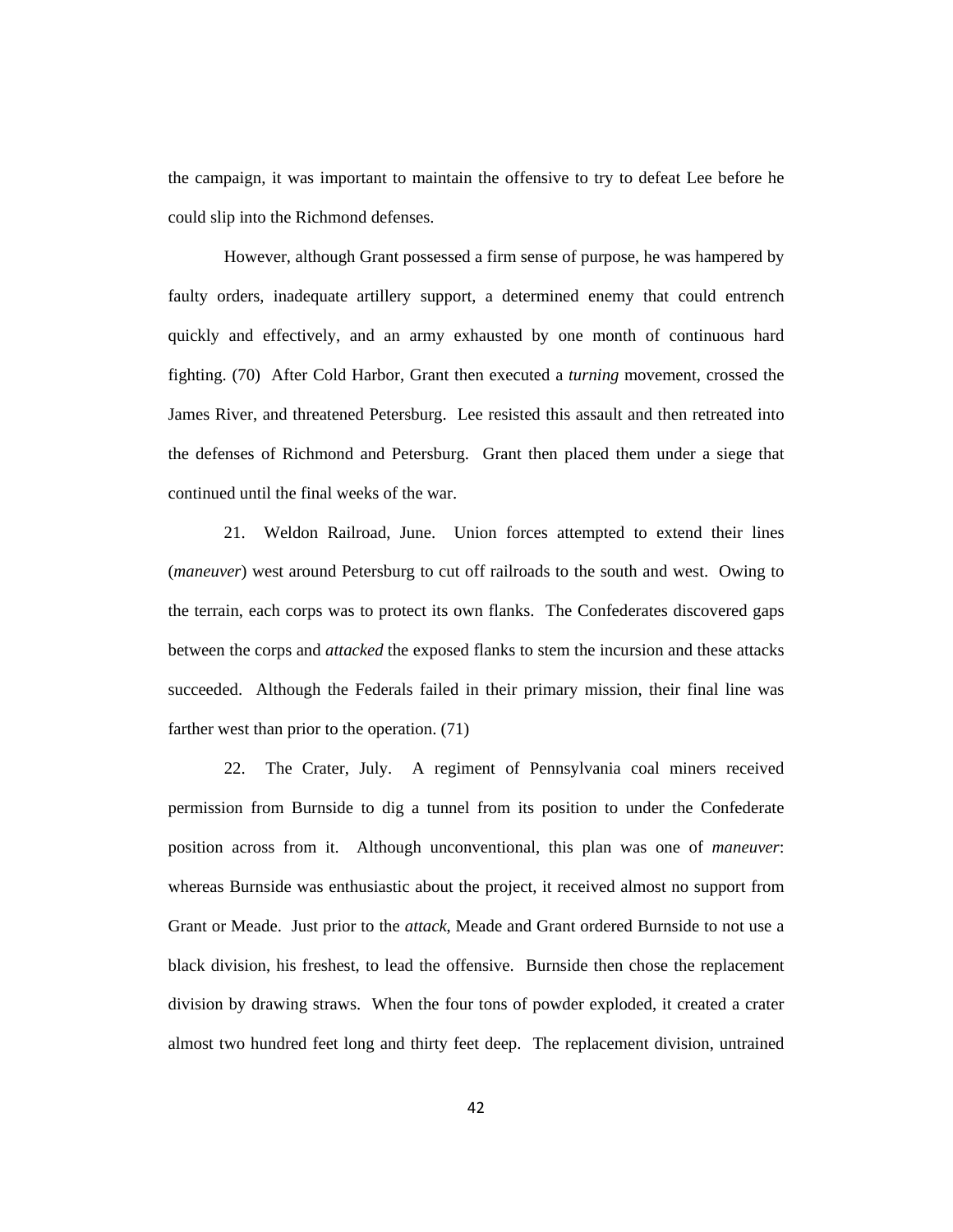unlike the black soldiers, ran into the crater rather than around it. Its division commander was in a bunker enjoying spirits. When the black division followed, its division commander joined the first in the bunker. The Confederates reacted quickly, surrounded the crater, poured in mortar fire, and stopped the attack cold. A court of inquiry named five officers derelict in different degrees: Burnside was ordered home and others were removed from command. (72) Although not the only such case, this is an excellent example of a good tactical plan spoiled by indecision, incompetence, and dereliction of duty.

#### B. Atlanta Campaign

23. Kennesaw Mountain, June. General William Sherman's campaign started three days after the Overland campaign. Sherman's strategy was to *turn* General Joseph Johnston out of positions where possible. He was successful at this at Dalton and Cassville, but engaged in minor battles elsewhere. Skirmishing occurred all throughout the campaign. When Johnston entrenched around Kennesaw Mountain, Sherman thought that the position was weak and decided to attack. (73) After a series of diversions, the *frontal attack* against the main Confederate line was repulsed with heavy loss owing to heat, terrain, strong positions, and determined resistance that made this place impregnable. Sherman returned to his original strategy of *turning* the Confederates out of positions. (74)

24. Peach Tree Creek, July. After Kennesaw Mountain, Johnston retreated until he was near Atlanta. President Davis relived him for ceding so much land to Sherman and replaced him with John Bell Hood, who was known for his aggressiveness. As Sherman's army started to deploy north and east of Atlanta, it *turned* the Confederates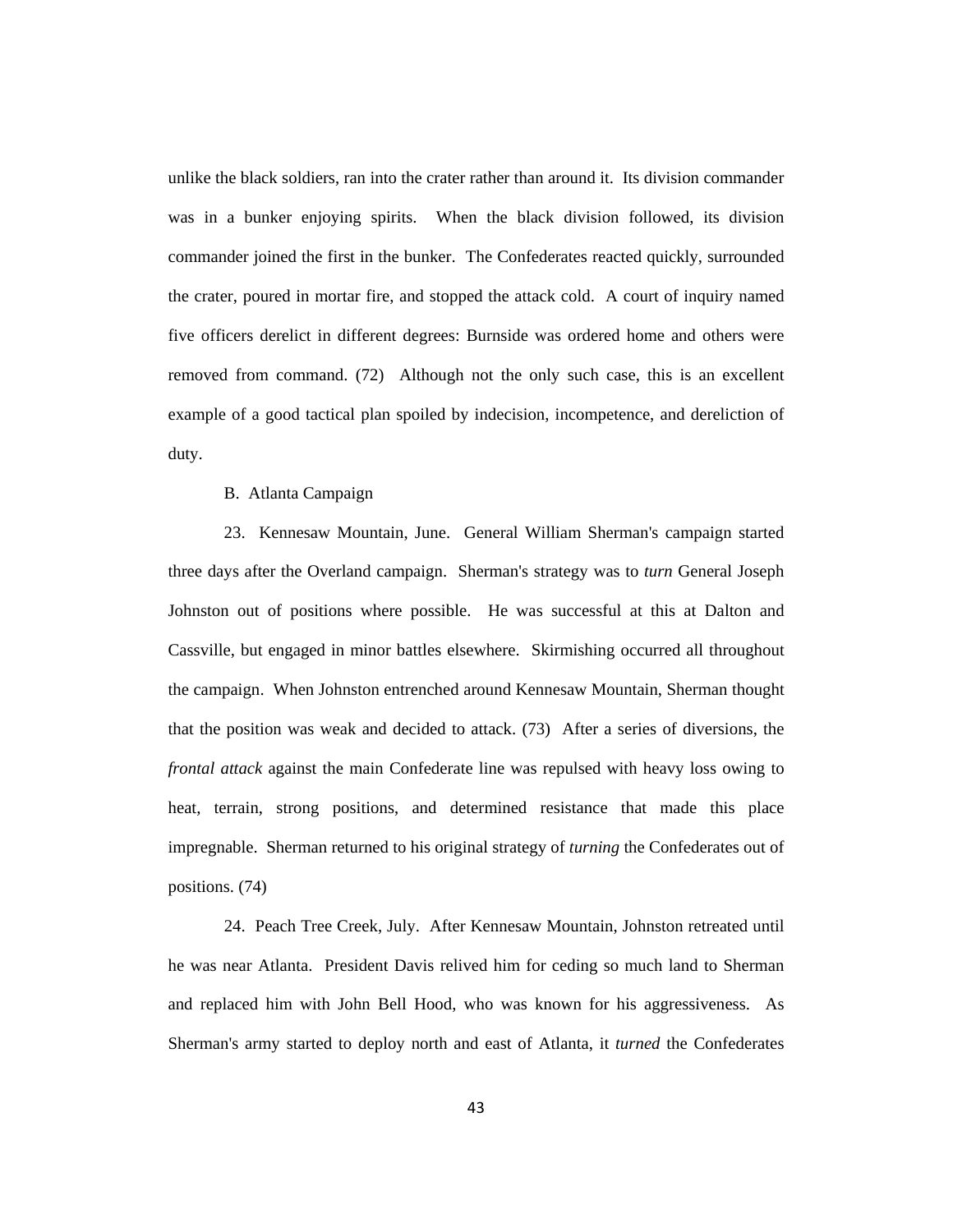from their defense of the Chattahoochee River. While Thomas's Army of the Cumberland was astride the river, Hood executed a series of *frontal attacks* against the Federal lines, which held. (75) This is the first of many battles where Hood executed frontal attacks with almost no maneuver against seasoned Federal defenders.

C. Shenandoah Valley Campaign

25. Shenandoah Valley Campaign of Sheridan, August 1864 - March 1865.\* After Sheridan's force entered the valley, it spent five weeks of *maneuvering* against Confederate forces under General Jubal Early before the first battle at Winchester. Sheridan defeated Early at this place, and Early retreated to Fishers Hill below Strasburg. Sheridan then retired to Winchester to free troops to reinforce Grant. Early *attacked* by surprise at Cedar Creek in October and at the start the Confederates were successful in driving back from successive lines. Sheridan rode from Winchester, rallied his men, and organized a *counterattack* that routed the Confederates, ending organized resistance in the valley. The remainder of the campaign involved Sheridan's destruction of all war provisions and mills for making same, furnaces, tanneries, railroads, and depots. This ended the Shenandoah Valley's use to the Confederacy as a source of provisions for its army. (76)

D. Hood's Invasion of Tennessee

26. Franklin, November. After losing Atlanta, Hood remained near this place until he determined that Sherman was not moving farther south. In October, he devised a plan meant to pull Sherman out of Georgia by threatening Nashville, in effect a *turning movement*. Intent on marching to the ocean, Sherman instead sent Thomas north with orders to check Hood. Waiting for supplies and cavalry delayed Hood which allowed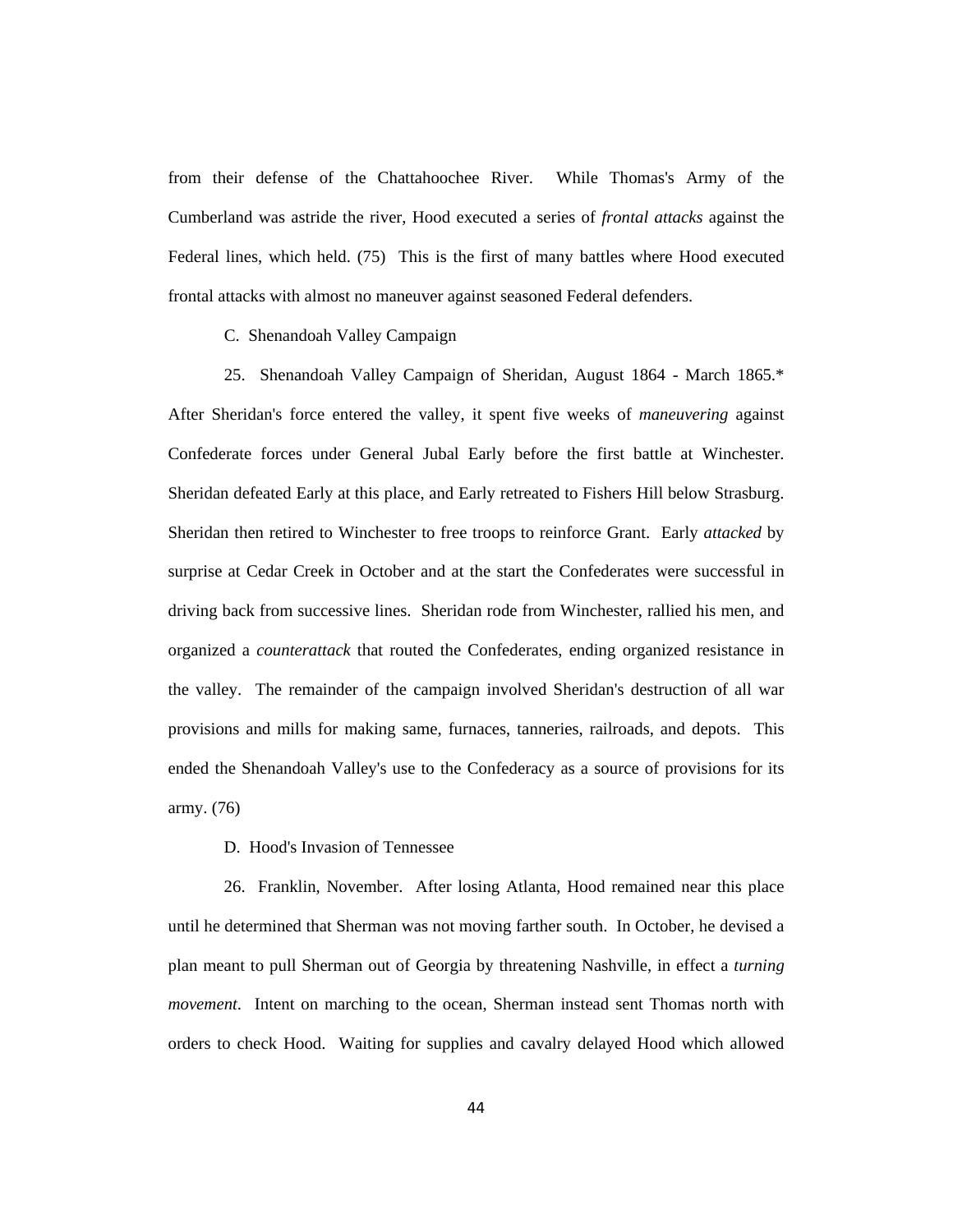Thomas time to organize the defense of his department. (77) General John Schofield's Army of the Ohio stopped at Franklin and entrenched south of the Harpeth River to protect its crossing. Hood ordered a series of *frontal attacks* in mid-afternoon and evening that enjoyed early success but which were repulsed with heavy loss. Rather than retreat, Hood ordered his depleted force north. (78)

27. Nashville, December. Schofield's arrival in this place completed the collection of forces under Thomas. Hood's army was too weak for a major battle after Franklin, but he moved to Nashville and fortified south of town. After numerous delays owing to preparation and ice storms, Thomas attacked Hood on the 15th. (79) The Federals first attacked the Confederate right as a diversion with the main *frontal attack* occurring on its left. The latter succeeded and *enveloped* the left causing Hood to withdraw to positions on hills farther south. The next day, a series of *envelopments* with heavy artillery support by the Federal right routed Hood's left and forced the army to retreat. The disparity in numbers (49,700 Federals, 23,200 Confederates) and Thomas's plan accounted for the relatively low casualties. (80)

## **1865**

28. Bentonville, March. During Sherman's march through the Carolina's, Johnston took advantage of Sherman's divided army and *attacked* Slocum's two corps at Bentonville. Slocum massed his forces and repelled several attacks. Two days later, Sherman's army was together and he *attacked frontally.* Johnston held his position, but later withdrew north. (81)

29. Five Forks-Appomattox, April. Sheridan's movement of cavalry and infantry to Dinwiddie Courthouse was meant to *turn* the Confederates from their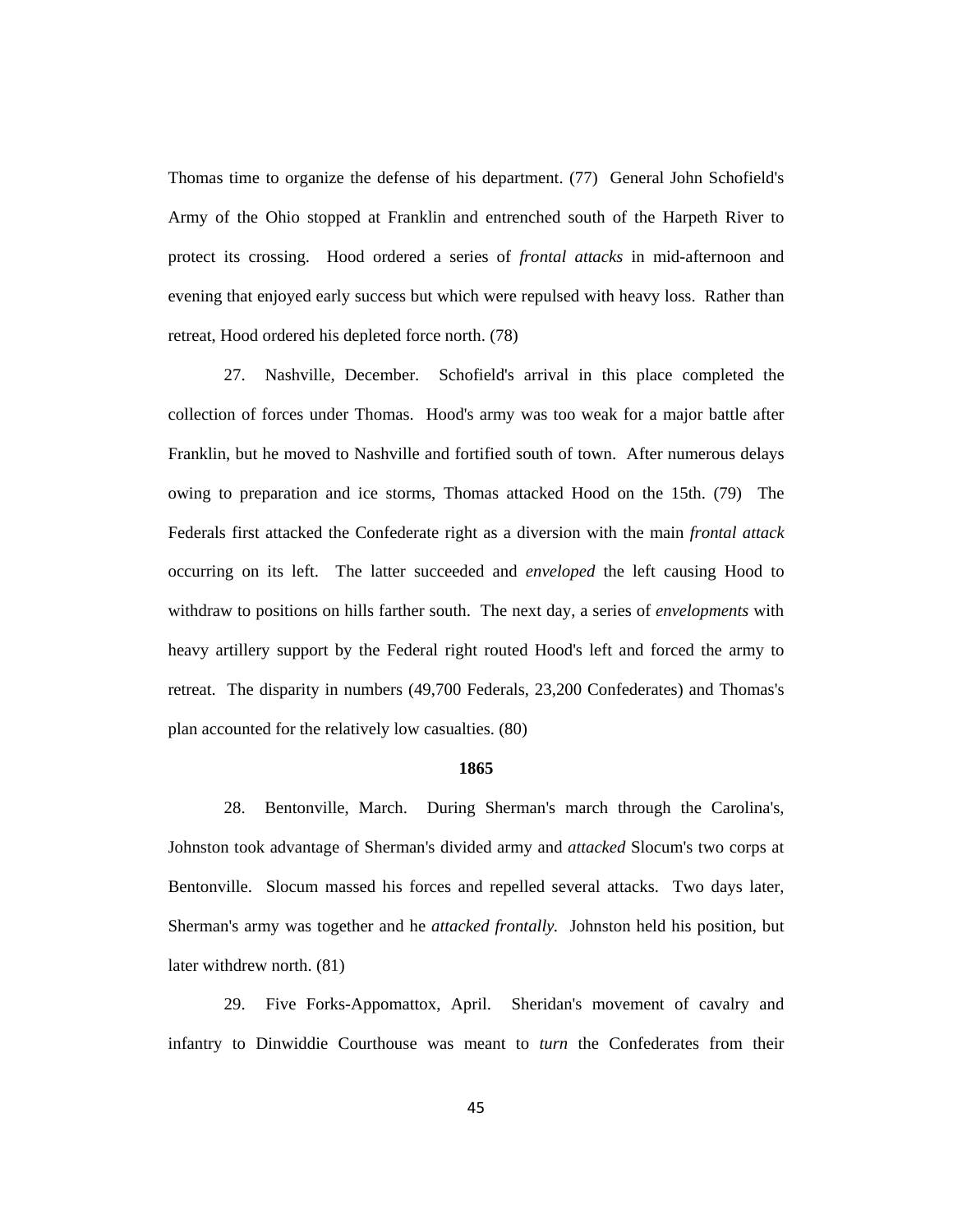Petersburg defenses. Lee anticipated this and sent Pickett's division with cavalry to Five Forks to hold the Southside Railroad out of Petersburg. The Federals *attacked* along the Confederate *front* with dismounted cavalry, and because the Confederate line was shorter than expected, the main infantry attacked open ground to the east of that line. After a quick change of disposition, the Federals attacked the Confederate flank and, after some resistance, started to roll it up. Pickett withdrew north and lost the railroad to Sheridan, forcing Lee to undertake on foot his westward retreat from Richmond and Petersburg. (82) Grant, through Sheridan and Meade, pursued Lee and cornered him less than two weeks later at Appomattox Courthouse. At 5 a.m. on April 14, General John B. Gordon attempted to break through the Federal line at Clover Hill, but was stopped after an hour or so. Subsequent Federal attacks, the weight of Federal numbers, and lack of supplies convinced Lee that surrender was inevitable. (82)

What should be clear from these sketches of campaigns and battles is that in almost all cases, the plan or execution involved some form of tactic *other than* a frontal assault. When two armies have completed their maneuvers and are face-to-face, a general must attack, and ultimately all attacks are frontal. The principle of the offensive was part of their training and that is what their governments expected.

#### **THE RESULT**

Table 1 below contains a summary of the major tactics used in the campaigns described in the previous section. Except for a small number of non-professional soldiers such as Confederate Generals and John Floyd and Gideon Pillow at Fort Donelson and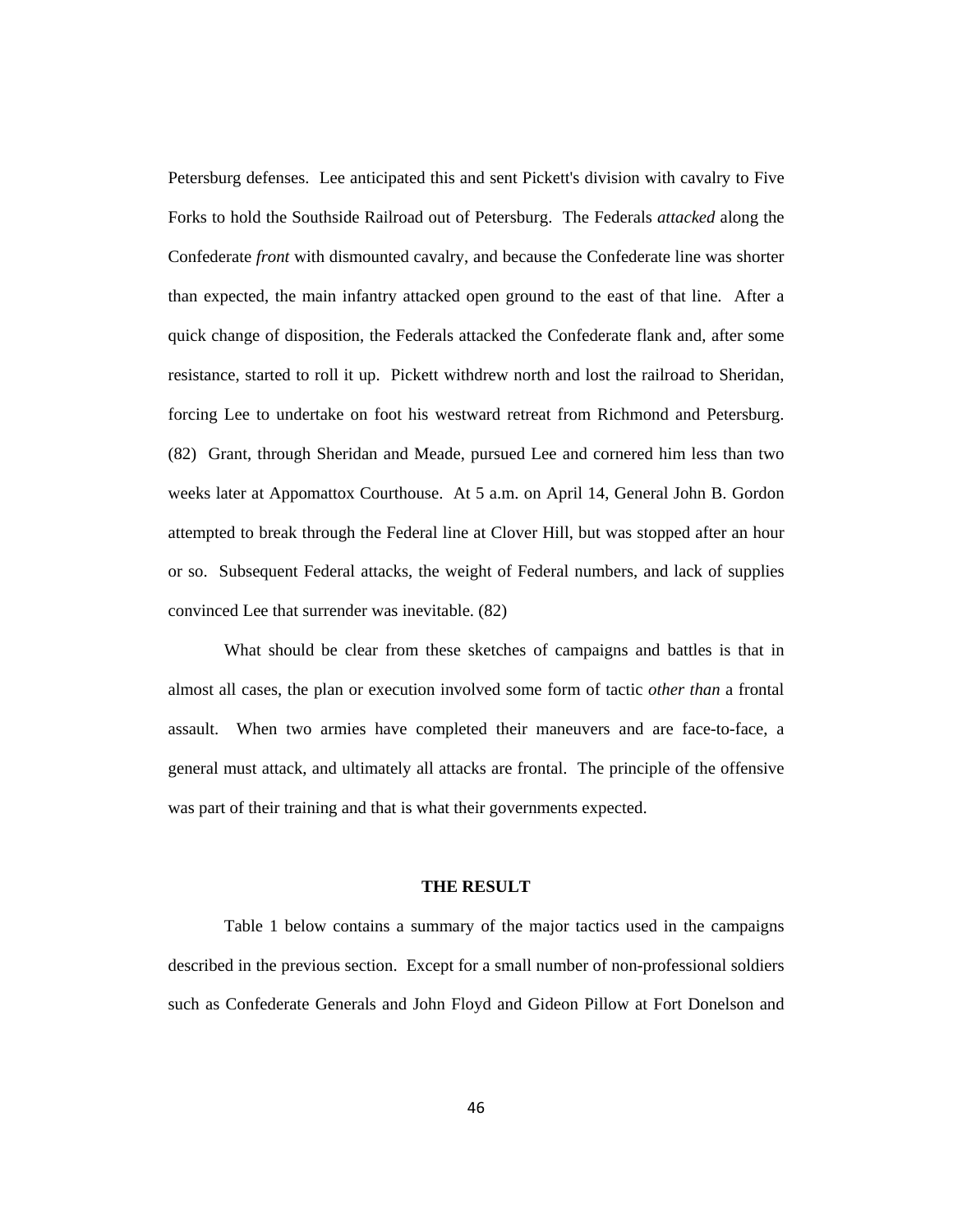Federal Generals Nathaniel Banks and John Fremont in the Shenandoah Valley in 1862, all army commanders of the listed battles are West Point graduates.

## TABLE 1. TALLY OF MANEUVERS UTILIZED PER CAMPAIGN

|                                  | <b>ATTACK</b>         |                           |                           | MANEU-                    |
|----------------------------------|-----------------------|---------------------------|---------------------------|---------------------------|
|                                  |                       | <b>ENVELOP-</b>           | <b>TURNING</b>            | <b>VER</b>                |
| <b>CAMPAIGN OR BATTLE</b>        | <b>FRONTAL</b>        | <b>MENT</b>               | MVMT.                     |                           |
|                                  |                       |                           |                           |                           |
| 1861                             |                       |                           |                           |                           |
| 1. First Manassas                | X                     | X                         |                           |                           |
|                                  |                       |                           |                           |                           |
| 1862                             |                       |                           |                           |                           |
| 2. Fort Donelson                 | X                     |                           | $\mathbf X$               |                           |
| 3. Shiloh                        | $\overline{\text{X}}$ | X                         |                           |                           |
| 4. Shenandoah Valley, Jackson    | $\overline{\text{X}}$ |                           |                           | $\boldsymbol{\mathrm{X}}$ |
| 5. Fair Oaks and Seven Pines,    | $\overline{\text{X}}$ |                           | $\mathbf X$               |                           |
| 6. Seven Days                    | $\overline{\text{X}}$ |                           |                           |                           |
| 7. Second Manassas               | $\overline{\text{X}}$ | $\boldsymbol{\mathrm{X}}$ | $\mathbf X$               | $\boldsymbol{\mathrm{X}}$ |
| 8. Antietam                      | $\overline{\text{X}}$ |                           | $\overline{\text{X}}$     |                           |
| 9. Perryville                    | $\overline{\text{X}}$ |                           |                           | $\mathbf X$               |
| 10. Fredericksburg               | $\overline{\text{X}}$ |                           | $\mathbf X$               |                           |
| 11. Murfreesboro (Stone's River) | $\overline{\text{X}}$ | $\boldsymbol{\mathrm{X}}$ |                           |                           |
|                                  |                       |                           |                           |                           |
| 1863                             |                       |                           |                           |                           |
| 12. Chancellorsville             | $\boldsymbol{X}$      | $\mathbf X$               | X                         | X                         |
| 13. Vicksburg                    | $\overline{\text{X}}$ |                           | $\overline{\text{X}}$     | X                         |
| $\overline{14.}$ Gettysburg      | $\overline{\text{X}}$ |                           | X                         |                           |
| 15. Tullahoma Campaign           | X                     |                           | $\boldsymbol{\mathrm{X}}$ |                           |
| 16. Chickamauga                  | X                     |                           |                           | $\mathbf X$               |
| 17. Chattanooga                  | X                     |                           |                           |                           |
|                                  |                       |                           |                           |                           |
| 1864                             |                       |                           |                           |                           |
| A. Overland Campaign             |                       |                           |                           |                           |
| 18. Wilderness                   | X                     | X                         |                           |                           |
| 19. Spotsylvania                 | X                     |                           | $\mathbf X$               |                           |
| 20. Cold Harbor                  | X                     |                           | X                         |                           |
| 21. Weldon Railroad              | $\overline{\text{X}}$ |                           |                           | $\boldsymbol{\mathrm{X}}$ |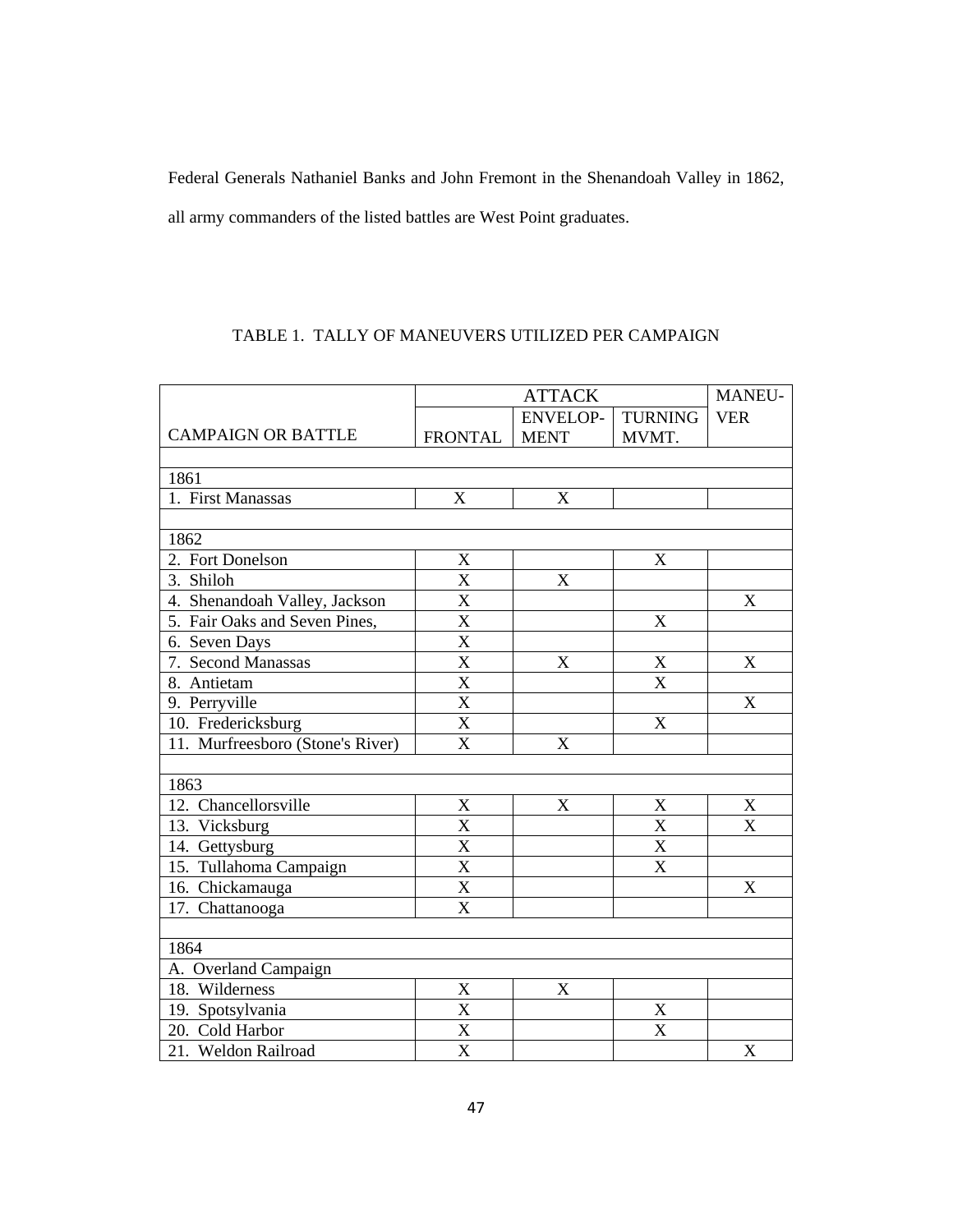| 22. The Crater                  | X |   |   | X |
|---------------------------------|---|---|---|---|
| B. Atlanta Campaign             |   |   |   |   |
| 23. Kennesaw Mountain           | X |   | X |   |
| 24. Peach Tree Creek            | X |   | X |   |
| C. Shenandoah Valley Campaign   |   |   |   |   |
| 25. Shenandoah Valley, Sheridan | X |   |   | X |
| D. Hood's Invasion of Tennessee |   |   |   |   |
| 26. Franklin                    | X |   | X |   |
| 27. Nashville                   | X | X |   |   |
|                                 |   |   |   |   |
| 1865                            |   |   |   |   |
| 28. Bentonville                 | X |   |   |   |
| 29. Five Forks-Appomattox       | X |   | X |   |

**Table 1. Tally of Maneuvers Utilized Per Campaign**

The campaign discussions and table indicate the following:

1. All major campaigns involved assault, usually frontal attacks. This indicates that it was a tactic that was accepted and used by generals on both sides. Attack was the unavoidable part of campaigns even after 1863 when the effects of modern firepower were manifest.

2. In addition to frontal attack, maneuver and alternate forms of attack (envelopment and turning movement) were a part of most of these campaigns indicating that generals did considerable planning to outmaneuver their opponents. This is contrary to the myth that generals simply attacked mindlessly. Note that the campaign descriptions and Table 1 cover only three of the nine principles of war as taught at West Point. A more detailed study of these campaigns would show examples of the other six, such as Surprise at Chancellorsville and Vicksburg, which would further deflate weapons-tactics statements.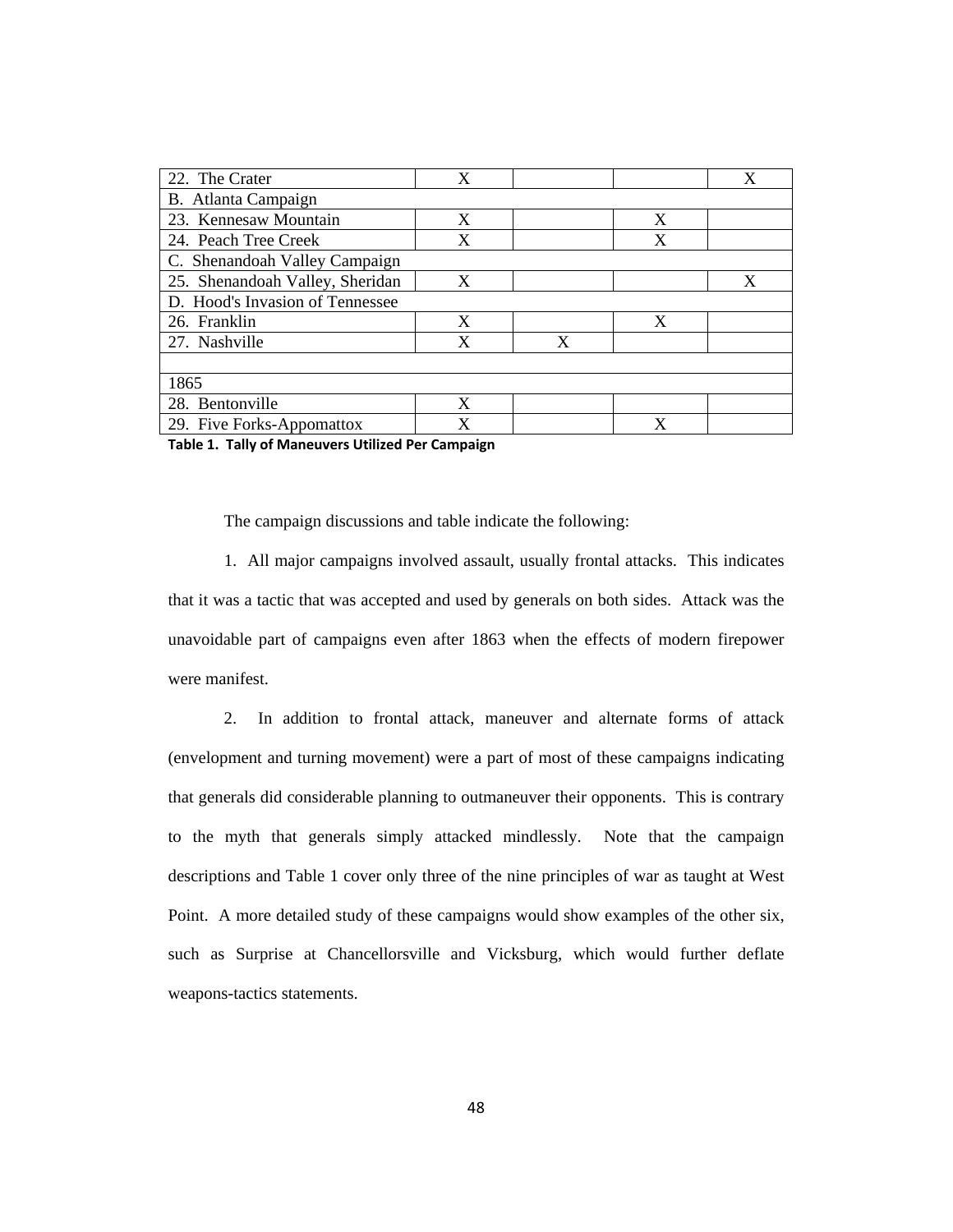3. It is unimportant whether such attacks were executed by the victors or losers. The Confederates attacked constantly at Gettysburg, but were defeated, as were the Federals at Kennesaw Mountain. In some cases, both generals attacked such as at Shiloh, Chancellorsville, or Sheridan's Shenandoah Valley campaign of 1864, but only one could emerge the victor. In the Overland campaign, concepts of winning and losing were meaningless because the core of Grant's s strategy was to fight constantly to erode Southern strength and refuse Southern respites. Therefore, although the frontal attack did not ensure success—indeed by 1864 it was not even a criterion for success—its use continued.

In summary, weapons-tactics statements perpetuate the myth that Civil War generals were somehow confused and overwhelmed by modern weapons. Their consistent, thoughtful use of the entire array of tactics available to them indicates that this is not true.

## **SUMMARY AND CONCLUSION**

This paper investigated the weapons-tactics statement as it applies to the closeorder frontal attack and its derivative conclusions. It discussed its imprecision based on terminology, the basis used to judge the 19th century battlefield, death and medicine in the Victorian era, and the development of weapons and tactics both in Europe and America during the early 19th century. A summary of major campaigns and battles in the war and the major tactics used in each showed that the frontal attack was not the only tactic used by the generals, but that they used it finally regardless of the amount of maneuver preceding it. These discussions suggest a number of conclusions: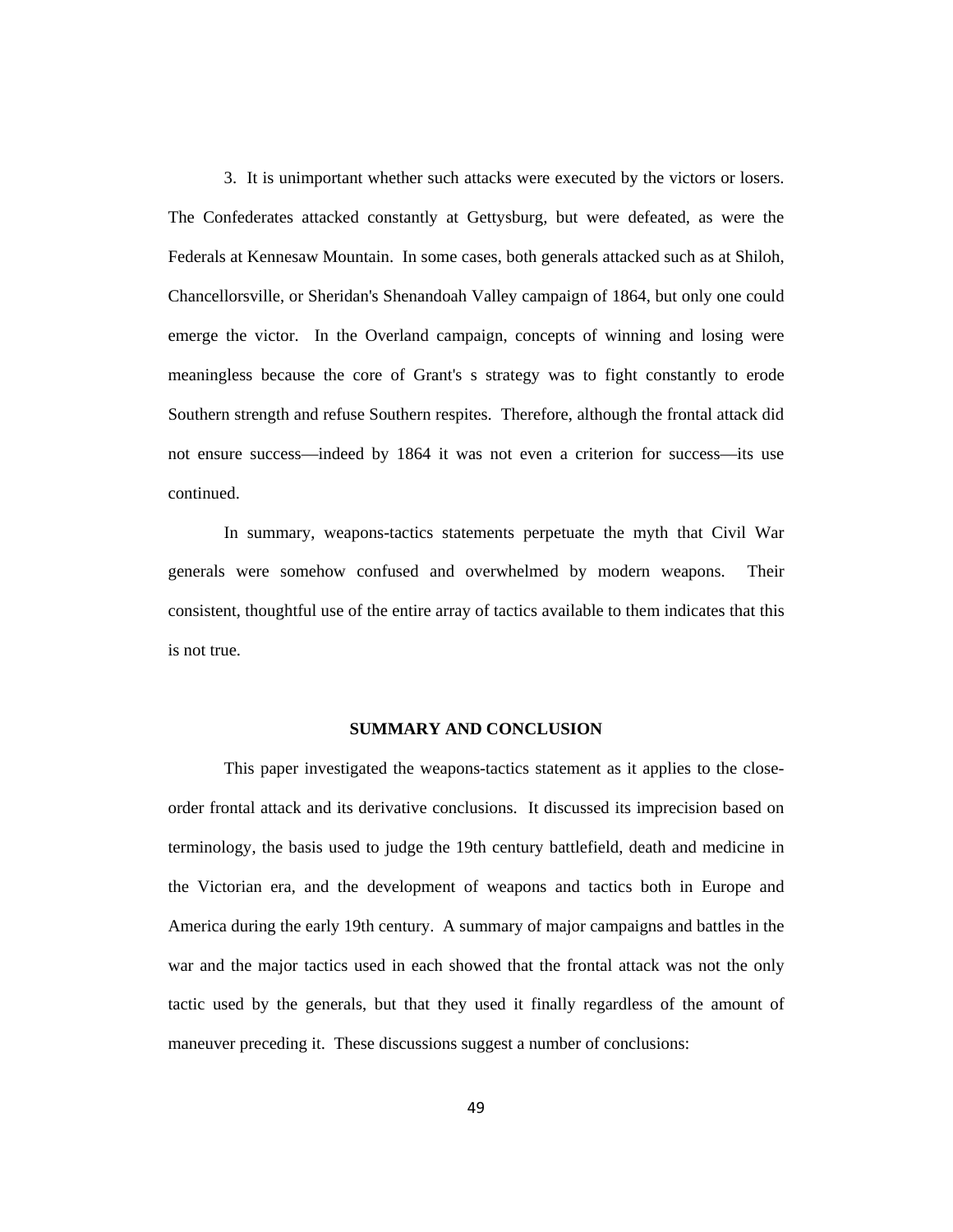1. Because of different meanings of the word *tactics*, weapons-tactics statements are unintentionally vague. This leads to the incorrect conclusion that Civil War generals executed frontal attacks with no regard for campaign planning or for the lives of their men. Precise definitions of *tactic, tactics, and Tactics* offer a start in correcting any resulting misconstructions.

2. Modern criteria might be inadequate to judge the past because of different cultural norms. One must be aware of Victorian concepts of death and mourning and the limits of 19th century medicine that were part of the culture of soldiers and generals alike. Even with no war, many of those soldiers would die of other causes as civilians. Comparisons of World War II casualties and tactics indicate that judging the Civil War by those criteria might produce incorrect conclusions. In fact, WWII involved a tactic similar to the frontal assault of the Civil War, the amphibious assault against a fortified beach, which produced high casualties; however, as with the frontal assault, no option to such landings could be found.

3. A survey of weapons and tactics in Europe during 1830 to 1860 shows that England and France had long studied the rifled muskets versus smoothbore muskets: their characteristic and tactics. They understood the ballistics of ball and conical projectiles and the importance of training infantry in proper aim. During this time, Tactics as a formal field of study reaches an acme with the works of Clausewitz and Jomini, the latter of which was the source of the U.S. Army manual translated by Halleck. The record shows that by the 1850s, the knowledge of muzzle velocities and trajectories resulted in new rifled weapons issued in Europe that were tested in different conflicts, most notably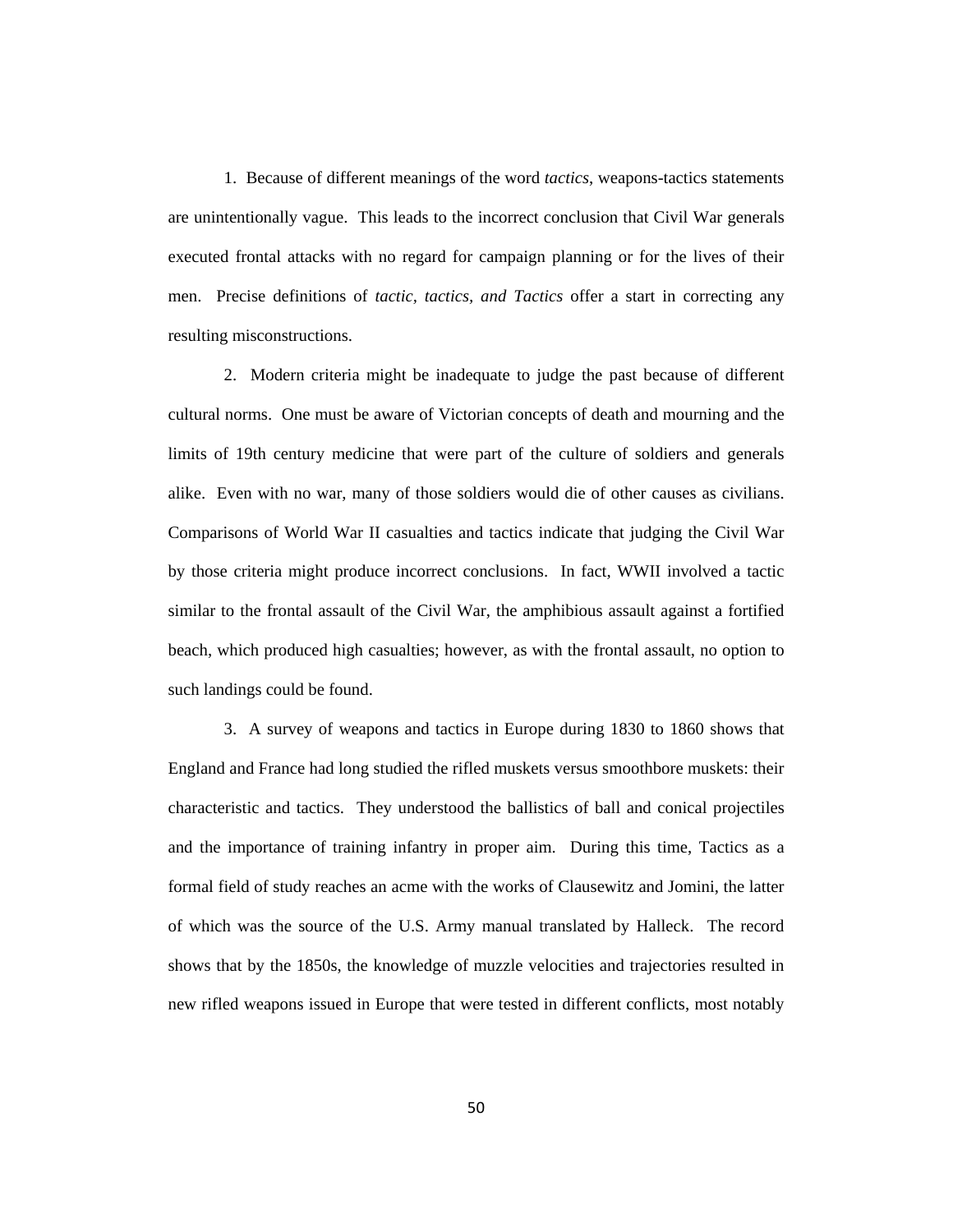the Crimean War. The fact of different tactics resulting from rifled muskets and conical projectiles was well-known in Europe by 1860.

4. America was not far behind in recognizing the benefits of rifled muskets, which were issued to the army as early as 1853. These new weapons came with new tactics, which were treated in no less than three manuals written by young army officers destined to become generals. In addition, a team of three army officers observed the Crimean War and each officer wrote a separate report on his observations with emphasis on rifled weapons and corresponding tactics.

Thus, the premise that Civil War generals entered the war oblivious to rifled muskets, conical projectiles, and their resulting tactics might be incorrect or exaggerated. And given that the French and British were equipping their infantry with the new weapons since the 1840s, American generals were not the only ones using confronting the resulting tactical problems.

5. Although the average general was a man of intelligence and, in most cases, possessed military training or combat experience, the first two years of the war showed that they lacked command experience. Officers, however, were trained to be aggressive and to take the offensive and hold the initiative just as they are today. A close look at infantry training shows that despite the improvements in weaponry, average training was not in marksmanship, but rather in close-order drill and massed musketry. A few units on both sides trained in other open order formations, but these were but a small percentage of both armies. Thus, the bulk of both armies were trained in close-order attack formations forcing generals to fight with what they had.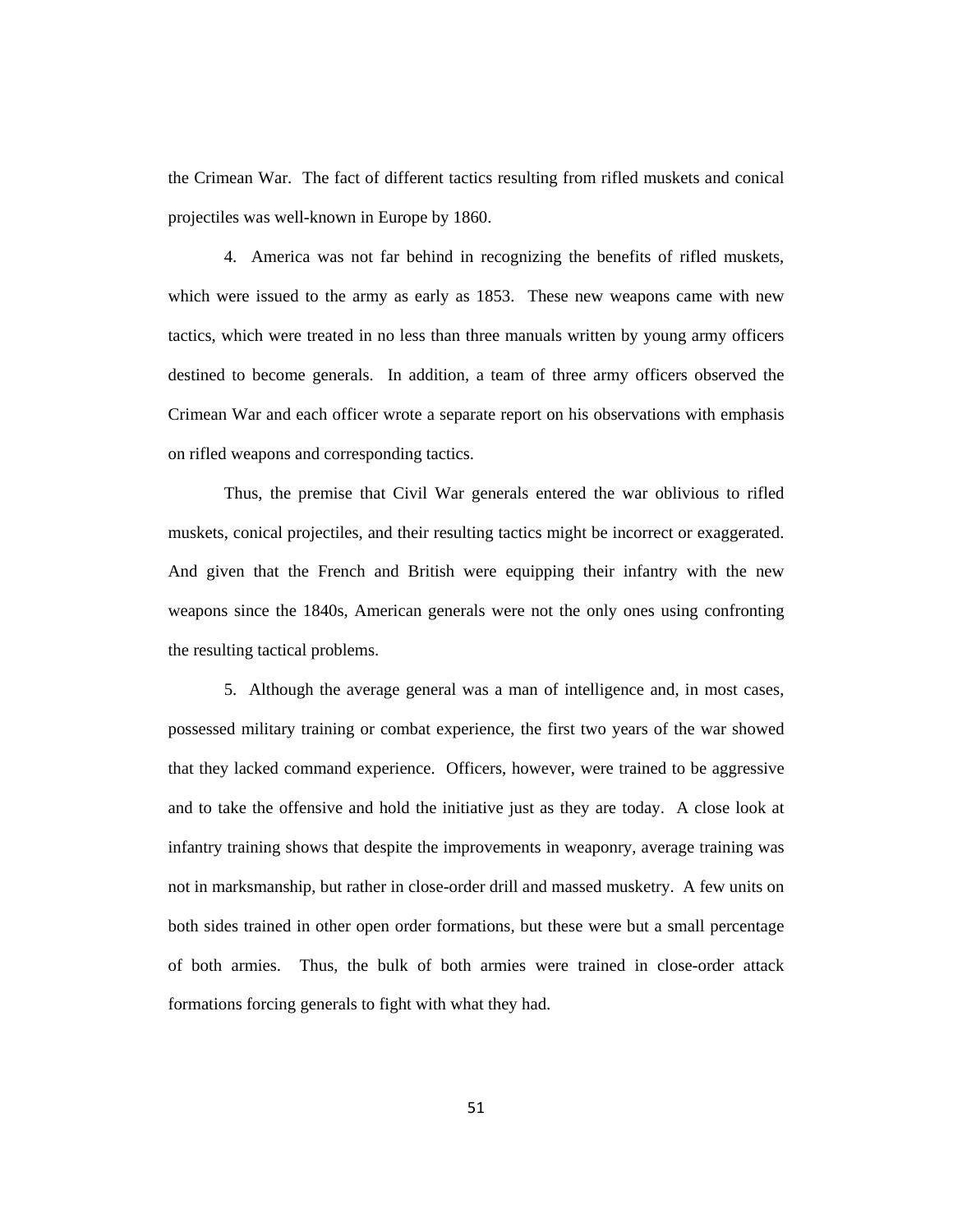6. An audit of maneuvers in almost thirty campaigns and battles shows that a considerable amount of maneuver preceded the well-known frontal attacks. In a few cases, campaigns were won largely, but not solely, by maneuver. In others, generals proceeded with frontal attacks despite determined resistance. In almost all cases, it is clear that their plans included attempts to maneuver into preferred positions around their opponents, but this did not always work. In most cases, after all maneuvers were completed and the armies were arrayed, the attack occurred. These attacks were consistent with their training, position, and the abilities of the armies under their command.

In conclusion, the weapons-tactics statements have produced an unfortunate astigmatism about Civil War generals, implying that they were for the most part mindless butchers who repeatedly ordered their men into futile frontal attacks. This is not true; rather, they were dutiful, intelligent, and conscientious officers who tried to use maneuver and deception to gain advantage, but eventually had to attack. Generals were aware of these new weapons and their effects on tactics and infantry. It is important to remember that generals of different (modern) reputations accepted the line formation and used it: Grant, Lee, Longstreet, McClellan, Jackson, Thomas, Sherman, Burnside, Hood, and others. That is what they were taught, it matched the weapons available to them, and the war came upon them with little time to experiment. It is not their fault that the pendulum swung to provide the weapon with a temporary advantage over the tactic: they had a war to fight. If they made bad decisions, men died, but even for good decisions men still died—there was no easy way out. Despite this, those generals had the moral courage to perform their duty as professionally and conscientiously as they could.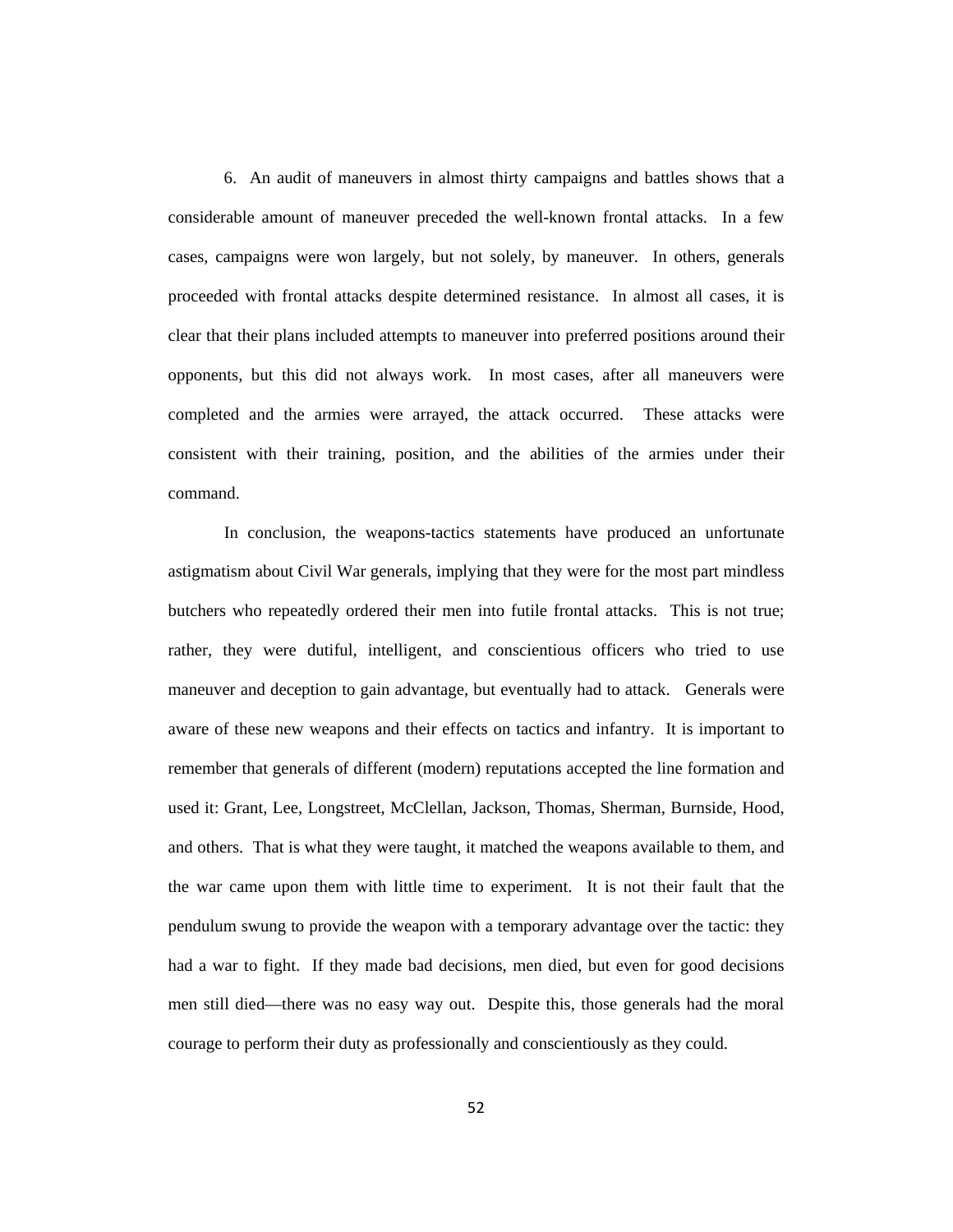If history must dissect or criticize tactics or weapons or generals, perhaps it should be more diligent in ascribing blame or attributes of negligence or stupidity or cruelty. Other than those exhibiting crass dereliction of duty, none of the generals might be a culprit or guilty of anything beyond performing their duty. Perhaps the real offender here is war itself or, more specifically, the magnitude of a war that reached so high on the scale of brutality that it outpaced men of normal stature and required men of comparable proportion to end it.

#### **REFERENCES**

Much of the historical information in this paper is of a general nature, and can be found in most works on the subject; therefore, no footnotes are provided for these data. Footnotes do appear for quotes and for the more obscure items herein.

1 Adelman, Garry, Video: Infantry Tactics in 4 Minutes, http://www.civilwar.org/education/in4/infantry-tactics.html

2 *von Clausewitz, Carl, The Project Gutenberg EBook of On War,* Chapter IX. The Battle, produced by Charles Keller and David Widger, Ebook #1946, 2005, http://www.gutenberg.org/files/1946/1946-h/1946-h.htm

3 Asimov, Isaac, "The Modern Demonology," *Asimov on Physics*, New York, Avon Books, 1976, pp. 193-4.

4 Segerist, Henry E., *Civilization and Disease*, Chicago: The University of Chicago Press, 1943, pp. 181-6.

5 *Ibid*, pp. 197-204.

6 Updike, John, "Facing Death," *American Heritage Magazine*, Volume 43, Number 3, May-June 1992, New York: Forbes, Inc, p. 102.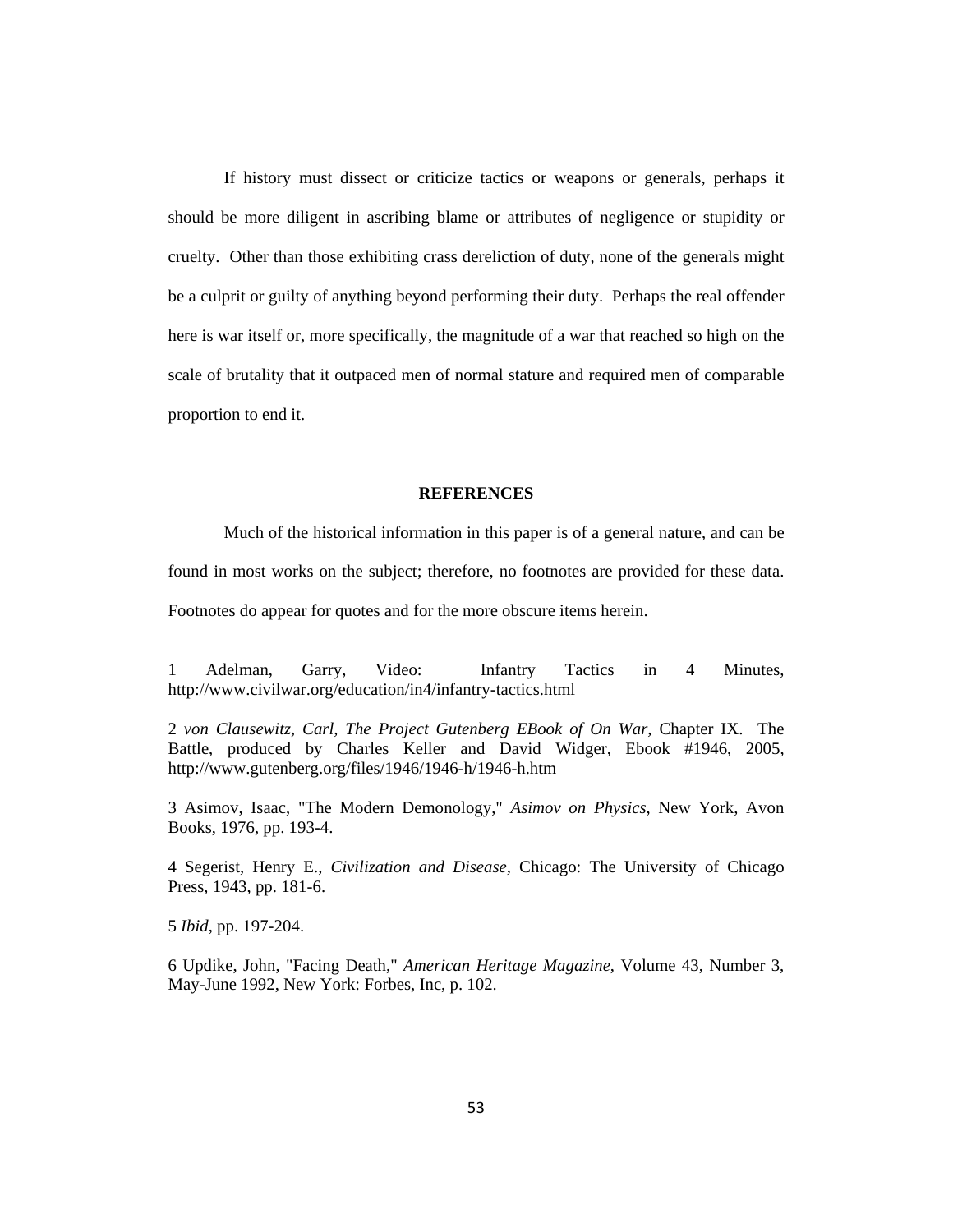Muhleman, Rebecca, "Museum's Collections Preserve the Art and Rituals of Mourning and Remembrance," *The Museum of the Confederacy Magazine*, Richmond, VA: The Museum of the Confederacy, Spring 2011, pp. 12-15.

*Ibid*., p.16.

Updike, *op. cit*., pp. 100-102.

 Gordon, John Steele, "How America's Health Care Fell Ill," *American Heritage Magazine*, Volume 43, Number 3, May-June 1992, New York: Forbes, Inc, pp. 52-54.

Updike, *op. cit*., pp. 102.

Gordon, *op. cit*., pp. 52-54.

 National Park Service (NPS) web site, *Civil War Facts*, http://www.nps.gov/civilwar/facts.htm.

 Dobson, Mary, "Epidemics and the Geography of Disease," *Western Medicine, An Illustrated History*, Irvine Louden, Editor, Oxford: Oxford University Press, 1977, p. 183.

15 NPS *op. cit*.

 Nosworthy, Brent, *The Bloody Crucible of Courage: Fighting Methods and Combat Experience of the Civil War* (Kindle Location 397). Kindle Edition.

*Ibid.*, Kindle Location 344-50.

*Ibid.*, Kindle Location 366-76.

*Ibid.*, Kindle Location 395-402.

*Ibid.*, Kindle Location 431.

*Ibid.*, Kindle Location 411-25.

 Howard, Michael, *Studies in War and Peace*, New York: The Viking Press, 1971, pp. 21-4.

*Ibid.*, 25-31.

*Ibid.*, 31-34

Nosworthy, *op.cit.*, Kindle Location 434-439.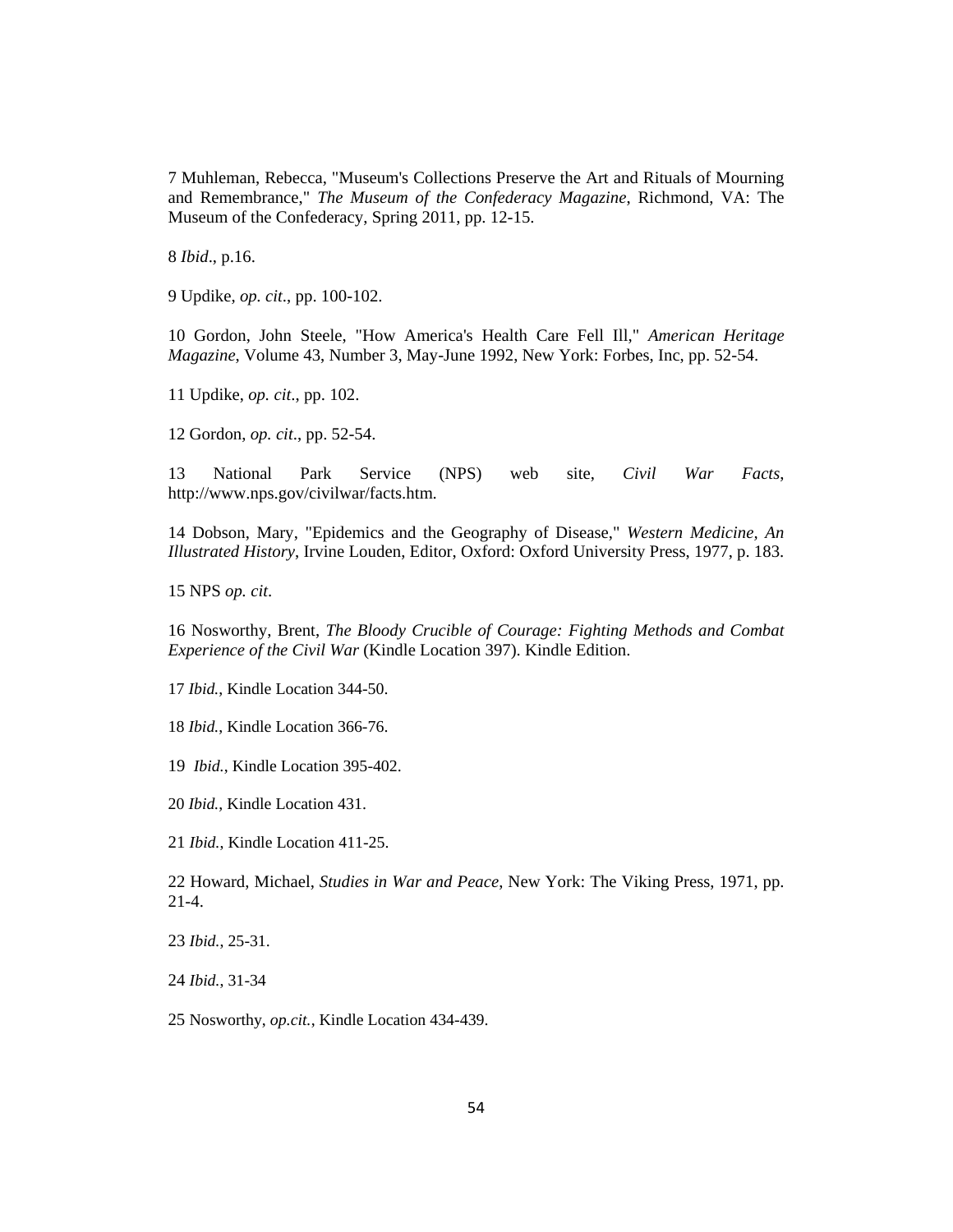- *Ibid.*, Kindle Location 439-42.
- *Ibid.*, Kindle Location 440-63.
- *Ibid.*, Kindle Location 535-66.
- *Ibid.*, Kindle Location 646-69.
- *Ibid.*, Kindle Location 1156-94.
- Boatner, op. cit., p. 578.
- *Ibid.*, Kindle Location 993-7.

 *West Point Board of Visitors Annual Reports*. PDF document provided by USMA Command Historian's Office, February 1, 2013.

*Ibid.*, Kindle Location 997-1006.

- *Ibid.*, Kindle Location 1006-1062.
- *Ibid.*, Kindle Location 1060.
- *Ibid.*, Kindle Location 1115-57.

*Civil War Book of Lists,* pp. 132-3.

 Boatner, Mark Mayo, III, *The Civil War Dictionary*, New York: David McKay, 1959, pp. 495, 612-3.

*Ibid*., pp. 671-3.

*Ibid.,* p. 317.

*Ibid*., p. 266.

*Ibid*., p. 854.

 Orr, Timothy J., "Sharpshooters Made a Grand Record This Day," *The Third Day*, Gettysburg, PA: Gettysburg National Park, 2010, pp. 59-61.

 Hess, Earl J, *The Rifle Musket in Civil War Combat: Reality and Myth*, Lawrence, Kansas: The University of Nebraska Press, 2008, pp. 132-4.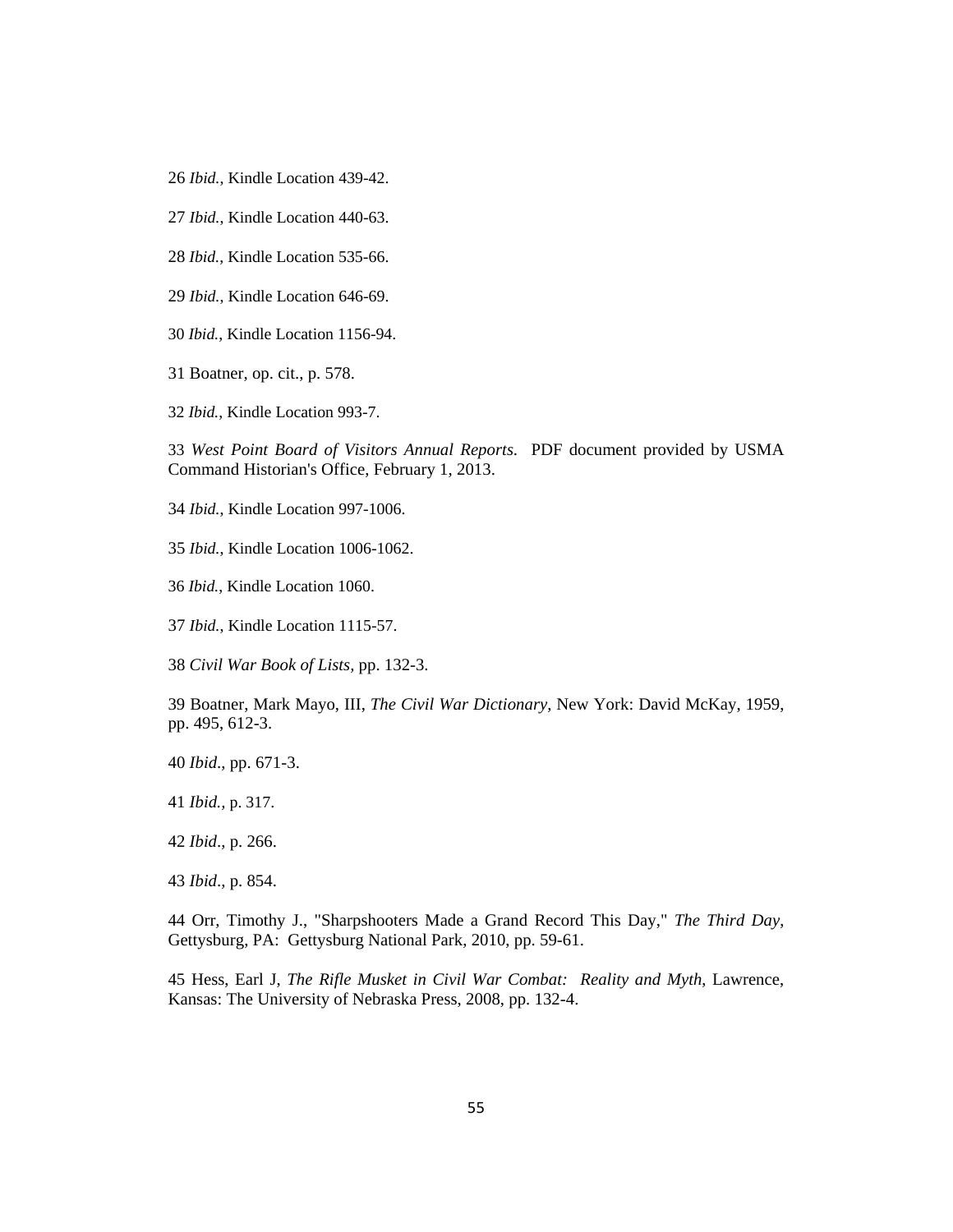Griffith, Paddy, *Battle Tactics of the Civil War,* New Haven, Connecticut: Yale University Press, 1989, p. 85.

- *Ibid.*, Kindle Location 4728-48.
- Griffith, *op. cit*., p. 200.
- Boatner, *op.cit.*, pp. 99-101.
- *Ibid*., p. 394-7.
- *Ibid*., p. 753-6.
- *Ibid*., p. 740-3.
- *Ibid*., p. 272-3, 633.
- *Ibid*., p. 604, 634, 732.
- *Ibid*., p. 102-105.
- *Ibid*., p. 17-21.
- *Ibid*., p. 644-646.
- *Ibid*., p. 310-313.
- *Ibid*., p. 573.
- *Ibid*., p. 803-8.
- *Ibid*., p. 136-40.
- *Ibid*., p. 871-7.
- *Ibid*., p. 331-9.
- *Ibid*., p. 850-1.
- *Ibid*., p. 149-53.
- *Ibid*., p. 141-7.
- *Ibid*., p. 919-25.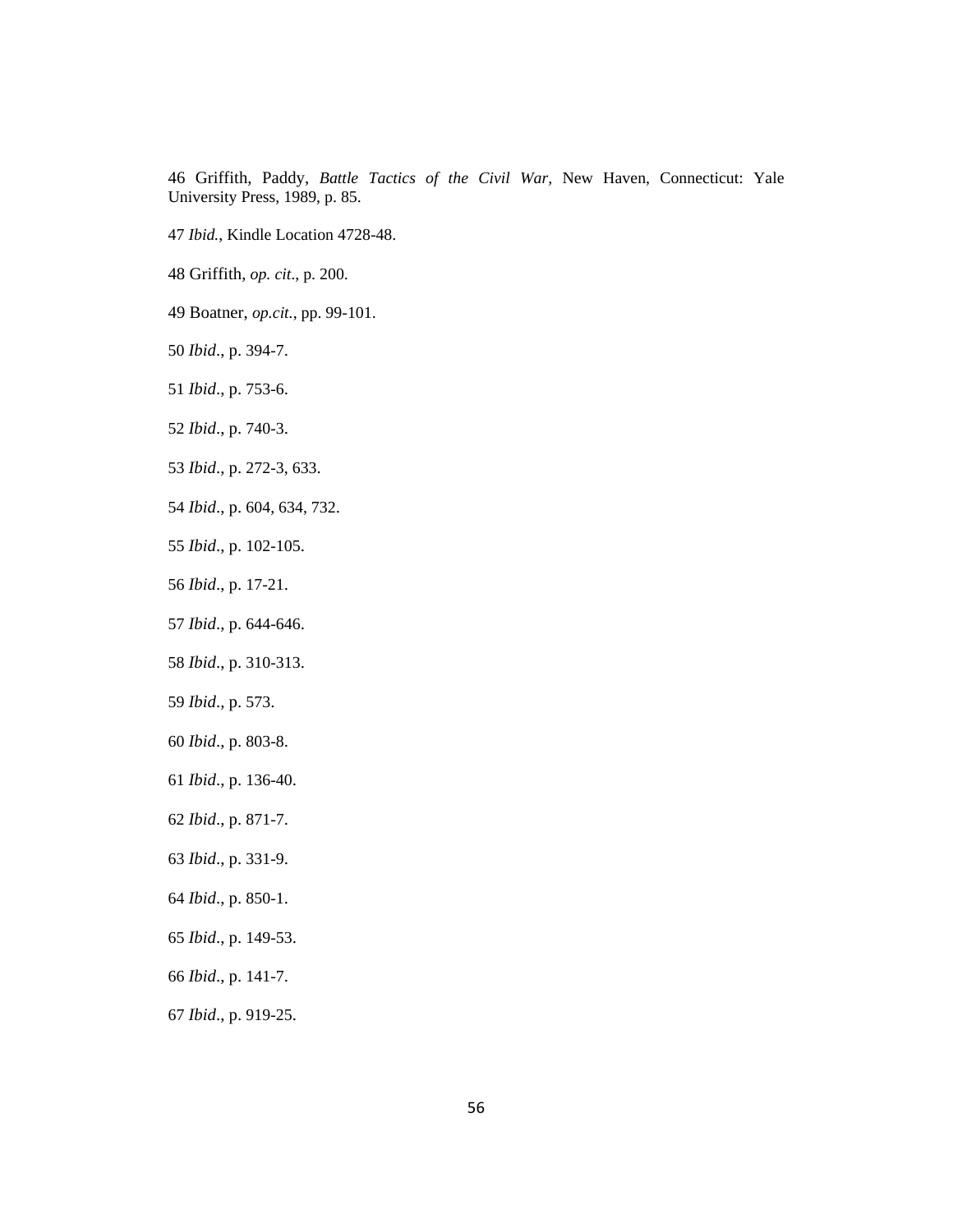*Ibid*., p. 783-9.

*Ibid*., p. 162-5.

70 Marshall-Cornwall, James, Grant as Military Commander, New York: Barnes and Noble (Reprint of original 1970 edition by B.T. Batsford, Ltd.), 177-8.

- 71 Boatner, *op. cit*., p. 900.
- *Ibid*., p. 647-9.
- *Ibid*., p. 30-2.
- *Ibid*., p. 452-3.
- *Ibid*., p. 625-7.
- *Ibid*., p. 743-6.
- *Ibid*., p. 305-6.
- *Ibid*., p. 304-5.
- *Ibid*., p. 308-9.
- *Ibid*., p. 579-82.
- *Ibid*., p. 61.
- *Ibid*., p. 282-4.
- *Ibid*., p. 22.